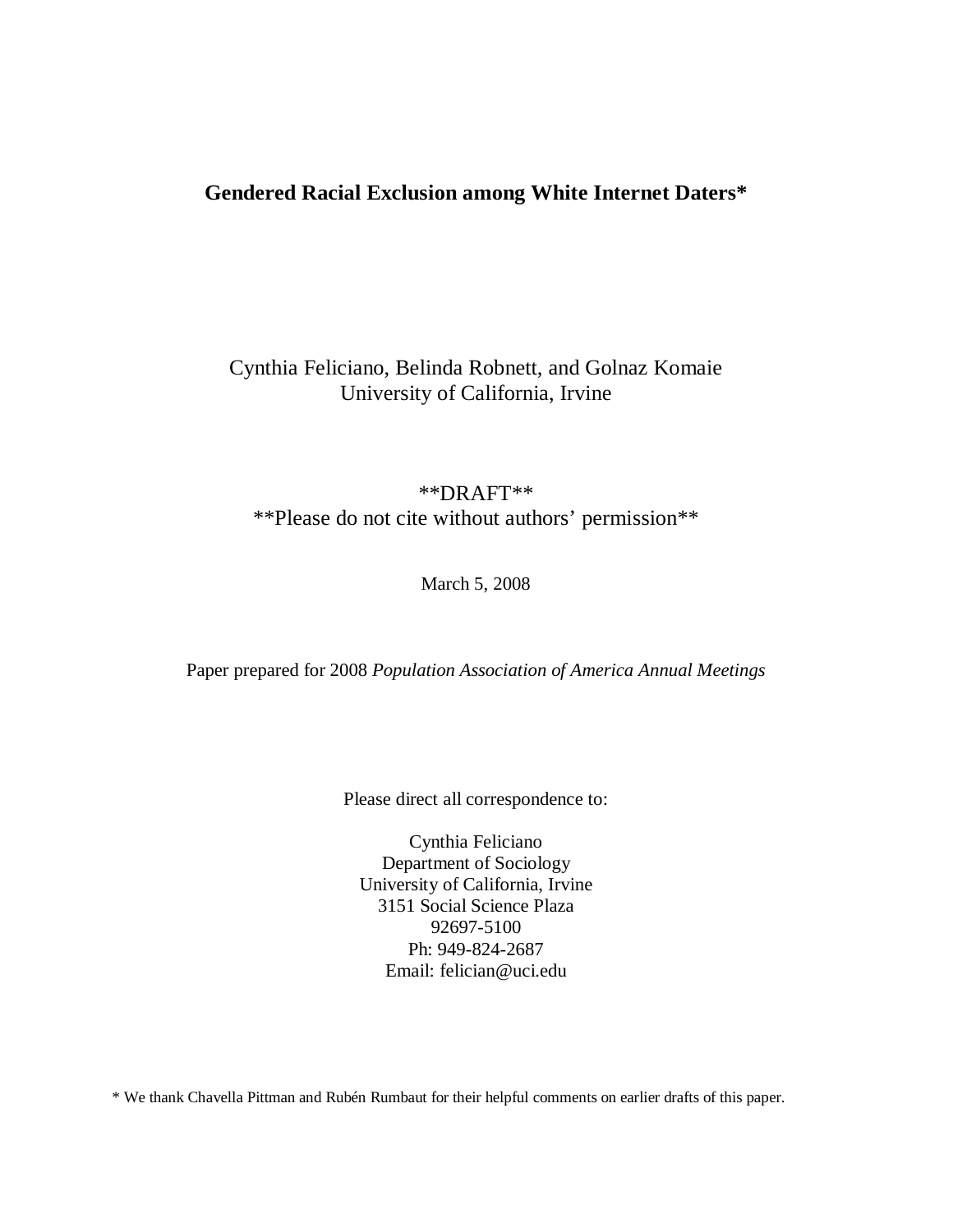### Gendered Racial Exclusion among White Internet Daters

The demographic changes brought about by the influx of immigrants from Asia and Latin America over the last several decades have the potential to drastically alter race relations, racial boundaries, and racial hierarchies in the United States. Increasingly, binary conceptions of racial/ethnic<sup>1</sup> boundaries and hierarchy, in which whites are on top and nonwhites as a whole are on the bottom, have been challenged, as studies reveal that whites may be more accepting of some racial/ethnic groups than others (Gans 1999; Yancey 2003; Bonilla-Silva 2004). One of the most common approaches to understanding changing race relations, assimilation, and racial hierarchies in the United States is to examine interracial dating and marriage patterns. However, dating and marriage outcomes are limited because they do not reveal the factors driving these pairings in the first place. This study takes a new approach to understanding whites' acceptance of various non-white groups by examining stated racial preferences for dates among a sample of white internet daters. Through an analysis of approximately 1500 internet dating profiles posted in four regions of the country, we examine the gendered racial hierarchies revealed by the dating preferences of white men and white women. Our findings have important implications for our understanding of racial hierarchy and assimilation patterns in the U.S. and show how the placement of various racial groups in the US racial structure varies by gender.

Although studies show that racial attitudes among whites have become increasingly tolerant (Schuman et al. 1997), and most white Americans do not object to inter-racial marriage (Ludwig 2004; Pew Research Center 2003), intermarriage rates do not mirror these positive attitudes. Currently, only about 4% of white Americans marry non-whites (Qian and Lichter 2007). Gallagher (2003:251) poses the question, "[Why do] individuals… say they would marry

 $\overline{a}$ 

 $<sup>1</sup>$  For simplicity, we generally use the term race or racial to refer to both racial and ethnic groups.</sup>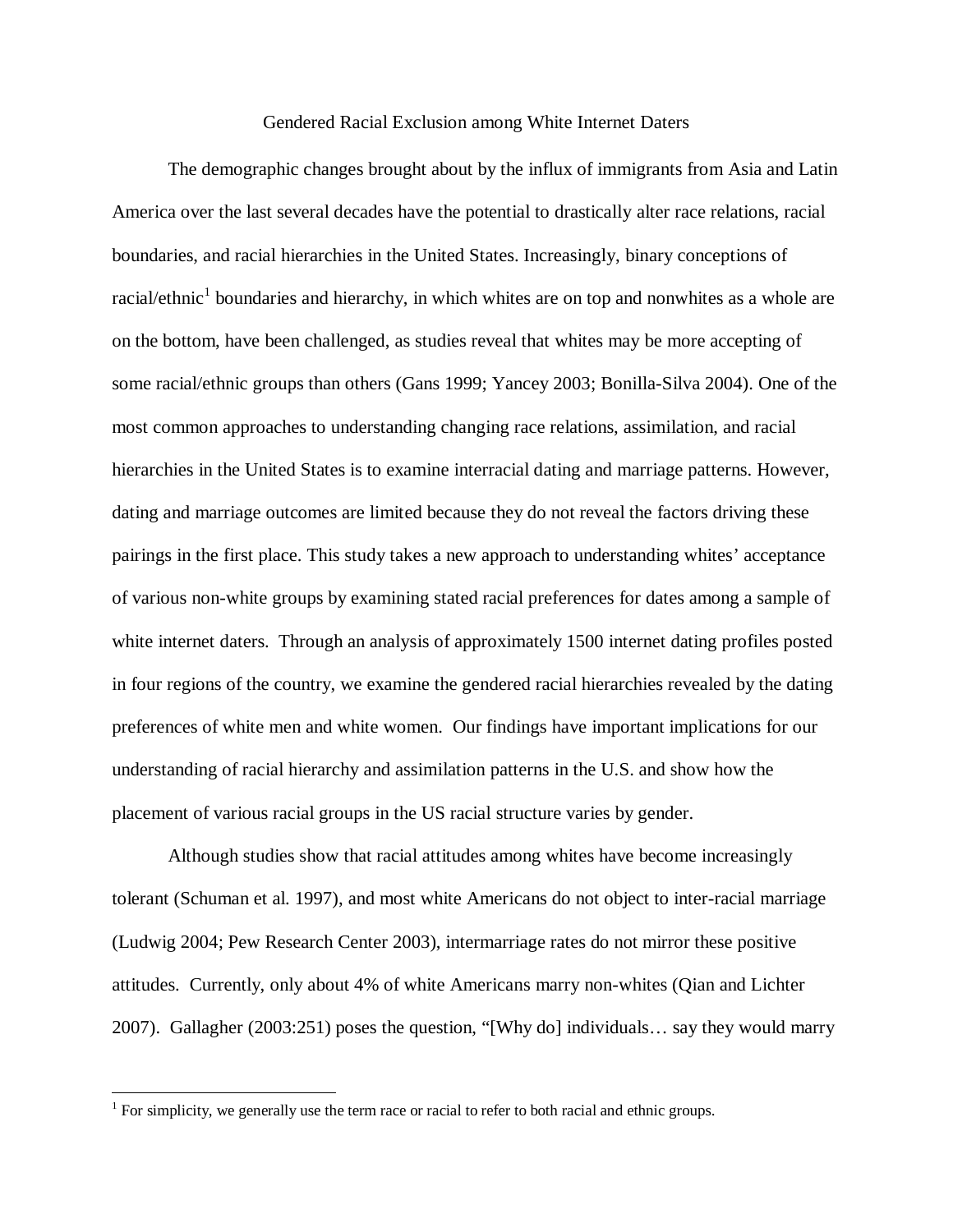outside of their racial group but typically do not?" One reason may be that survey respondents mask their true attitudes in order not to appear racist. Another reason may be that individuals may agree in abstract terms that racial intermarriage is acceptable, but are not open to inter-racial dating or marriage in concrete situations. A third reason is that individuals may be open to interracial dating and marriage, but may not come into contact with members of other racial groups to meet them. Although intermarriage studies that control for racial group size are better able to assess the opportunity structure, these studies still cannot measure whether individuals actually come into contact with members of different racial groups in their neighborhoods, schools, or workplaces (Harris and Ono 2005; Qian and Lichter 2007). Therefore, intermarriage data may not necessarily capture social distance between groups, as much as constraints in the opportunities to meet members of other racial groups. For these reasons, we argue that stated acceptance of other racial groups as dates may be a better indicator of the social distance whites feel towards other groups than actual dating or marriage pairings.

In contrast to studies of dating or marriage outcomes or abstract attitudes as indicators of racial hierarchy and incorporation, this study focuses on stated racial preferences (inclusive of not only blacks, but of Latinos, Asians, East Indians, Middle Easterners, and Native Americans) for dates among white internet daters. While intermarriage remains an important marker of the strength of racial boundaries, dating relationships are increasingly important. Individuals now spend less time in marital relationships than in the past; men and women are marrying later in life and an increasing proportion of adults spend more of their lives single (Schoen and Standish 2001). While not everyone will marry in their lifetimes, nearly all will enter into dating relationships, which makes dating an important arena in which race relations are played out. The degree to which the dominant group is willing to accept members of other ethnic and racial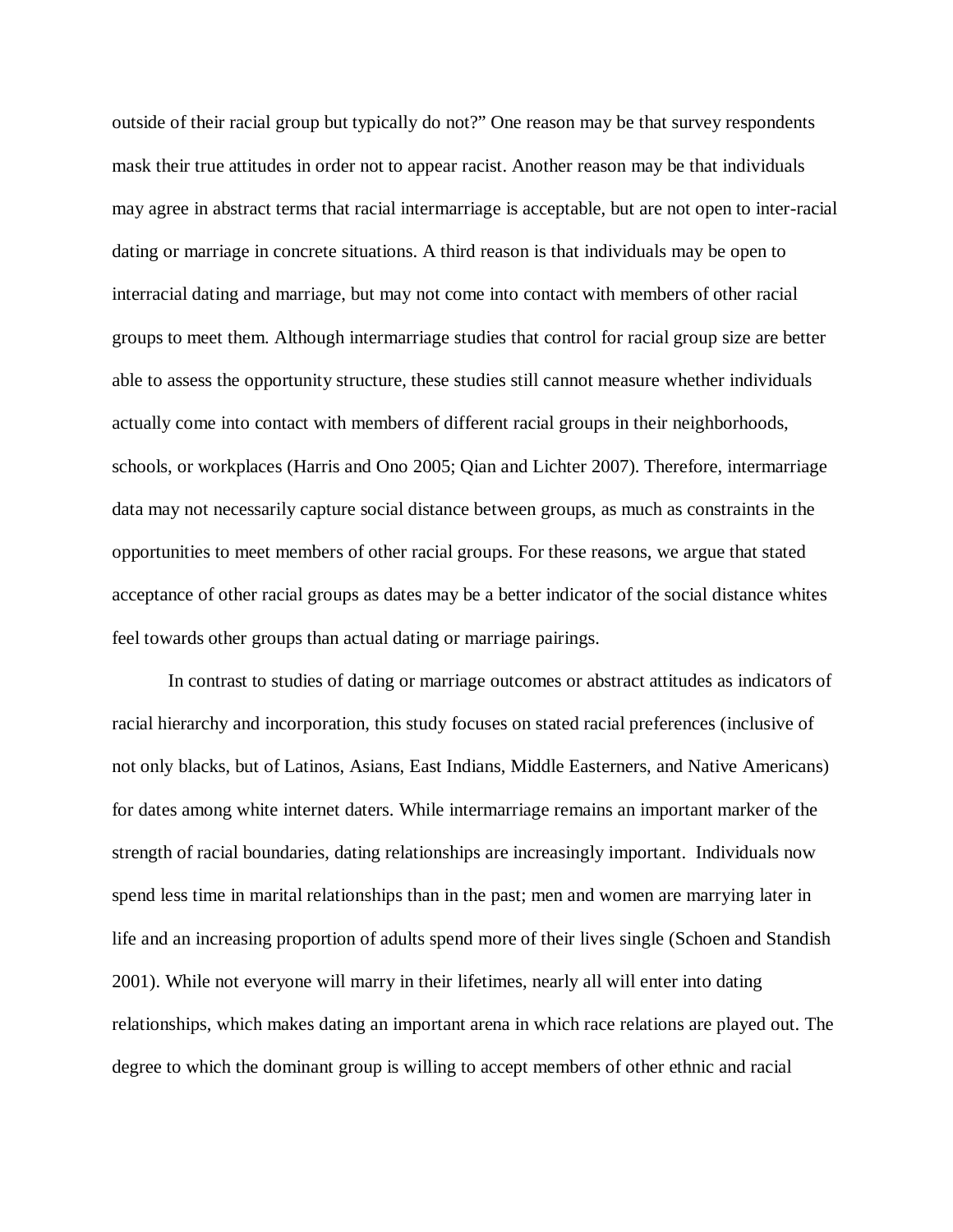groups as dating partners is an important indicator of the degree to which whites allow boundaries between them and other groups to be weakened. Thus, acceptance by the dominant group of other groups as possible dates is an indicator of the latter's current standing in the racial hierarchy, as well as of the possibility for assimilation and racial boundary change in the future.<sup>2</sup> We focus on gender differences in the willingness of the dominant group, whites, to date outside of one's racial group, and argue that such willingness is the product of a gendered racialized hierarchy in which men and women of specific racial groups are differentially accepted by whites as dating partners.

## *Assimilation and Racial Hierarchies*

Given that racial attitudes are most restrictive regarding intimate relationships, it has long been held that intermarriage between whites and racial minorities serves as an indicator of increased integration, the breakdown of barriers, and lower social distance (Park 1924; Gordon 1964; Bogardus 1968). Marital assimilation with the dominant group is an important step in the process of full societal inclusion (Gordon 1964). Over time, Italian, Irish, Polish and other European immigrants intermarried with, and ultimately came to be seen as, whites (Roediger 1991; Igantiev 1995; Brodkin 1998; Gerstle 1999; Jacobson 1999; Foner 2000).

Recent studies move beyond analyses of black and white relationships to examine the place of newer immigrant groups in the racial hierarchy (Qian 2002; Yancey 2003; Lee and Bean 2004; Qian and Lichter 2007). Many scholars suggest that blacks remain at the greatest social distance from whites, and that racism towards blacks is more entrenched and pernicious than for Asians and Latinos (Massey and Denton 1987; Herring and Amissah 1997; Feliciano 2001;

<sup>&</sup>lt;sup>2</sup> We note that our view of assimilation is *not* a normative one; that is, we are not arguing that assimilation is necessarily something that *should* happen. Instead, we use the term assimilation analytically, to describe the process through which European immigrant groups became integrated into U.S. society historically. At issue is whether a similar process is occurring among Latinos, blacks, and Asians; we argue that this process cannot occur if whites are not willing to enter into close interpersonal relationships with members of these groups.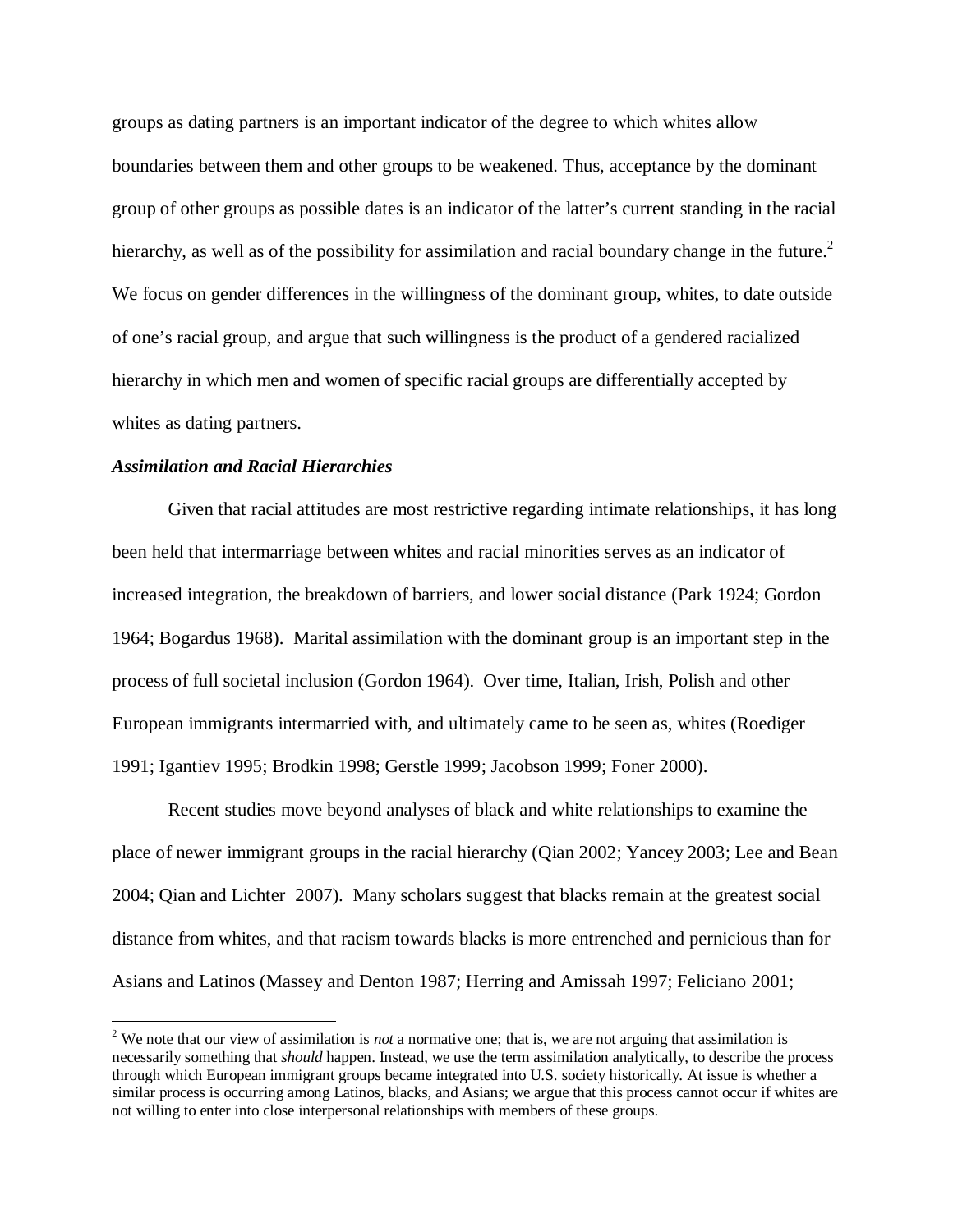Yancey 2003; Bonilla-Silva 2004; Lee and Bean 2004). Lee and Bean (2004) argue that intermarriage data suggest that the key divide in the US racial system is between blacks and nonblacks. Similarly, Yancey (2003) views Latinos and Asians as assimilating minorities. These authors argue that, as in the past, when the boundaries of "whiteness" stretched to include European immigrant groups previously considered nonwhite, the same process may be occurring for Asians and Latinos (Alba 1985; Gerstle 1999), since about fifty percent of third-generation Latinos and Asians intermarry with whites (Lee, Bean, Batalova, and Sandhu 2003: 45).

Based on their finding that blacks are less likely than whites, Asians, or Latinos to intermarry, Qian and Lichter (2007) also conclude that the white-black boundary is stronger than that between whites and other nonwhites. However, they concur with Bonilla-Silva's (2004) interpretation that this suggests the emergence of a tripartite system in which nonwhite, nonblack, groups enjoy a relatively stable intermediary position, rather than indicating that Latinos and Asians are assimilating. Bonilla-Silva (2004) proposes that the United States' racial stratification system is becoming similar to that in Latin American and Caribbean countries, with an intermediary tier of "honorary whites." This intermediary group is comprised of "most lightskinned Latinos," as well as most Asian groups, while the "collective black" includes "blacks, dark-skinned Latinos, Vietnamese, Cambodians and Laotians," as well as most multi-racials (932-933). While used as evidence for both tri-racial and bi-racial theories, intermarriage outcomes themselves do not show whether racial preferences or social distance between groups drive these patterns, as opposed to opportunities to meet marriage partners. Nevertheless, both of these literatures suggest that blacks should be the least preferred racial group by whites in dating situations, while Asians and Latinos should be more preferred. However, these authors generally do not consider that minority groups' place in the racial hierarchy may vary by gender.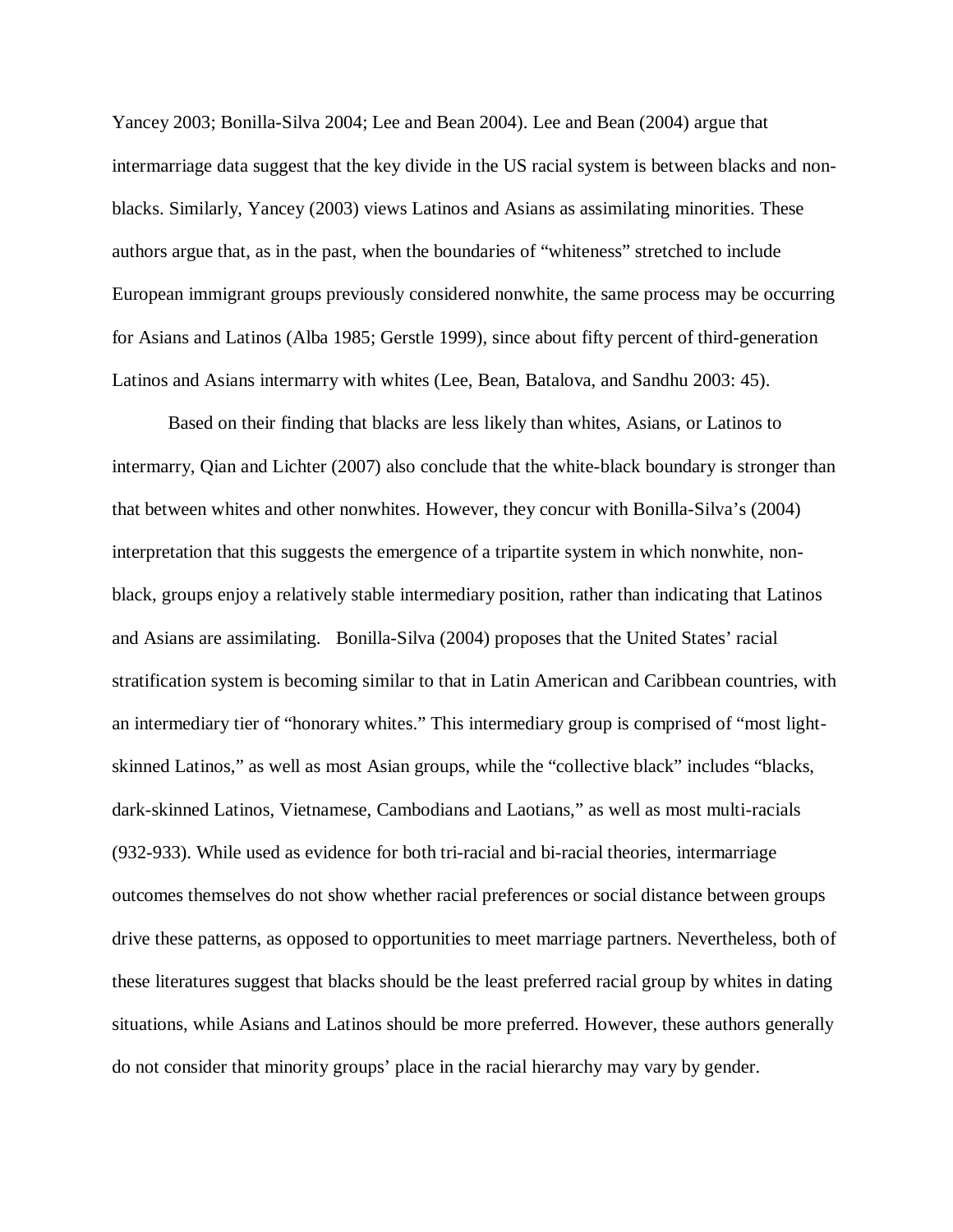# *Social Exchange and Homogamy in Dating and Marriage*

While much of the literature on interracial relationships focuses on interracial marriages, there is a growing body of empirical research on interracial dating (Fujino 1997; Yancey and Yancey 1998; Yancey 2002; Blackwell and Lichter 2004; Miller, Olson, and Fazio 2004; Joyner and Kao 2005). Several of these studies argue that an exclusive focus on intermarriage fails to capture the relationship between the latter and interracial dating, and underestimates interracial relationships and their possible link to increases in cohabitation in lieu of marriage (Blackwell and Lichter 2004; Joyner and Kao 2005; Rosenfeld and Kim 2005). Many of the same social processes that shape marriage also affect dating. Blackwell and Lichter (2004:719) argue "the rather stringent sorting criteria that men and women use in selecting a marital partner, which manifests itself in marital homogamy, is also used in dating and cohabitating relationships." Race is one of the major criteria that sorts marriage and dating. For example, Phua and Kaufman (2003) find that most male internet daters prefer to date within their own race or whites, and that blacks are the least preferred group. However, because the study is limited to men, we do not know how these findings vary by gender.

Many intermarriage studies employ or test social exchange theory (Blau 1964), which posits that lower caste men trade wealth and education for a higher caste mate (Davis 1941; Merton 1941). The exchange hypothesis was first used to explain the higher rates of outmarriage between black men and white women, as opposed to black women-white men pairings (Merton 1941). According to exchange theory, traditional sex roles defining men as primary breadwinners give primacy to men's economic status in the marriage market, while women's social and physical characteristics are more valued. Thus, exchange theory continues to be offered as an explanation for the higher rates of black male – white female marriages despite the fact that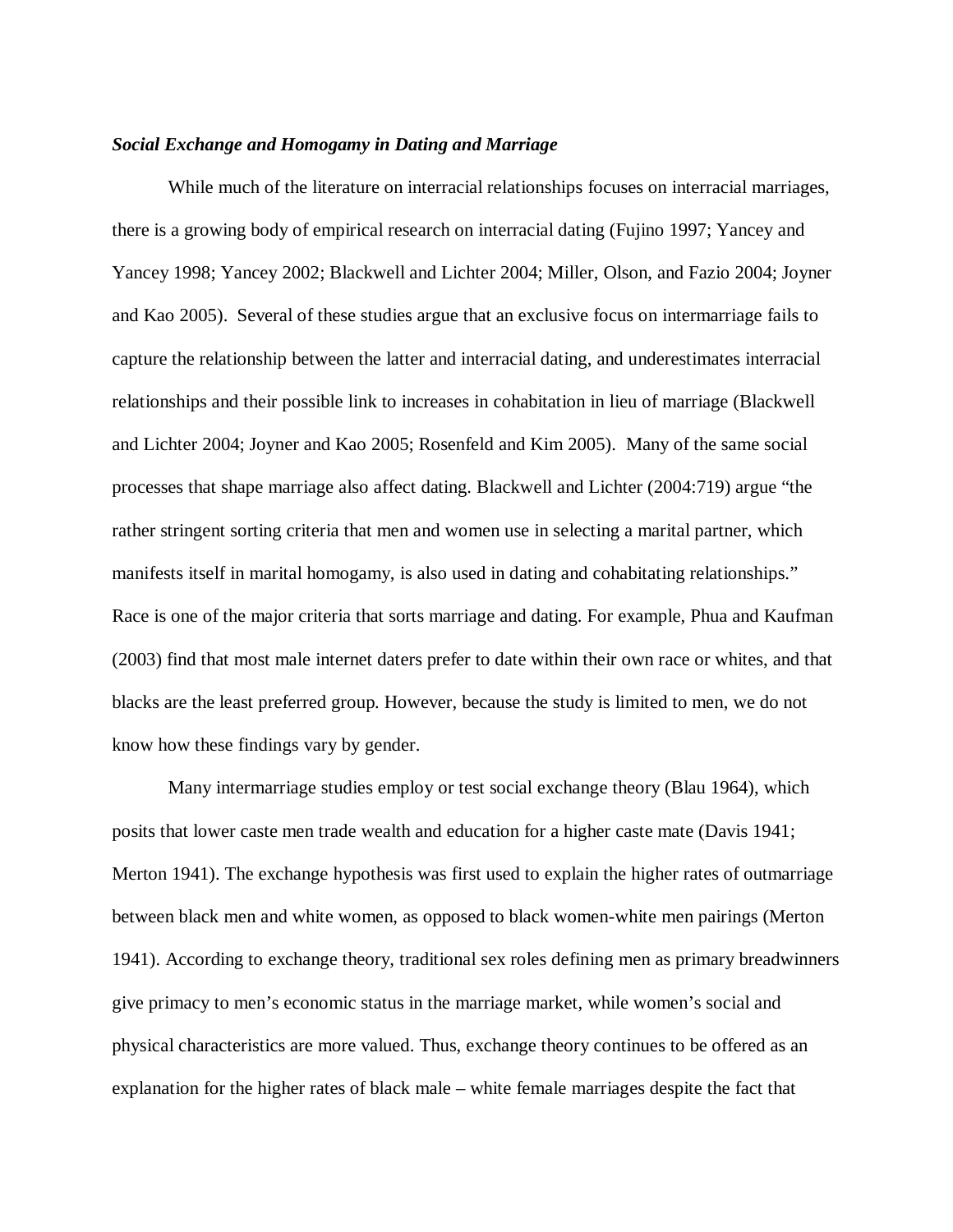black women tend to be more educated than black men. However, the empirical evidence for the theory has been mixed. Several scholars find that majority group members who out-marry come from lower socio-economic backgrounds, while the racial minorities they marry possess higher socio-economic status (Kalmijn 1993; Crowder and Tolnay 2000; Fu 2001). In contrast, other studies find that homogamy, not social exchange, characterizes most marriages (Mare 1991; Rosenfeld 2005; Schwartz and Mare 2005). That is, individuals tend to marry persons similar to themselves in terms of characteristics such as race, education, social origins, and religion (Mare 1991; Kalmijn 1998). Thus, interracial marriage partners both tend to be well-educated, regardless of race (Heaton and Albrecht 1996; Rosenfeld 2005).

According to exchange theory, males from minority groups which tend to have high economic statuses (such as East Indians or Asians) should have higher rates of intermarriage with whites than their female counterparts. However, intermarriage data do not support this theory since Asian American women are more likely to marry whites than Asian American males (Jacobs and Labov 2002; Qian and Lichter 2007). Jacobs and Labov (2002) argue that the higher rates of Asian female-white male pairings can partly be accounted for by war brides. If such opportunity explanations account for the Asian gender differences in outmarriage, exchange theories may still be valid, and would be supported if we found that Asian, Middle Eastern, and East Indian men (groups with higher than average economic status) are more desired dating partners of white women than black or latino men (groups with lower than average economic status).

## *Gendered Racial Hierarchies*

Though most authors give primacy to racial formation, we argue that gender formation is no less important. Omi and Winant (1994:68) acknowledge that "race is gendered and gender is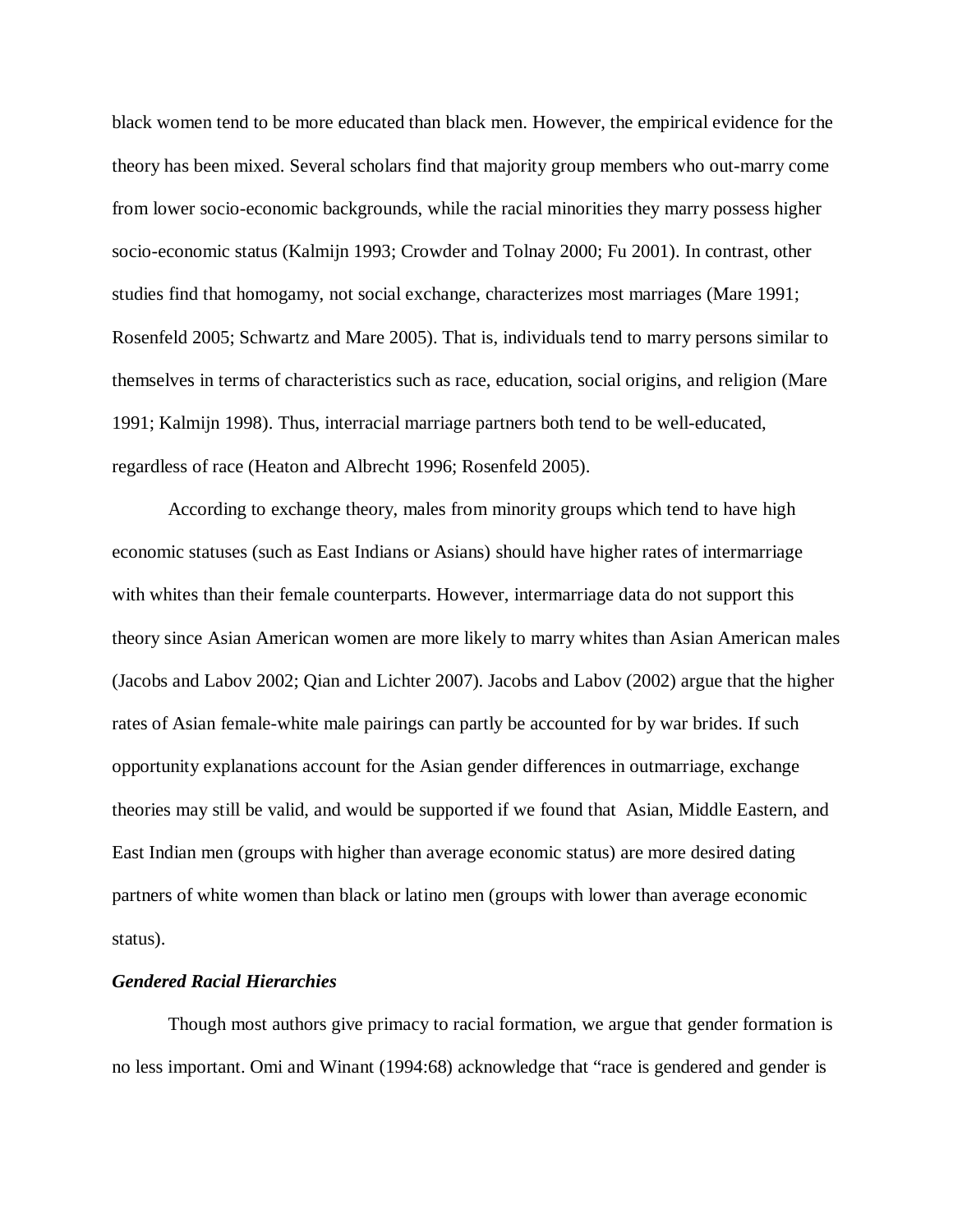racialized" in their conceptualization of racial formation. Like Collins (1990), they conceptualize gender as overlapping and interlocking with race and class,. However, they do not delineate the nature of these relations or how racial formations are gendered in practice. Following the work of Glenn (2002), which shows how American citizenship and labor are shaped by race and gender as "interacting, interlocking structures (6)," we propose that race intersects with gender to create a gendered racial hierarchy in which both race and gender operate simultaneously to structure society. Gendered racial hierarchy organizes social relations, shapes institutions, provides cultural meanings, and constructs social practices. Thus, we expect that preferences in dating may manifest in the overlap of race and gender formations producing different racial hierarchies for men and women within specific racial groups.

Several studies support the notion that interracial mate preferences are gendered. For example, white women are more likely than white men to state a white racial preference (Sakai and Johnson 1997) and report more disapproval from family and friends than white males when they date nonwhites (Miller, Olson, and Fazio 2004). White males are also more likely to date nonwhites than their female counterparts (Tucker and Mitchell-Kernan 1995). Based on these studies, we expect to find that white men are more open to interracial dating than their white female counterparts.

As mentioned earlier, intermarriage studies show that Asian women and black men are more likely to marry whites than their counterparts of the other sex (Heaton and Albrecht 1996; Farley 1999; Liang and Ito 1999; Crowder and Tolnay 2000; Jacobs and Labov 2002). However, marriage outcomes cannot reveal whether gender differences in outmarriage are due to opportunities (such as white servicemen meeting Asian wives abroad), or due to gendered racial preferences. We argue that sex differences in marriage and dating outcomes are partly shaped by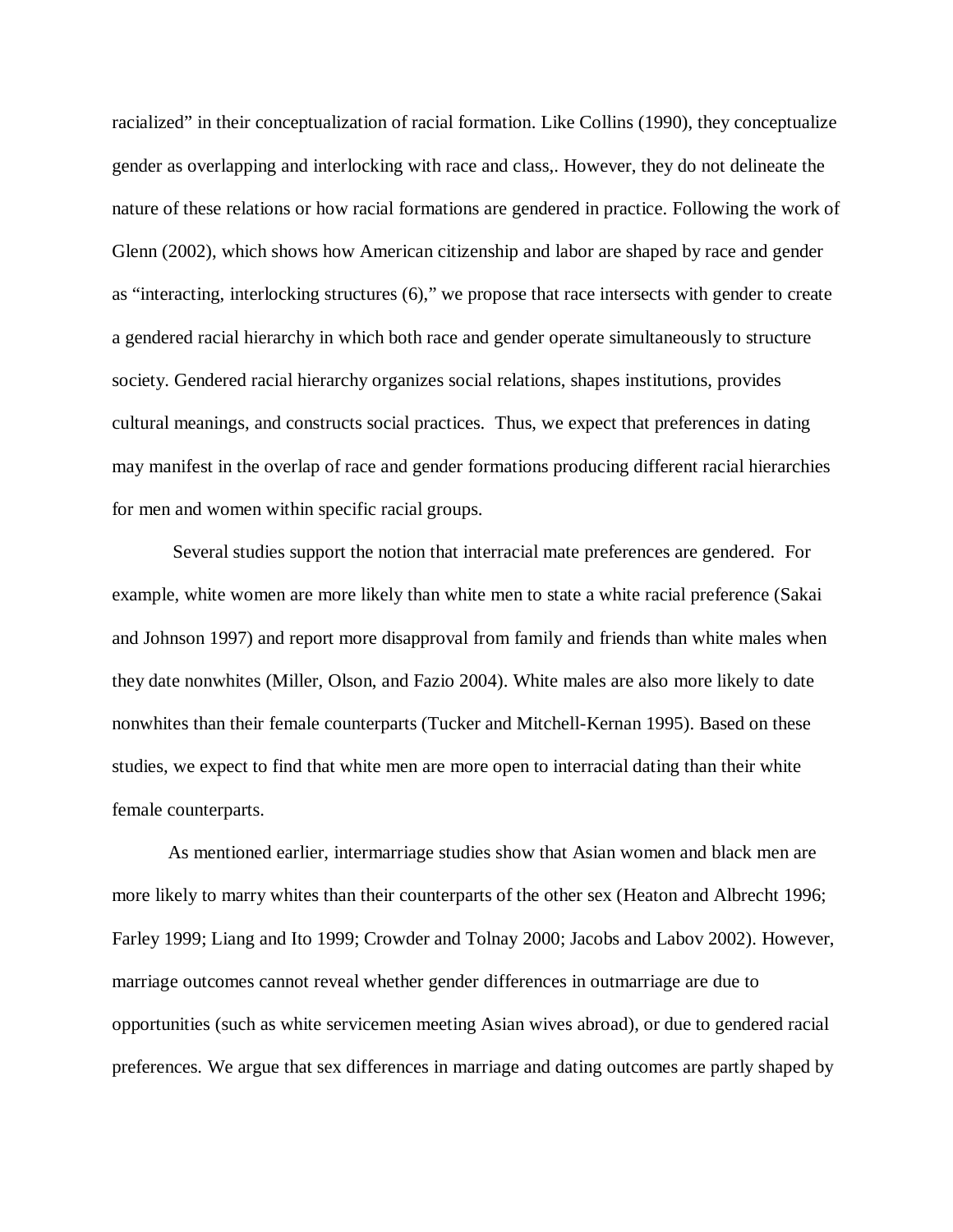gender differences in dating preferences. Why might white men and white women differ in their placement of Asians, blacks, and perhaps Latinos, in the racial hierarchy? Gendered racial hierarchies may be a product of historically grounded intersections of gendered and racialized ideas about masculinity and femininity that continue to dominate popular culture. Intimate relations between whites and each of the racial groups we consider are unique not only for their historic specificity, but also for their gendered nature.

Black men and women have not shared the same experiences with regard to intimate relations with whites. Slavery provided a mechanism through which white men had unbridled access to black women's bodies (Kennedy 2003). In contrast, Black men who were *suspected* of intimate relations with white women were brutally killed. This legacy has shaped the contours of contemporary intimate relations between blacks and whites. Cultural portrayals of Black Americans also influence the perceptions and attitudes held by society about who is desirable and who is not. Much of the contemporary imagery of Black women consists of the mammy, the whore, or the tragic mulatto (Jewell 1993:37-47; Anderson 1997:9-118). Black women are rarely portrayed as attractive, and their sexuality is often coupled with lewd acts or promiscuity. These stereotypical images are not limited to physical attributes, but also include negative personality traits, values, and characteristics, such as being domineering or bossy (Bordo 1993; Perkins and Uno 1996). Black womanhood is often constructed as the antithesis of white femininity (Collins 2005).

Unlike black women, Latinas and Asian women are thought to embody an idealized femininity that is at once exotic and sexual as well as chaste and virginal (Berg 2002). Asian and Latina women have been defined as "the embodiment of perfect womanhood and exotic femininity" (Espiritu 1997: 113; Arrizon and Manzor 2000). Schaeffer-Grabiel (2004) argues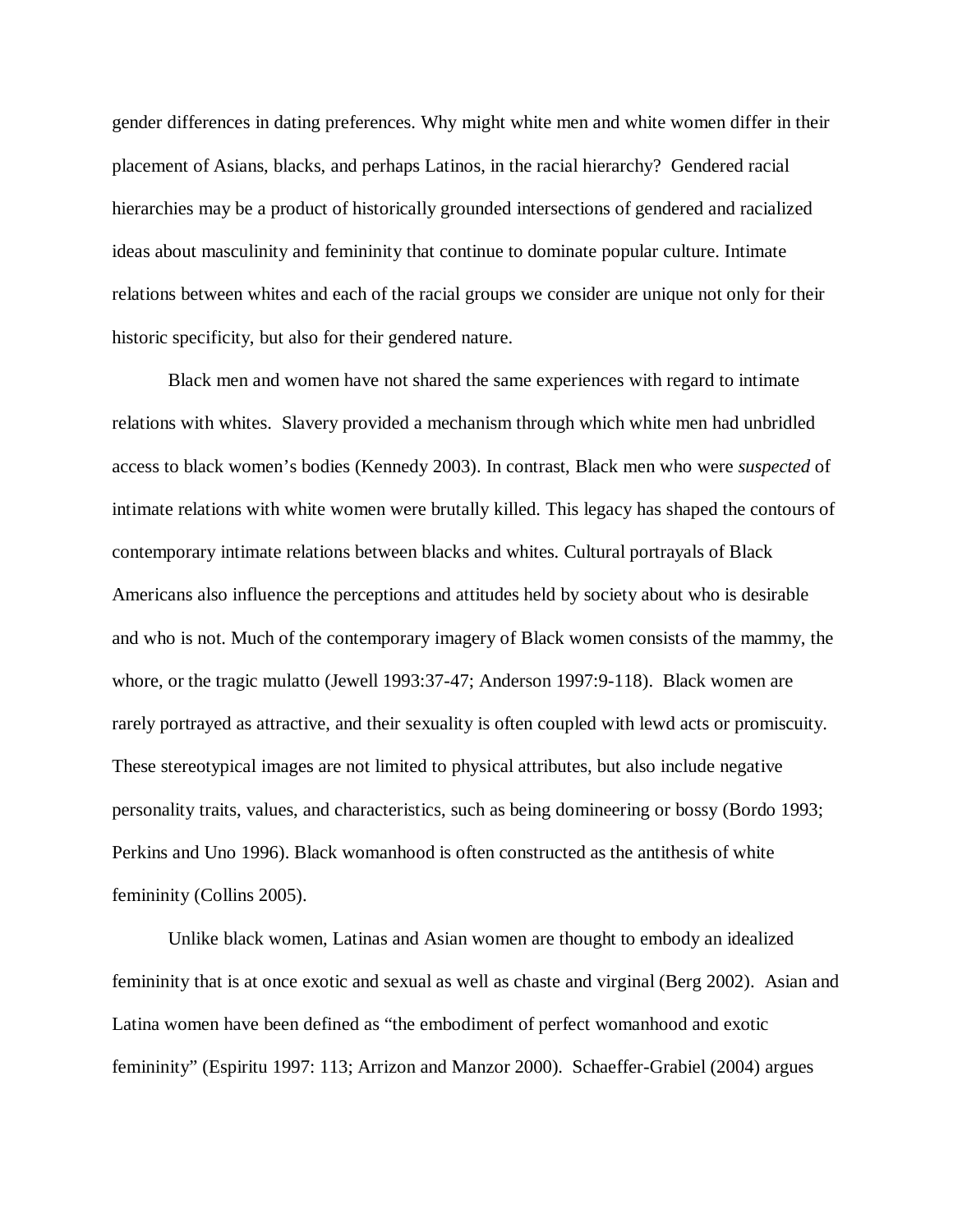that these stereotypical traits are desirable to white men, many of whom "are looking for a traditional wife and family relationship they nostalgically think existed during the 1950s…". Based on this literature, we expect to find that white men are more likely to prefer to date Asian and Latina women than black women.

The cultural portrayals of black men differ from that of black women. In general, the images of black men in the media include a variety of criminals, as well as comedic sidekicks; yet there are also more positive images as athletes, clergy, and political leaders. While women's femininity is heavily defined by physical attributes, masculinity rests on other attributes as well, including the acquisition of wealth, status and power (Kalmijn 1993; Stewart, Stinnett and Rosenfeld 2000). However, while physical traits matter more in the selection of potential female mates than male mates (Hitsch et al 2006), men's physical attributes are not unimportant.

Images of Asian American men as asexual and lacking masculinity are pervasive (Kim 1986; Espiritu 1997; Fong 1998:192; Chen 1999). As Fong notes, "Despite a few notable exceptions, Asian men have most often been depicted as strangely asexual characters. Asian women, in contrast, have often been depicted as almost completely sexual (192)." In her study of sexual stereotypes in the media, Kim (1986) makes a similar observation. Middle Easterners are often conflated with Arabs by Americans. Several studies of media portrayals (Dorsey 2002; Muscati 2002; Steinberg 2002; Shaheen 2003; Merskin 2004), suggest that Arabs are viewed as "evil, bloodthirsty, animalistic terrorists (Merskin 2004:157)." Shaheen's (2003) study of 900 films in which Arabs and Muslims appear, show that most Arabs and Muslims are depicted as "heartless, brutal, uncivilized, religious fanatics (p. 171)." If the images and stereotypes of black, Asian, and Middle Eastern males influence white women's dating preferences, we expect to find that black men are more often preferred dates than Asian, Middle Eastern, or East Indian men.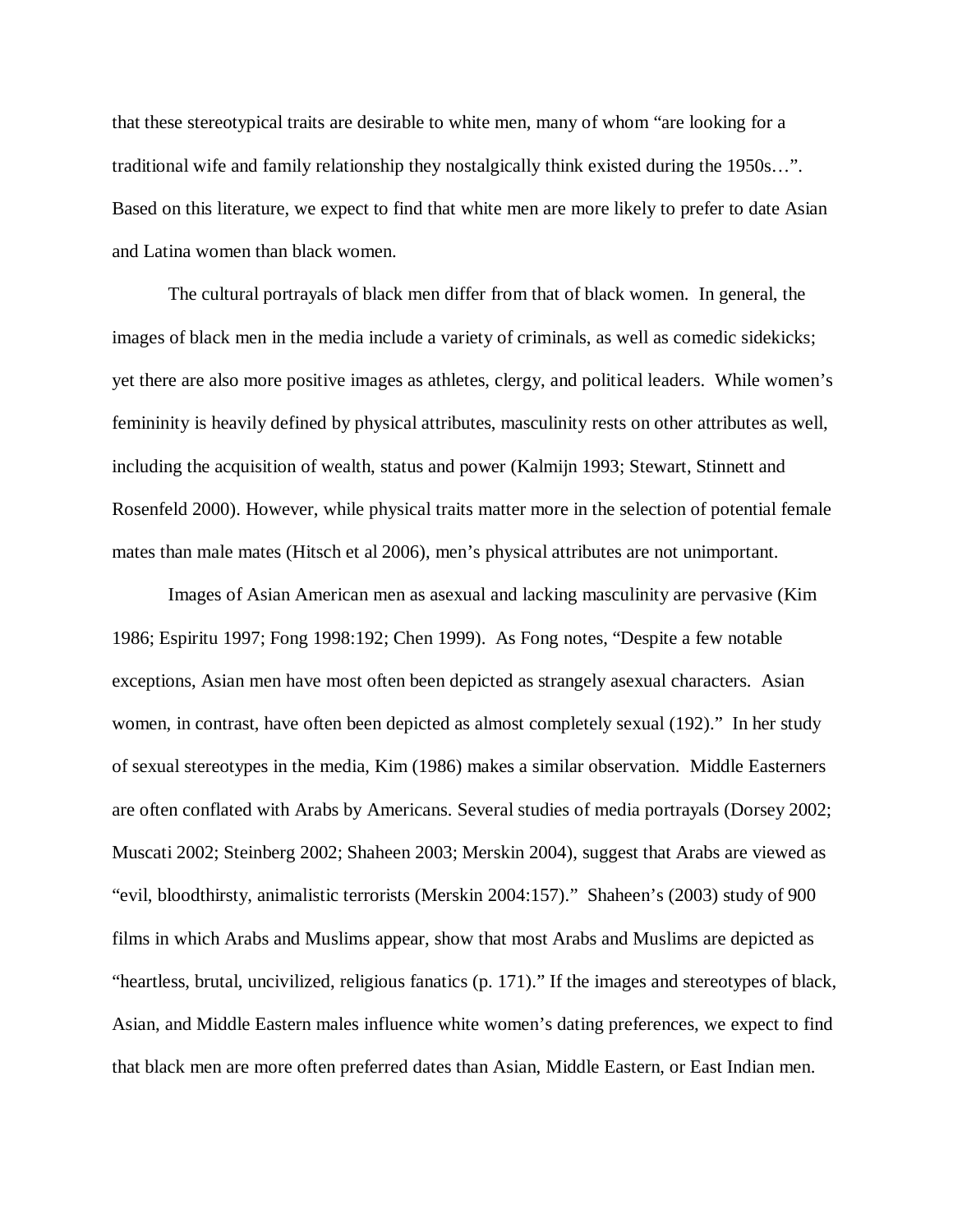Inter-racial marriage and dating outcomes depend upon *both* opportunity and preferences (Kalmijn 1998). However, preferences are often inferred from outcomes and rarely examined directly. Internet dating offers a unique lens through which to understand the process of mate selection, since date preferences are explicitly stated on profiles, and the process is relatively unencumbered by opportunity contexts (individuals are, in theory, free to express preferences for dates who live or work anywhere). As internet use becomes increasingly common (73 % of all Americans use the internet) and internet dating become increasingly mainstream (most single individuals who use the internet have used the internet to find dates (Madden and Lenhart 2006), this medium represents a fruitful arena for research.

## **DATA AND METHODS**

## *Internet Site Data*

We collected data from internet dating profiles posted on Yahoo Personals, the most popular national on-line dating website (Madden and Lenhart 2006), between September 2004 and May 2005. We randomly selected profiles from people who self-identified as black, white, Latino, and Asian living within 50 miles of four major U.S. cities: New York, Los Angeles, Chicago and Atlanta. These cities allow for regional diversity (West, Northeast, Midwest, and South), and include cities thought to be the most diverse and tolerant (Los Angeles and New York), as well as cities that are considered more conservative (Atlanta). Given that persons over the age of 50 are less well-represented on the internet (Madden and Lenhart 2006), we limited the age range to those ages 18-50. Since we view racial preferences as inputs into eventual marriage outcomes, we also limited the sample to those who were only seeking heterosexual dates. We randomly selected 200 profiles for each race/gender combination in each city, for a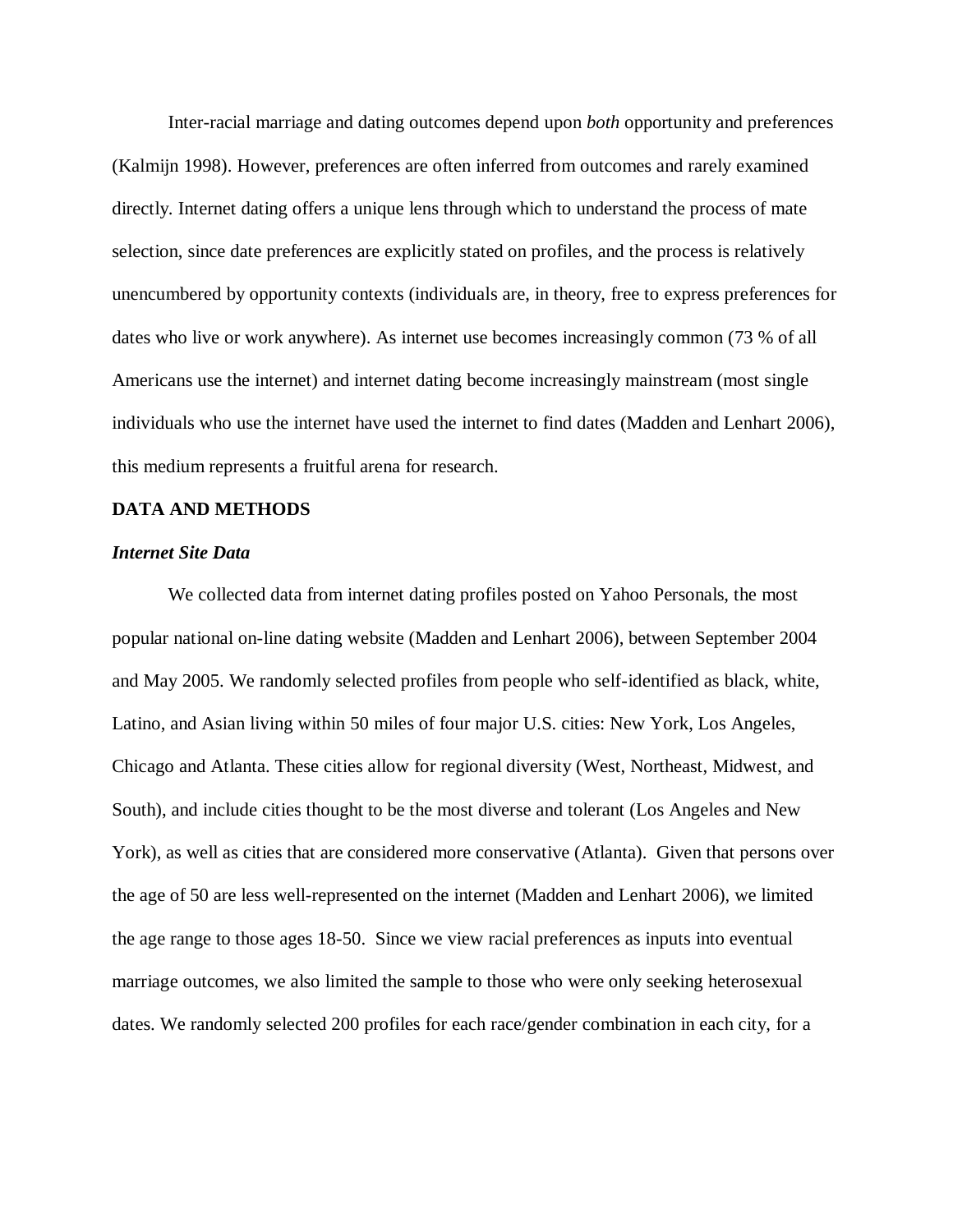total sample size of  $6070<sup>3</sup>$ . Since this paper is concerned with the dominant group's acceptance of minorities, we focus exclusively on the sample of white respondents in all four regions  $(N=1558)$ .

We coded all the demographic information about the person who posted the profile (age, sex, race, education, etc…), and information about the characteristics they seek in a date (age, body type, education, race etc...). Daters are asked to state a preference for a number of characteristics, such as ethnicity. The default is "any," meaning that daters have no preference for that characteristic. If they wish to state a preference, they then check the boxes of the characteristics they prefer. In terms of ethnicity, they can select one or more out of 10 groups. Those groups include Caucasian/white, African-American/black, Asian, Hispanic/Latino, Middle Eastern, Pacific Islander, East Indian, Inter-racial, and Other. This data allow us to examine whether whites change the default "any" option more often for ethnicity than they do for other characteristics, such as education or religion. We can also examine which groups whites express willingness to date, and which groups they exclude. Finally, we can examine the relationships between gender and dating preferences.

### *Limitations and Advantages of the dataset*

There are some limitations to using data collected off of the internet to examine racial/ethnic preferences in dating. The first concern is that the selection of people who choose to date on the internet are not a random sample of the population. While it is free to post profiles on Yahoo personals, which perhaps makes this a more representative sample than previous studies of paid personal advertisements (Sakai and Johnson 1997; Yancey 2002), sample selection is still a potential concern. Access to the internet and skills in expressing oneself in writing in English

<sup>&</sup>lt;sup>3</sup> The sample size is smaller than our targeted sample size of 6400 because there were fewer than 200 Asian male and female profiles posted in Atlanta, and we had to eliminate many duplicate profiles.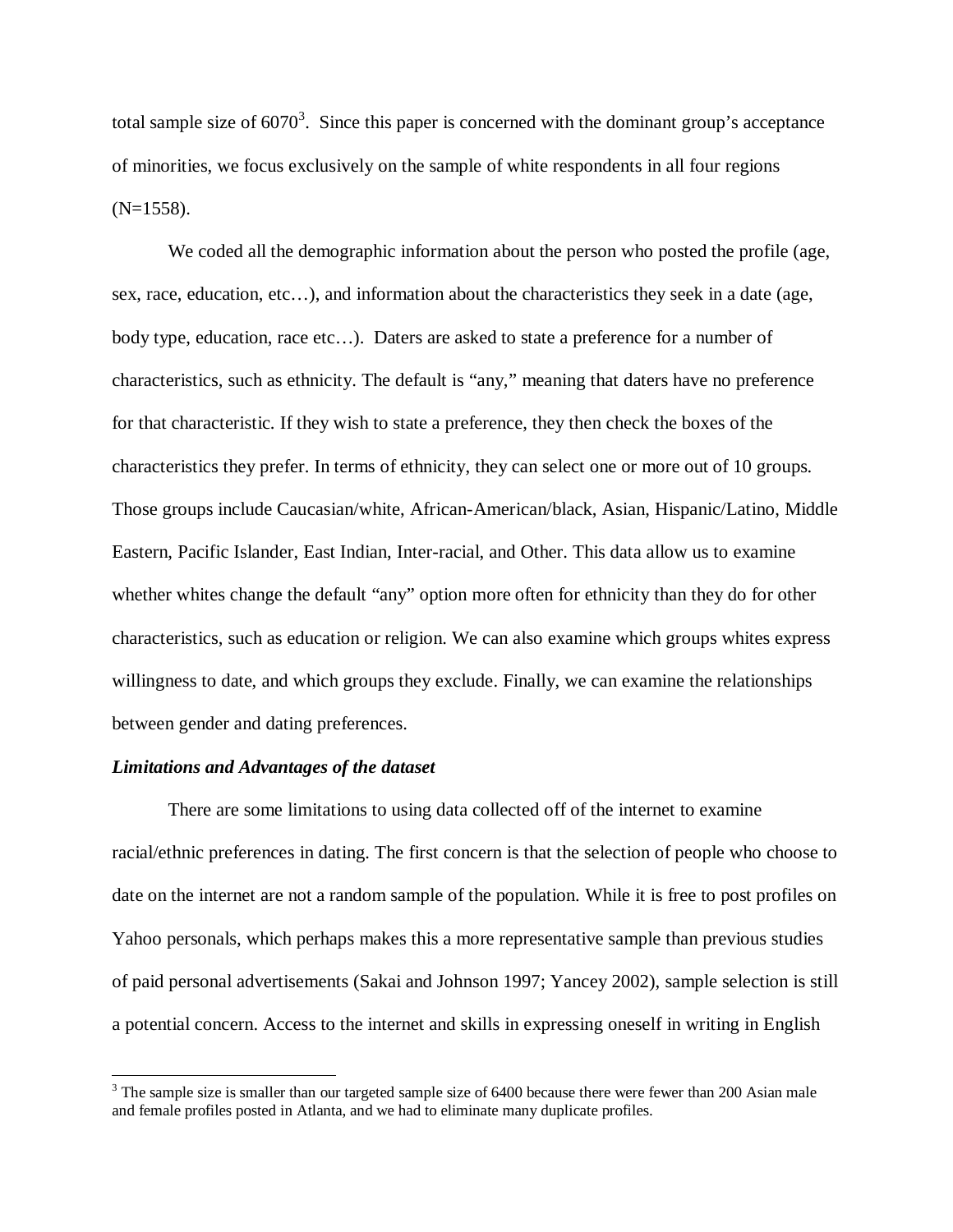are requirements for posting a dating profile on this website. We examined the characteristics of our daters in comparison to the general population in the regions, as well as the population of internet users, using the October 2003 Computer and Internet Use Supplement. We found that, even compared to a sample of internet users, the daters in our sample tend to be older, more educated (but see footnote 5), slightly more likely to be divorced, and more likely to be employed (See Appendix Table 1). Therefore, our results may not be generalizable to the population as a whole, or even the population of internet users, who tend to be younger and less educated than our sample. While this is a major limitation of the study, the sample selection does not bias our results in any clear direction in terms of racial preferences; in fact, we might expect *more* openness towards inter-racial dating in our study than among the general population since the website is multi-ethnic,<sup>4</sup> and more educated respondents have been shown to express more positive racial attitudes (Bobo and Massagli 2001).

A further concern is that internet users who choose to use the internet to find dates may be selected on some unobserved characteristics. For instance, they may be especially choosy about who they date (and thus unable to find their preferred dates in the off-line world). In this case, our sample might be biased towards selecting whites who wish to date only certain racial groups. However, it is also likely that some internet daters simply choose the internet as a convenient way to expand their dating pool, which would not pose a major sample selection bias. Still, since some of these daters may be especially choosy, it is important to examine differences in racial exclusion by including a control variable for how choosy the dater is in general.

 $\overline{a}$ 

<sup>&</sup>lt;sup>4</sup> We examined a random sample of Yahoo daters and found that the representation of racial groups on the site was close to the proportion of internet users among each racial group in these regions. Given that whites have the option to use other on-line dating services, which are stratified by religion (jdate.com) or class (rightstuffdating.com), Yahoo may attract a sample of individuals who are more tolerant than the dating population generally, which would mean that our findings *underestimate* the degree of racial exclusion by the general population of white daters.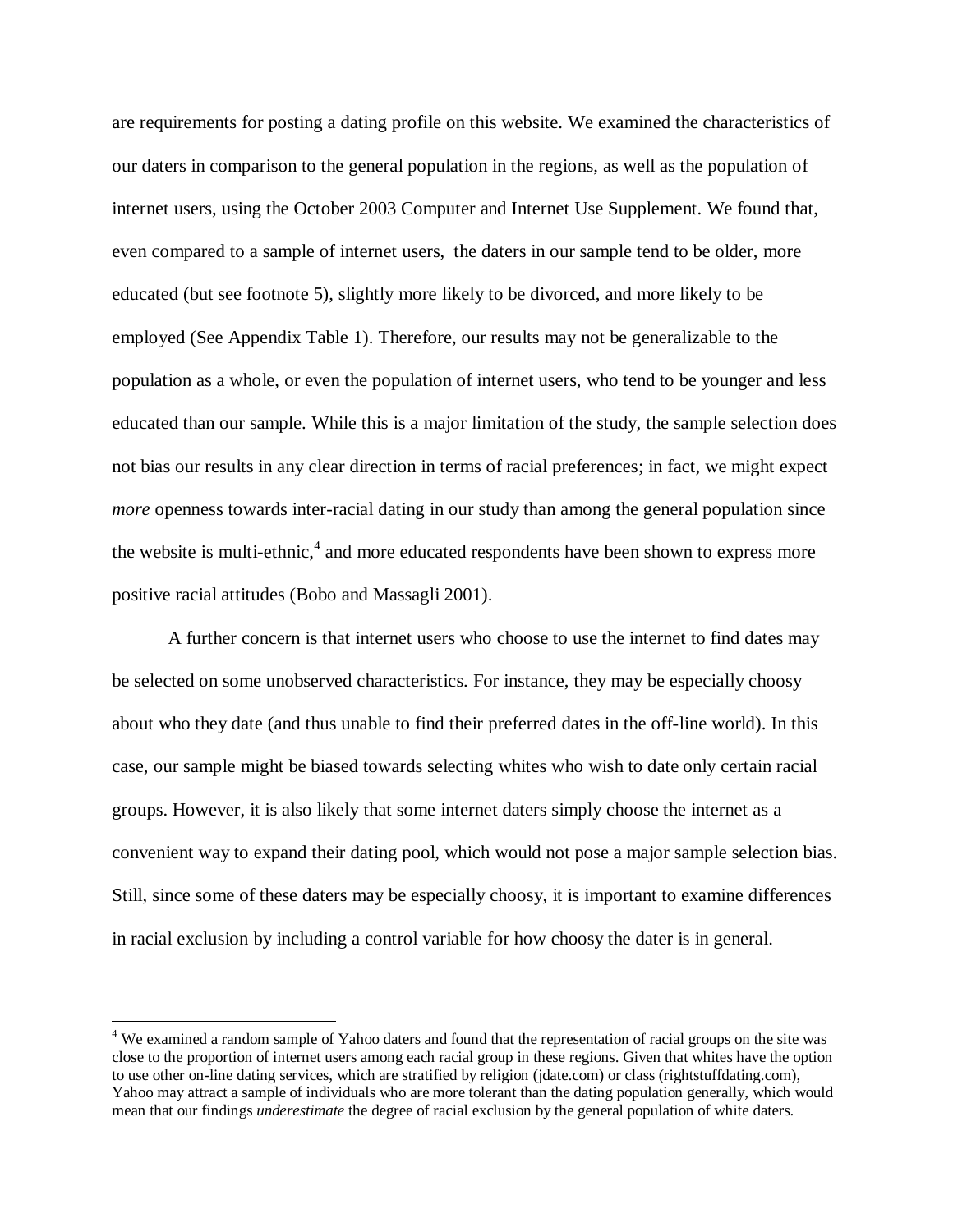Another limitation of the data is that we cannot distinguish between those who are on the internet in search of a serious relationship that could lead to marriage, versus those who are seeking only a casual dating or sexual relationship. Given prior research which shows that interracial relationships are less likely than same-race relationships to lead to marriage (Joyner and Kao 2005), our results do not necessarily represent willingness to engage in serious interracial relationships. Nevertheless, willingness or unwillingness to date someone of another racial group, even casually, is an indication of a certain level of social acceptance and is a necessary condition for more serious relationships to develop.

A further limitation is that, given that people post these profiles to "sell themselves" to potential dates, there may be some misrepresentation in daters' self-descriptions and stated preferences. For example, some daters might lie about their age or body type to try to appear more desirable to potential dates. Indeed, Cornwell and Lundgren (2001) find that misrepresentation of age and physical characteristics is higher among daters who meet in cyberspace than among those who meet in person. However, they find no gender differences in the levels of misrepresentation, nor do they find misrepresentation of characteristics such as education.<sup>5</sup> While misrepresentation certainly occurs, we are not concerned with the effects of respondents' characteristics (age, height, body type, education) per se (these variables are included as controls), as much as we are with their stated preferences. A more serious problem is if daters do not accurately state their true preferences. For instance, daters who wish to appear politicially correct might state that they are open to dating all minority groups, even if that is not the case. Prior research suggests that this occurs. Hitsch et al's (2006) study of the users of an internet dating website in San Diego and Boston examines actual on-line contact. They find that

 $\overline{a}$ 

 $<sup>5</sup>$  Despite these findings, because the representation of individuals with post-graduate degrees far exceeds that in the</sup> population of internet users in these regions, we do suspect some inflation in terms of educational attainment in our data. Thus, we only use stated education as a control variable and do not focus on the *effects* of education per se.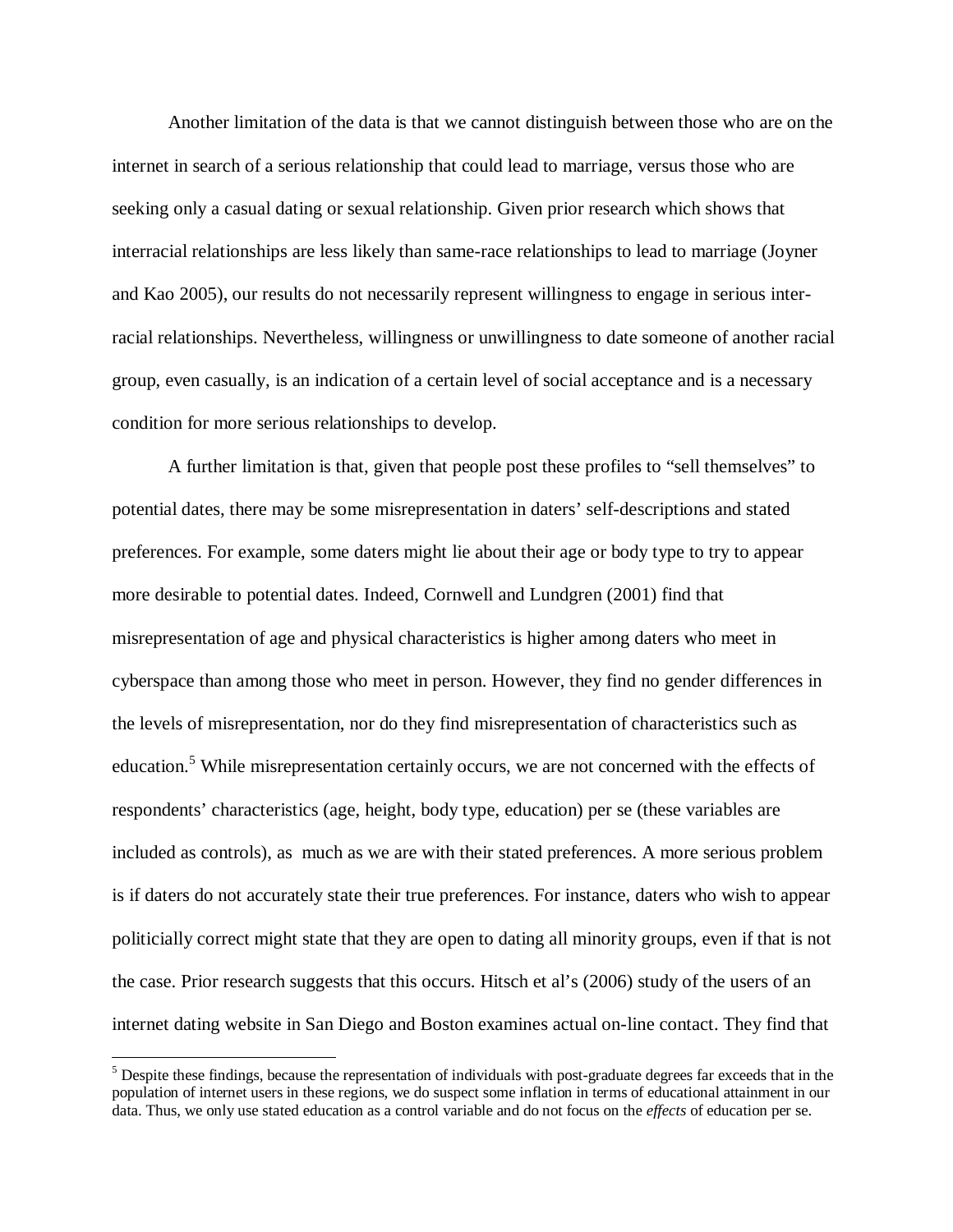individuals who do *not* state racial preferences in their profiles nevertheless tend to discriminate against members of different racial groups (Hitsch et al. 2006). For this reason, we focus the bulk of our analysis on users who *do* state racial preferences. We believe that daters who *do* state racial preferences are far less likely to mispresent their true racial preferences. Indeed, Hitsch's (2006:23) study finds that, among those who state racial preferences, "users act in a manner that is consistent with their stated preferences." Further, if on-line daters do misrepresent preferences, they are likely to do so in the direction of *including* racial/ethnic groups who, in reality, they are not open to dating. The daters would have no reason to *exclude* groups that they are actually open to dating. Thus, we focus our analysis primarily on questions of exclusion which groups do whites *not* want to date? However, we suspect that our results probably *underestimate* the degree to which certain racial groups are excluded in real-life dating situations.

 These data limitations are far outweighed by a number of advantages. First, internet use has expanded exponentially in the past decade, and internet dating has become increasingly popular. A recent survey found that nearly three out of four of all internet users who are single and looking for romantic partners have used the internet to find dates (Madden and Lenhart 2006). Second, and most importantly, our data provide a rare opportunity for researchers to examine how people behave in real-life situations. Most surveys of attitudes regarding interracial liasions ask about one's reaction to a relative or a child who wants to marry someone of another race (Herring and Amissah 1997; Yancey 2003). Such data limit the analysis to attitudes based on hypothetical scenarios. Additionally, surveys and interviews may be affected by the interaction between respondents and interviewers; respondents may not want to appear biased, or may not take the time to thoughtfully answer questions. In contrast, our data reflect what people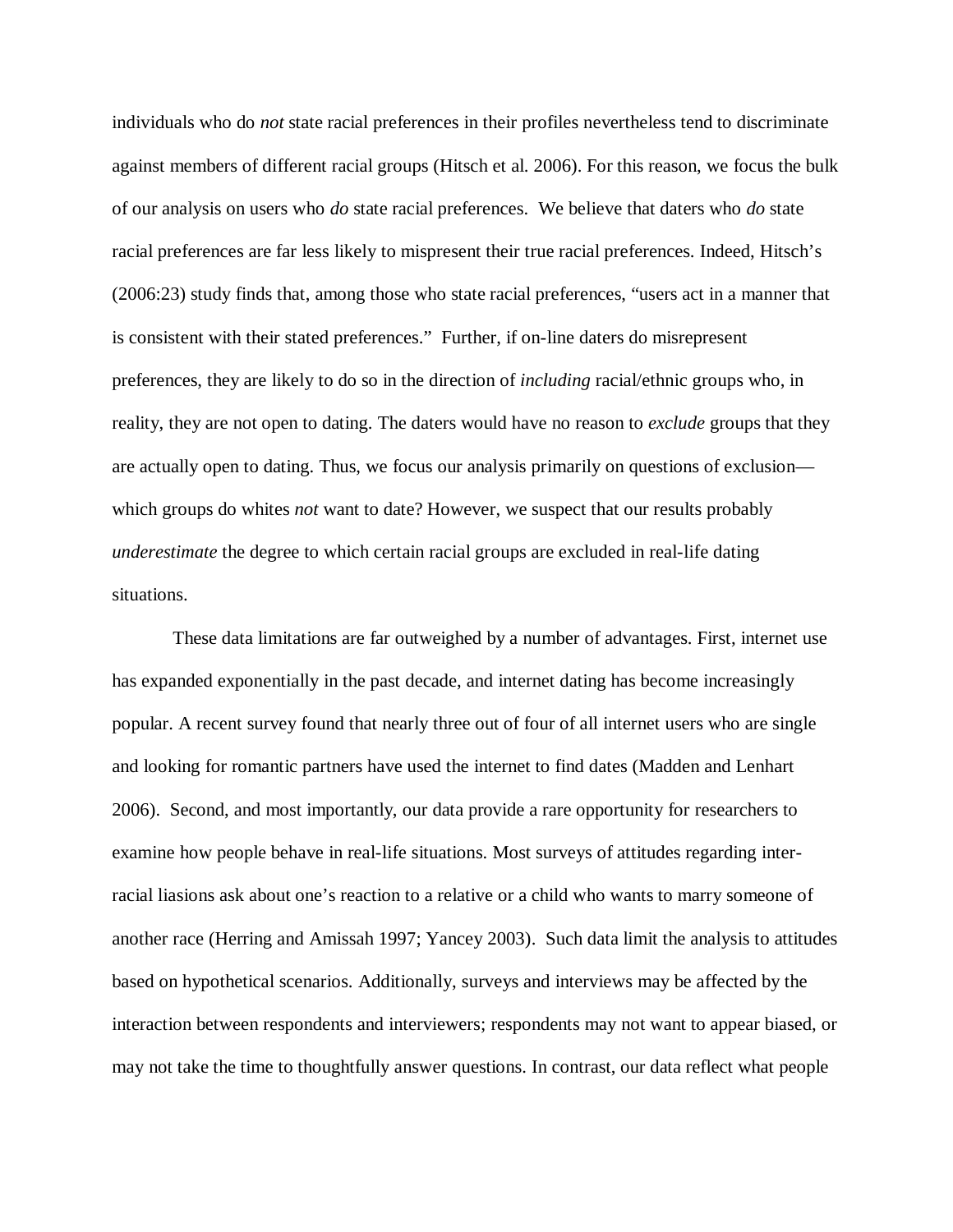state they are looking for in an actual search for a date. While these stated preferences may not be the same as *revealed* preferences, we can think of no logical reason why daters who express a racial preference would *exclude* members of racial/ethnic groups who they are actually open to dating. Again, this suggests our results may be biased, but only in the direction of *underestimating* the degree of racial exclusion that actually occurs in on-line dating situations.

A further strength of our approach is that, unlike studies of marriage and dating *outcomes*, stated racial preferences are not constrained by physicial proximity. Harris and Ono (2005) argue that racial intermarriage is strongly affected by the geographic proximity of different racial groups. In contrast, internet dating allows for potentially nationwide dating pools; individuals are free to state preferences for groups they might not normally come into contact with in their neighborhoods, schools, or workplaces. Therefore, stated racial/ethnic preferences may be a better indicator of the social distance between groups and the level of color-blindness in contemporary U.S. society than dating or marriage outcomes.

# *Variables and Sample Characteristics*

The characteristics of the white daters in our sample are shown in Table 1. We present the data separately for men and women, and separately for those who express a preference for one or more racial groups (since much of our analyses focus only on those who express a racial preference).

#### INSERT TABLE 1 ABOUT HERE

The average age of our sample is around 33 years old, for both men and women. The sample of those who state an ethnic preference is slightly older. The sample is about evenly divided among Los Angeles, New York City, Chicago and Atlanta. However, Atlanta is slightly overrepresented among both men and women with an ethnic preference.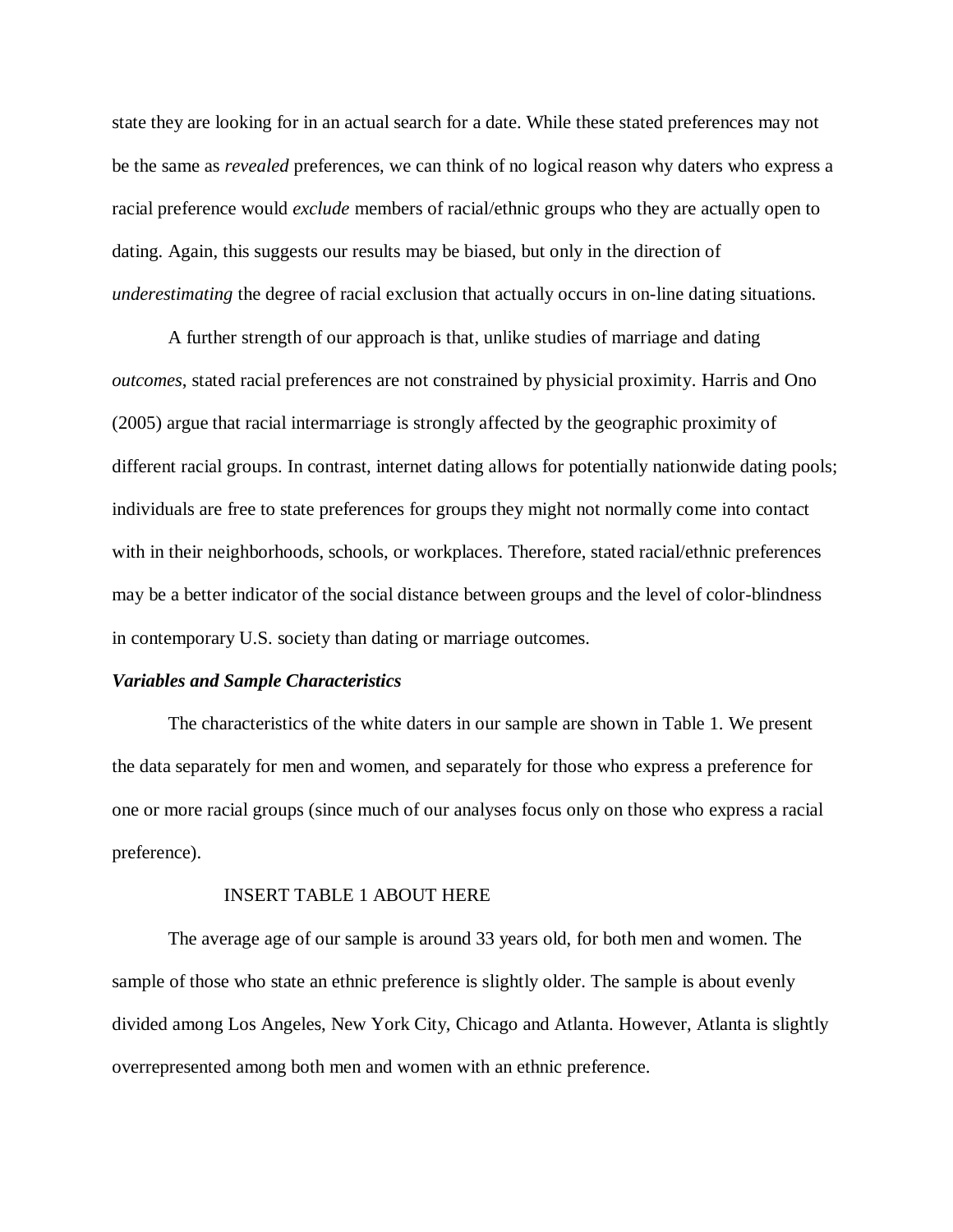As stated earlier, the daters in our sample are more educated than average Americans; over 90% state they have completed at least some college schooling and a substantial proportion have post-graduate degrees. The women in the sample appear to be somewhat less educated than the men.<sup>6</sup> In general, the sample of those who express an ethnic preference does not differ substantially from the entire sample. Over half of the sample state that they are Christians; this proportion is slightly higher among those who state an ethnic preference, for both men and women. Politically, only about one in five identify as liberal or very liberal;<sup>7</sup> the percentage is even lower among those who stated an ethnic preference.

Two key control variables measure how choosy the dater is in general. In addition to ethnicity, daters can express a preference for nineteen other possible characteristics in a potential date, such as age, height, or education. Percentage of preferences is the percentage of items for which the dater expresses a preference. We see that women tend to be choosier about their dates; they express preferences for almost half of the characteristics, while men only express preferences for 36% of the items (54% vs. 42% among those who state a racial preference).<sup>8</sup> Daters can express preferences for up to 10 different racial groups; the average number of racial groups preferred is shown for men and women; we see that when white women express a racial preference, it is for fewer groups (1.84), while when white men state a racial preference, they tend to include more groups (3.42).

 $\overline{a}$ 

<sup>&</sup>lt;sup>6</sup> This finding is consistent with our suspicion that some daters inflated their educational attainment. Given traditional gender roles of men as providers, men would be more likely to misrepresent their education than women. The same would be true of income or employment status; we do not include employment as a predictor because we do not have much variability, and we exclude analyses of income because over half the daters chose not to answer this question.

<sup>&</sup>lt;sup>7</sup> We examined several different codings of political views, and found that the key distinctions were between those who identified as liberal or very liberal vs. all others.

<sup>&</sup>lt;sup>8</sup> Women may be choosier, but the finding may also reflect gendered dating dynamics. Since women are more likely to be approached by men on the internet as opposed to vice-versa (Hitsch et al 2006), it may be more important for them to state their preferences.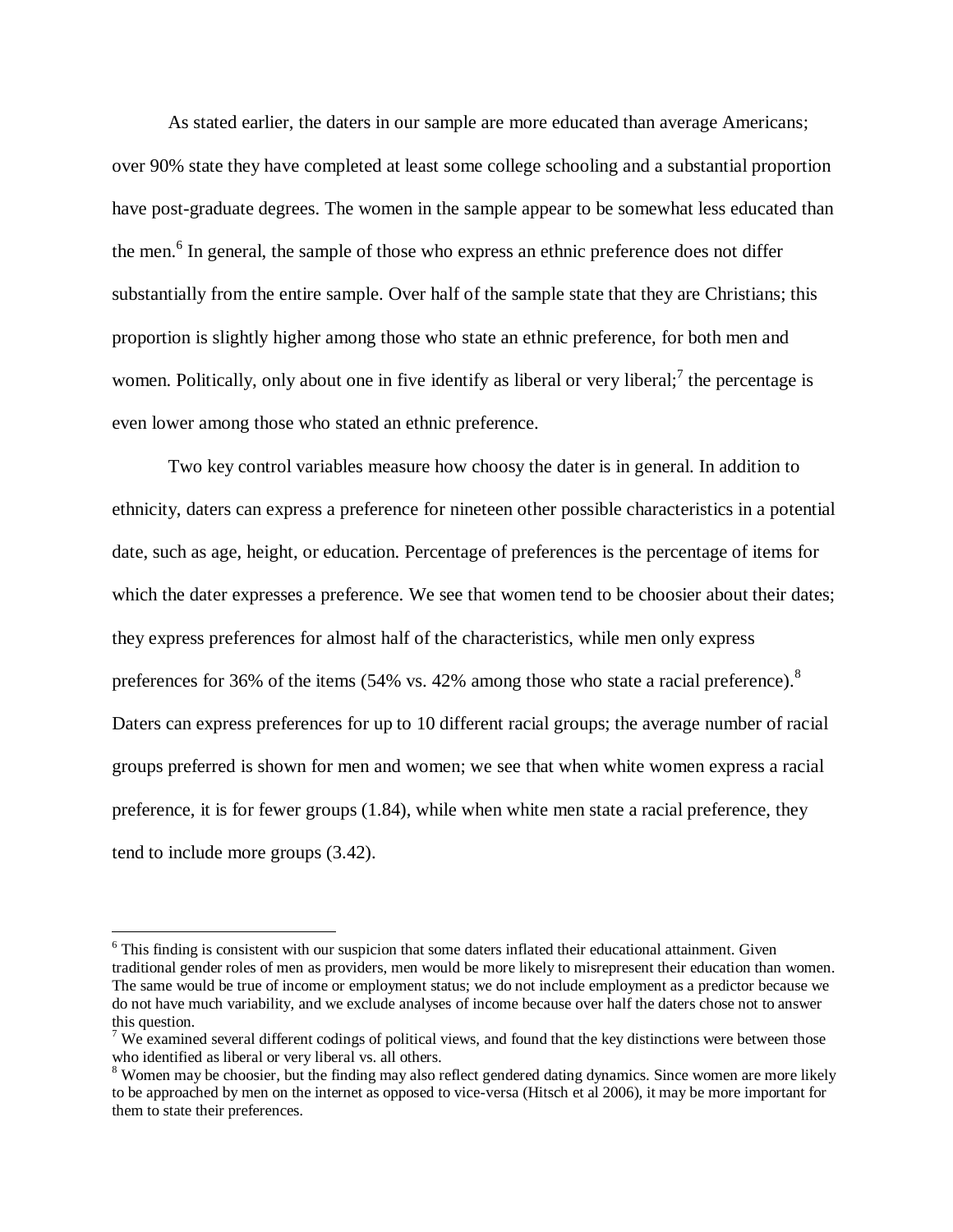We also consider daters' preferences for other key physical and social characteristics, in addition to race, including education, religion, height, and body type. Relative to these other characteristics, race is an important criteria whites consider when choosing dates; 72% of white women and 59% of white men express a preference for race, while only 69% of women and 44% of men express a preference for education, and only 42% of women and 23% of men express a preference for religion. Physical characteristics are also important criteria; for white women, height is especially important; 78% express a height preference, while only 54% of men express a height preference. Body type is especially important for men; 86% of white men express a body type preference, compared to 76% of white women. Relative to all other characteristics,<sup>9</sup> ethnicity is the fourth most frequently expressed characteristic by white women (after age, height, and body type), and the third most stated preference by white men (after age and body type). In short, ethnicity is one of the top criteria whites consider when deciding who they want to date. $10$ 

# *Gender Differences in Hierarchies of Racial/Ethnic Exclusion*

 $\overline{a}$ 

Since daters may select among ten different racial/ethnic groups as preferred dates, our sample includes numerous possible responses to the question of which racial/ethnic groups are preferred (Appendix Table 2 shows the top combinations of racial preferences). To simplify the analysis, we focus on the extent to which each racial group is *excluded* as a possible date. Figure

 $9$  The other characteristics (in order of how often they were stated preferences) include age, height, body type, education, drinking behavior, smoking behavior, marital status, employment status, wants children, has children, religion, income, language, political views, hair color, living situation, religious service attendance, occupation, and eye color. Results available upon request.

 $10$  To reinforce that this finding is not a data artifact, we considered the placement of the race/ethnicity question. At the time of our data collection, race/ethnicity was the seventh preference users may state, following age, marital status, body type, height, eye color, and hair color. One might argue that race/ethnicity is more likely to be filled out, not because it is more important, but because it is among these first few questions asked. However, we argue that the order of the question is *not* likely a major factor driving our results because other characteristics that appear early are among the *least* likely to be expressed. For instance, eye color is the 5th item, but is the *least* likely to be filled out, even though it immediately follows body type, which is one of the most commonly stated preferences.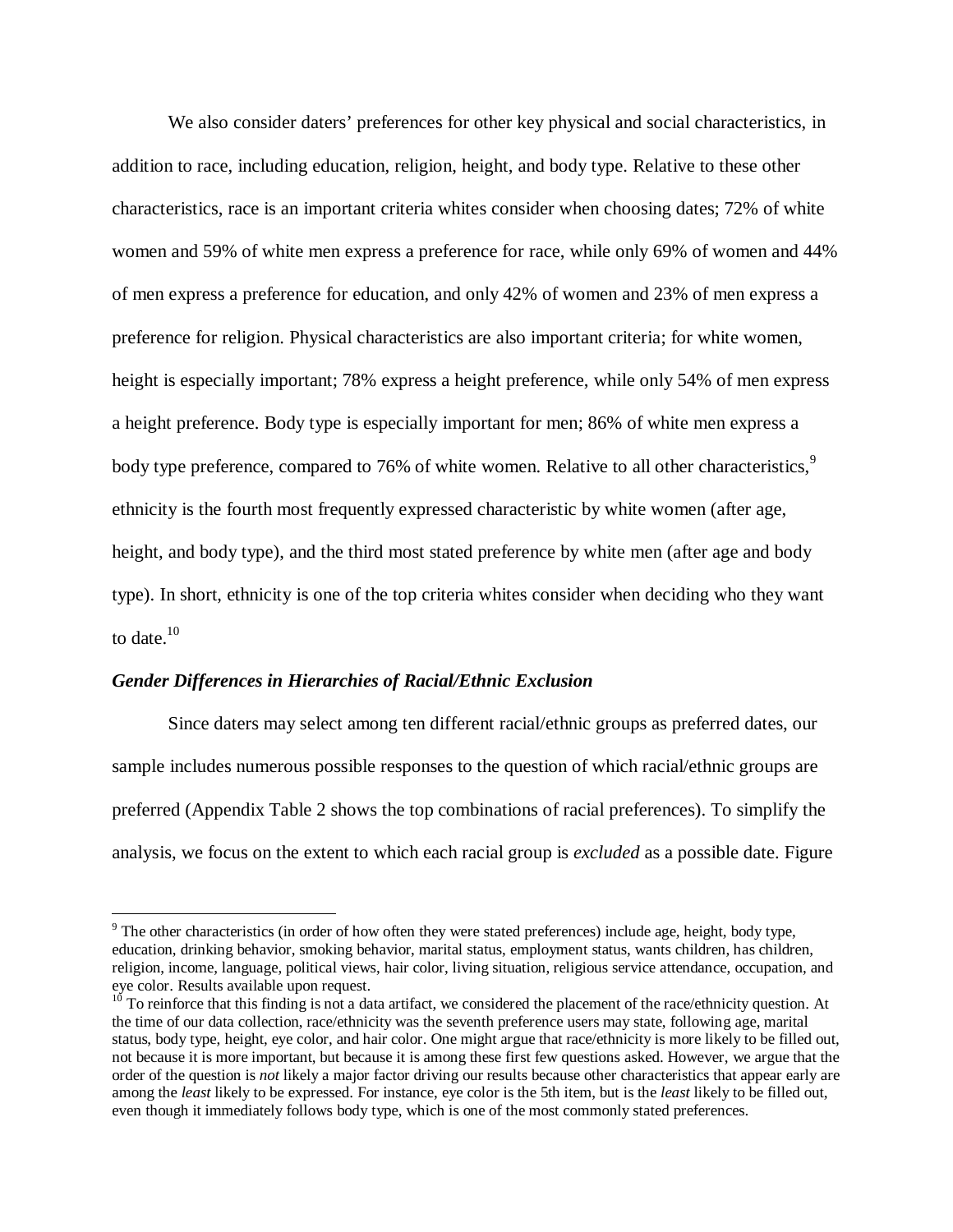1 shows the racial preferences for dates among white women and men. As previously mentioned, women are more likely than men to state a racial preference. They are also more likely to prefer to date whites only; among those with an expressed preference, approximately 64% of white women prefer whites only compared to only about 29% of white men. Accordingly, white women are more likely then white men to exclude certain racial groups from dating consideration. Indeed, over 90% of white women who state a racial preference prefer *not* to date East Indians, Middle Easterners, Asians, and blacks. White men, in contrast, only prefer *not* to date one group at levels above 90%: black women. Thus, not only do white women and men exclude groups at different rates, the hierarchies of who they prefer to date vary considerably. Black women are the least preferred racial group for white men; however, black men are only the fourth most excluded group for white women (behind East Indian, Middle Eastern, and Asian men). In contrast, Asians are one of the top three most excluded groups by white women, while Asians are among the *least* excluded groups by white men.

## INSERT FIGURE 1 ABOUT HERE

Two groups that rank similarly in the hierarchies of white men and women are Latinos. Latinos are the most *included* non-white racial group for both white women and men. Still, 77% of white women with stated racial preferences prefer *not* to date Latinos. However, only 48% of white men exclude Latinas, which is consistent with white males' tendencies to be more inclusive of non-whites in general (with the exception of blacks).

Given that women appear to be choosier about stated dating preferences in general, we ask whether gender differences are significant once we control for background characteristics, especially the choosiness of men and women. We conducted logistic regression analyses on nine dichotomous outcomes: whether daters stated a racial preference or not, whether they preferred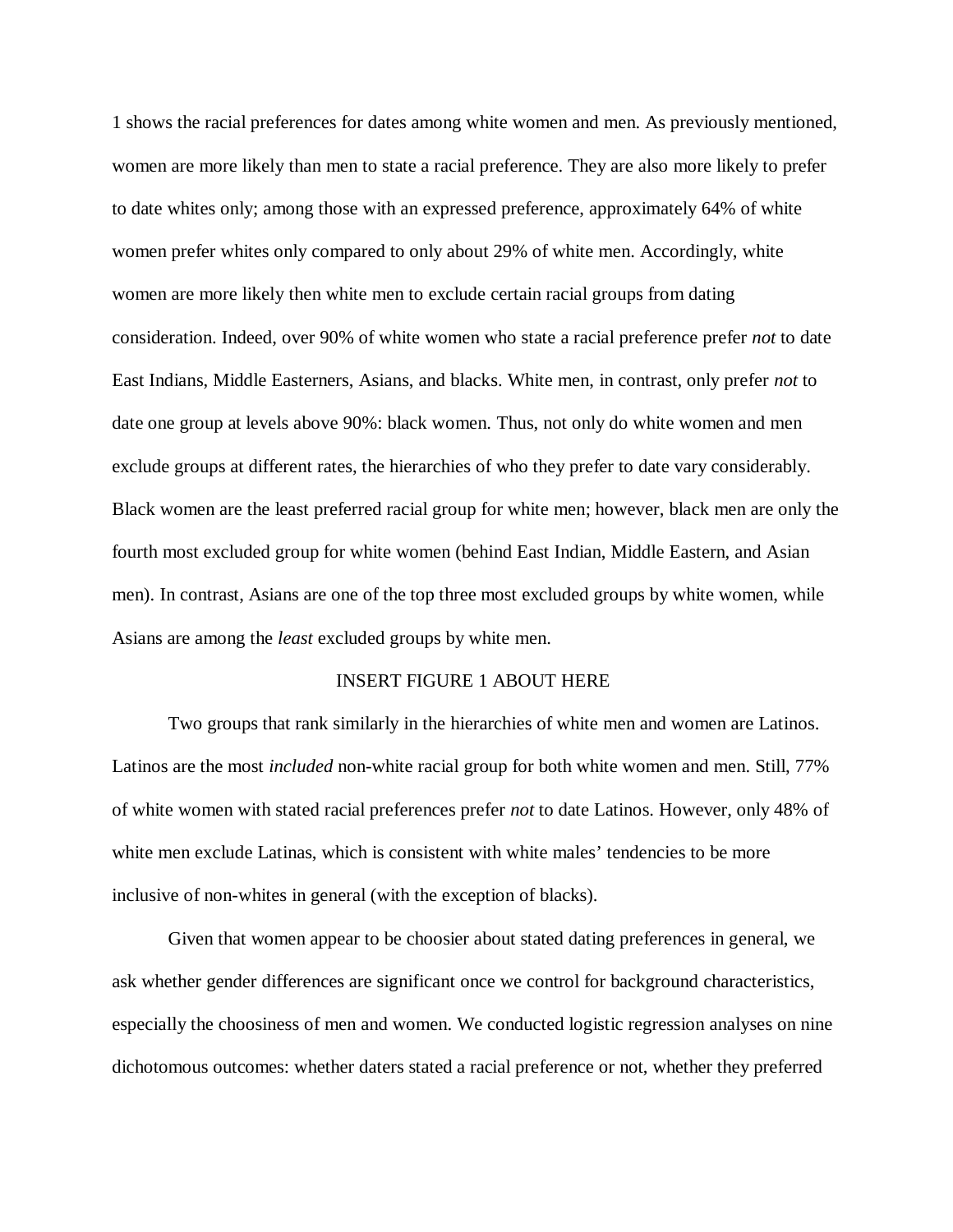to date whites only, and whether they excluded blacks, East Indians, Middle Easterners, Native Americans, Asians, Latinos and whites.

Table 2 presents the odds ratios of the effects of gender on these nine outcomes. We present four models. The first includes no controls; the second controls only for the choosiness of the daters (the percentage of characteristics they stated a preference for and the number of racial groups preferred). The third model adds controls for background characteristics, such as age, region, body type, educational attainment, religion, and political affiliation. Finally, model 4 controls for whether the daters express preferences for body type, height, religion, and education, characteristics that they may associate with certain racial groups.

# INSERT TABLE 2 ABOUT HERE

The first outcome is whether the dater states a racial preference for dates. Model 1 indicates that white women are approximately 1.8 times as likely to state a racial preference as white men. However, once we control for the degree of choosiness of daters in general, we find that the difference between men and women is no longer significant. This suggests that white men appear to care less about race than white women do because men are less choosy in general about the characteristics of their dates.

Consistent with the descriptive results, white women are also significantly more likely than white men to prefer to date whites only. Regardless of controls, white women are over four times as likely to prefer to date only whites as are white men. These findings reinforce that white males are more open to interracial dating in general than white females are.

However, the degree of openness or willingness to date non-whites varies considerably depending upon which racial group is considered. Thus, when we consider who excludes blacks, gender patterns are much different than when we consider who excludes Asians. Looking at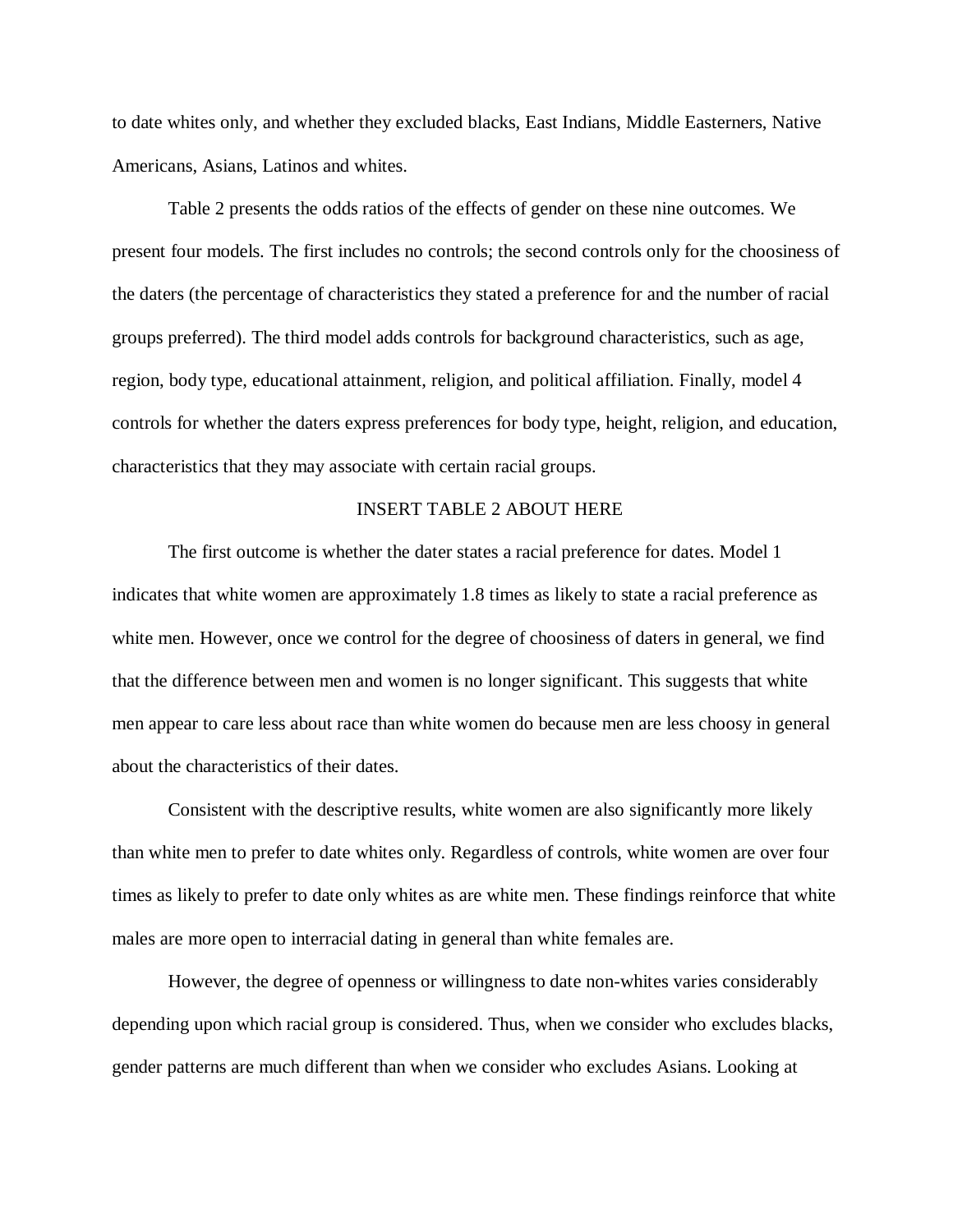whether blacks are excluded, we see that once we control, in Model 2, for the choosiness of the dater, white men are well over three times more likely than white women to exclude blacks. The odds ratio does not change substantially once background variables are included in Model 3. In Model 4, the odds ratio for female declines even further, to .234, which suggests that, net of background characteristics and other dating preferences, white males remain over four times as likely to exclude blacks as white women.

White men appear more open to dating East Indians and Middle Easterners than white women, but that finding is completely explained by the greater choosiness of women in general (Model 2). In contrast, the effect of gender on the likelihood of excluding Native Americans varies dramatically once controls for choosiness are included in the second model. Similar to the findings for blacks, white women are about half as likely to exclude Native American men as white men are to exclude Native American women (Models  $2-4$ )<sup>11</sup>.

The opposite pattern emerges when we examine gender differences in Asian exclusion. White men are much more *inclusive* of Asians than are white women. Even with all controls, white women are over eight times as likely as white men to exclude Asians as dates (Model 4).

White males and females are similar in their exclusion of Latinos as possible dates. Once the control for choosiness is introduced in Model 2, white men and women do not vary significantly in the degree to which they include or exclude Latinos as possible dates.

 In sum, these findings demonstrate how racial preferences for dates among whites are gendered. White men appear more open to dating non-whites in general, but they are only open to dating certain non-white groups, and are much more exclusionary towards black women than white women are towards black men. The exclusion of blacks is unique because of the manner in

 $\overline{a}$ 

 $<sup>11</sup>$  One possible explanation for this finding, consistent with some past research, is that white Americans sometimes</sup> identify as Native American even though they are not affiliated with a tribe (Snipp 1989). This would explain why white women appear more open to dating Native Americans than some other minority groups.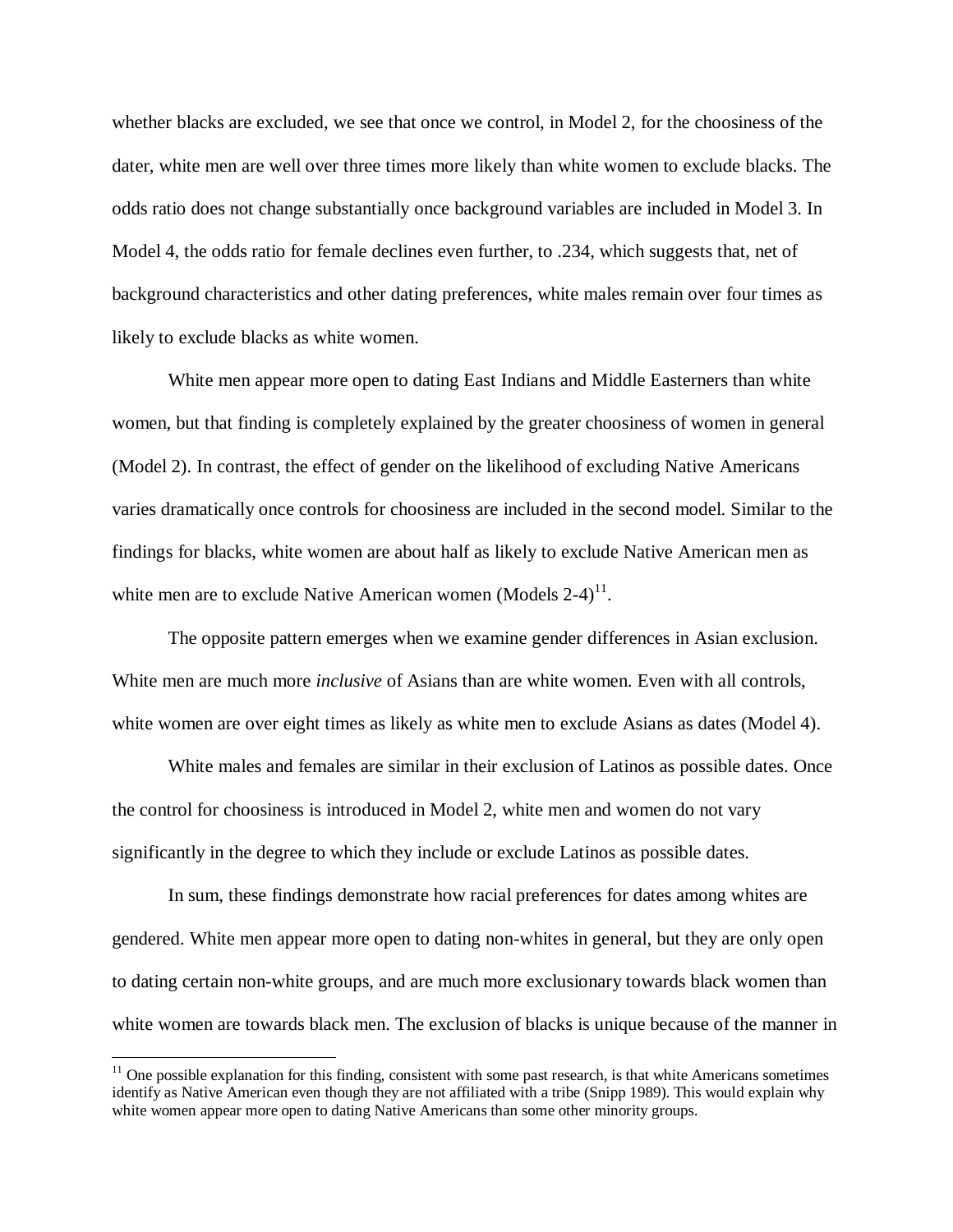which it is gendered. On the one hand, both white men and white women exclude blacks at high rates. However, among a small subset of white women, there is a preference for *only* black men (see Appendix Table 2). In contrast, white men not only consistently exclude black women at extremely high rates, a subset prefer all other groups *except* black women. The exclusion of Asians also differs significantly by gender. White women are much more likely than white men to exclude Asians. White women exclude East Indians, Middle Easterners, and Asians at similarly high rates. However, while white men are similarly likely to exclude East Indians and Middle Easterners, they are much more likely to *include* Asian women as preferred dates. If they are open to dating non-whites at all, both white men and white women are most likely to *include* Latinos as possible dates.

### *Predictors of Exclusion of Blacks and Asians by White Men and Women*

The previous table shows that gender differences in racial exclusion by whites are most prominent for blacks and Asians. To explore this finding further, Table 3 shows the results of the full models (Table 2, Model 4) predicting the exclusion of blacks and Asians. Here, we highlight what factors help predict whether white women or men exclude blacks or Asians, in order to further explore the dynamics driving gendered racial exclusion.

# INSERT TABLE 3 ABOUT HERE

In terms of demographic characteristics, we see that, in general, age is not a significant factor predicting racial exclusion, although, among white males, increased age is associated with a decline in the likelihood of excluding Asian women as possible dates. Regional differences are mostly not significant, with two exceptions: white men from New York are far more *inclusive* of black women as possible dates than are white men in Atlanta. In contrast, white women in Chicago are far more likely to *exclude* Asian men as possible dates than are white women in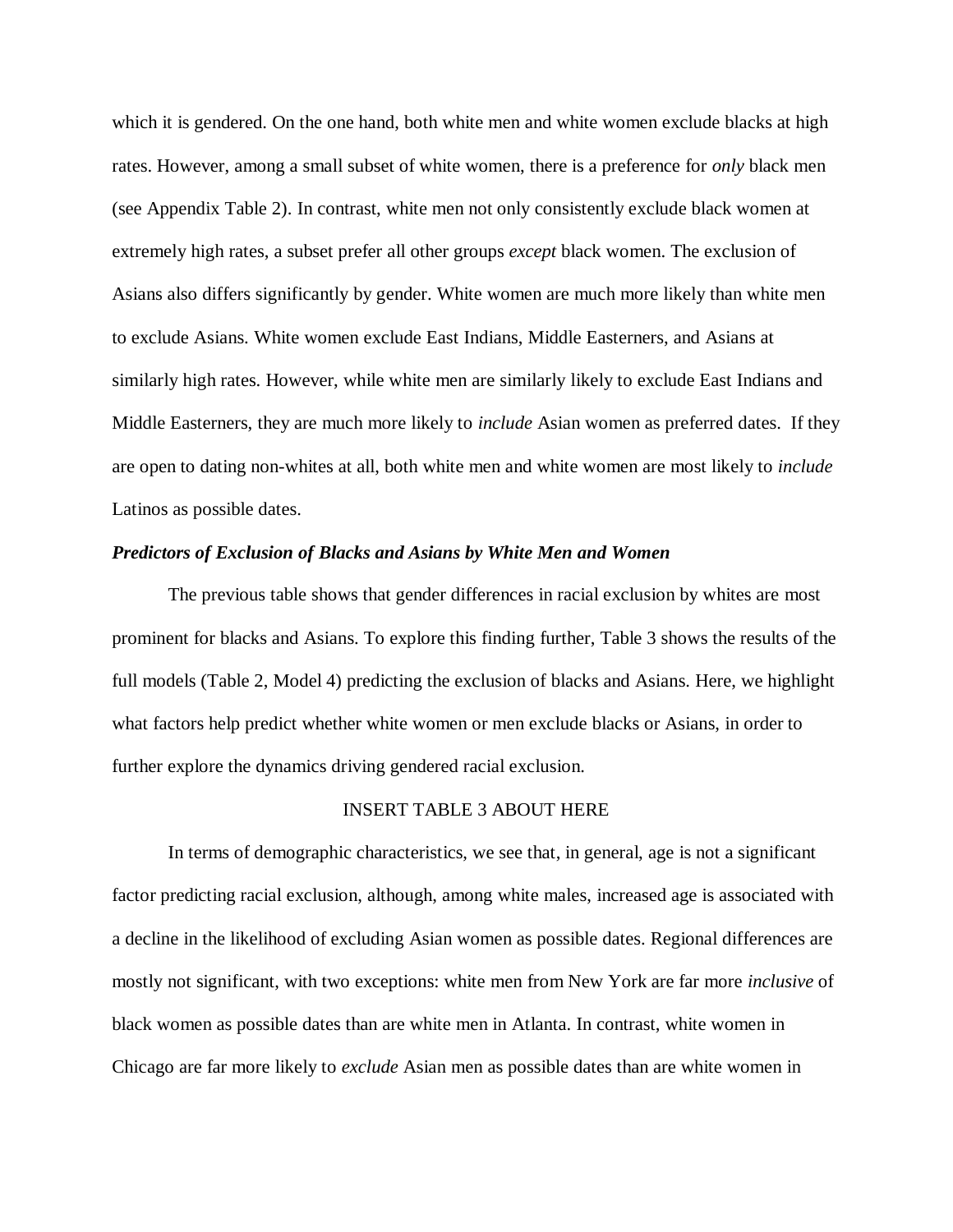Atlanta. Education is not a significant predictor of Asian exclusion for white men or women, but the findings suggest that college-educated females and males are more likely to exclude blacks than those with only high school degrees.

Body type, political views, and religion are also related to the exclusion of blacks or Asians. Among white women, one of the most striking findings is that white women who describe themselves as slim, slender, athletic, fit or average are nearly seven times as likely to exclude black men as dates as women who describe themselves as thick, voluptuous, a few extra pounds, or large. For white men, body type has no effect on effect on their likelihood of excluding blacks or Asians.<sup>12</sup> While political views also have no effect on racial exclusion by white men, white women who describe themselves as liberal or very liberal are less likely to exclude black men as dates than women who are not political, middle of the road, or conservative. Surprisingly, liberal white women appear more likely to exclude Asian men as dates, although this finding only borders on significance. Finally, religion affects black exclusion, and Asian exclusion among white women. Specifically, we see that whites who identified as Jewish were dropped from the analysis of black exclusion because it was a perfect predictor; that is, *all* white men and women who identified as Jewish excluded blacks as possible dates; all white women who identified as Jewish also excluded Asian men as possible dates. Further, white men who do not state a religion or who state their religion as "other" are far more *inclusive* of black women as dates than those who describe themselves as not religious. Likewise, white women of "other" religions are more likely to *include* Asian males as dates.

Finally, we see that preferences for other characteristics in a date affect racial exclusion. Religious preferences are strongly related to the exclusion of blacks as dates for both white men

 $\overline{a}$ 

 $12$  We also examined whether height had any effect on racial exclusion and consistently found no significant effects. To simplify the analysis, we therefore excluded it from the final models.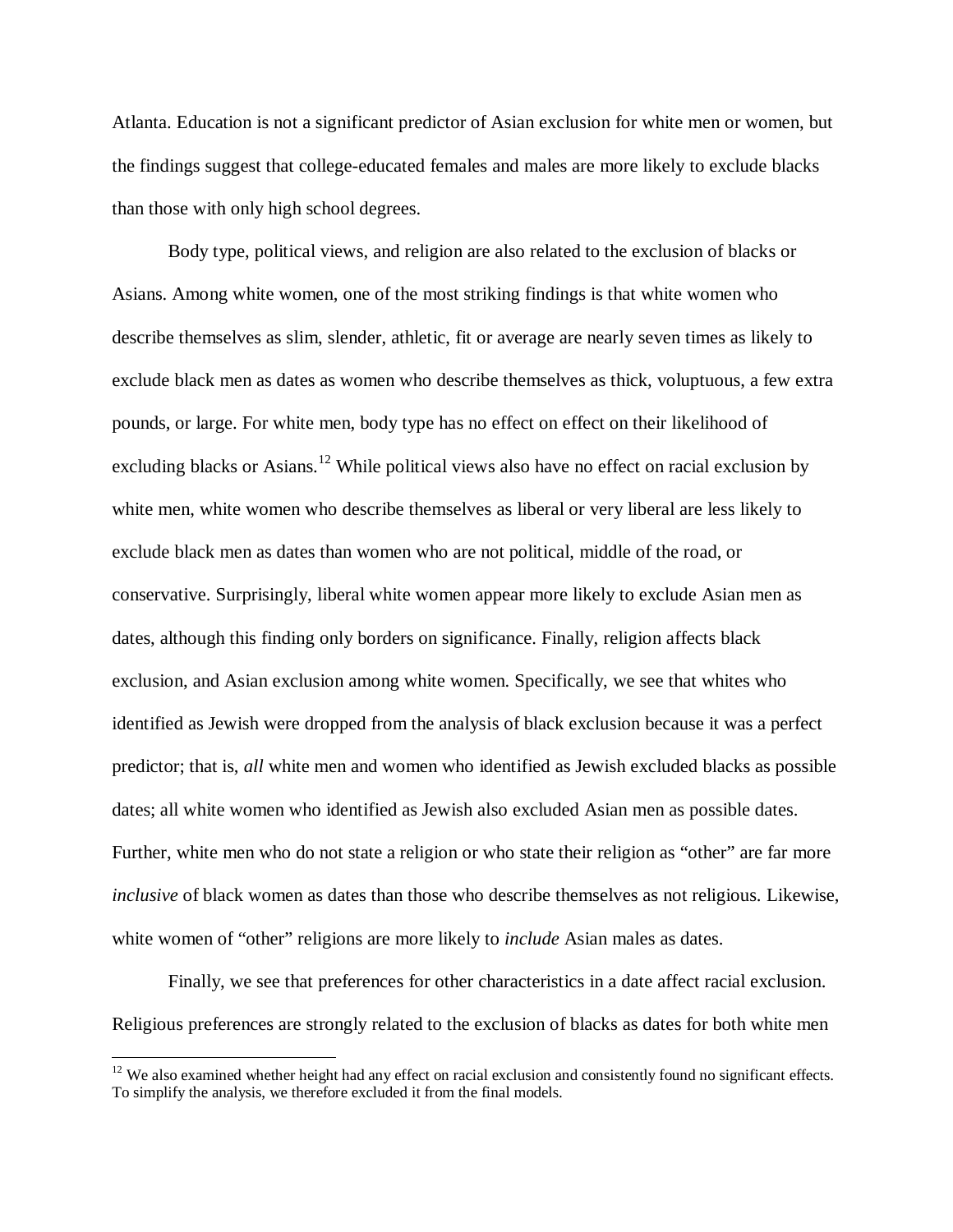and women; white women who state a religious preference are nearly three times as likely to exclude blacks, while white men who state religious preferences are over four times as likely to exclude black women as dates. However, religious preferences are not related to the exclusion of Asians. While education preferences have no effect on white women's exclusion, White men who express an education preference are nearly three times as likely to exclude black women as dates as those who do not have an education preference. White men and women's physical preferences are related to the exclusion of blacks and Asians in interesting ways. Preferences for body type or height have no effect on the exclusion of blacks among white women. Among white men, however, a preference for a particular body type increases the likelihood of excluding black women as possible dates substantially. Similarly, a preference for a particular height by white women substantially increases the likelihood of excluding Asian men. Although none of these factors explain the gender differences in the exclusion of blacks or Asians (see Table 2), these findings suggest that the idea that black women or Asian men are associated with undesirable physical and social characteristics may be part of the reason they are so highly excluded by white men and women.

### **DISCUSSION**

Our findings confirm the expectation that "race matters" in dating situations, consistent with prior studies of dating interactions (Hitsch et al. 2006; Fisman et al. 2006). In fact, race is one of the top characteristics for which whites express a preference; whites express racial preferences even more than preferences for religion or education. Nevertheless, how race matters to whites varies by gender.

Our findings contradict the common assumption that racial inclusion and exclusion occur in a genderless fashion. Instead, we find that white men are more likely than white women to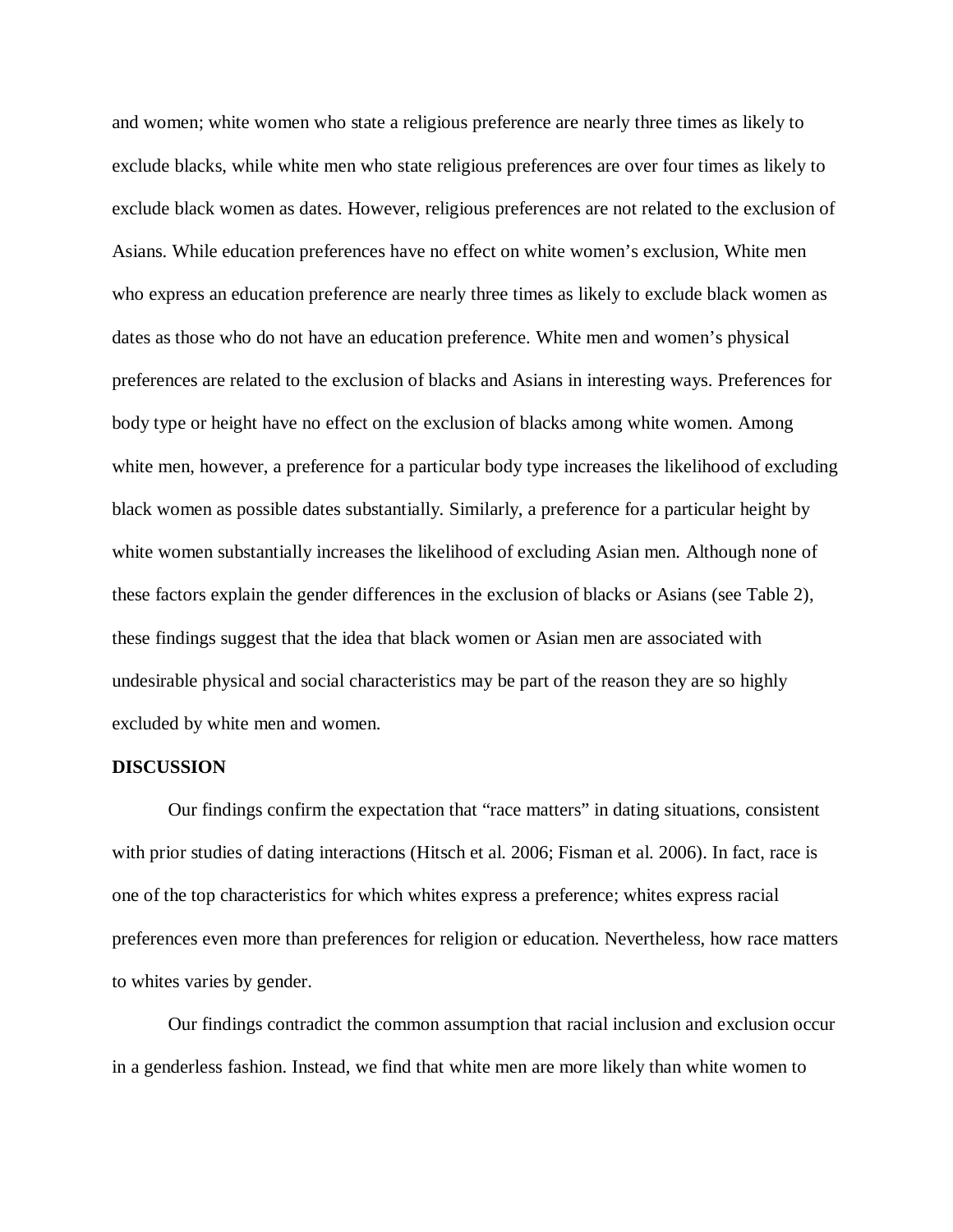date non-whites in general, and the racial preferences of white men and white women significantly differ. White men are more likely than white women to exclude blacks as possible dates, while white women are more likely to exclude Asians. Whites' exclusion of Latinos, East Indians, and Middle Easterners, however, does not significantly vary by gender; both white men and white women are highly exclusionary towards East Indians and Middle Easterners, and Latinos are the non-white group that whites are most open towards dating.

While our results should be interpreted with caution because our sample is not representative and because we cannot examine how stated preferences relate to behavior, our findings are consistent with several other studies, such as Hitsch et al's (2006) study of *revealed* dating preferences, and Fisman et al.'s (2006) study of speed dating, which also find that women are less open to inter-racial dating than men. Unlike those studies, however, we examine whites' gendered racial preferences for multiple non-white groups. In addition, and perhaps most importantly, our findings mirror cohabitation and intermarriage patterns (see Appendix Figure 1). That is, just as Latinas are the most often preferred out-date by white men, followed by Asian women, with black women the least preferred, white men are most likely to be cohabitating with, or married to, Latinas, followed by Asian women, and then Black women. Similarly, among white women, just as Latinos are also the most preferred of the three racial groups, followed by black men and then Asian men, white women are most likely to be cohabitating with, or married to, Latinos, followed by blacks, and then Asian men. Cohabitation and marriage patterns also mirror racial preferences in that white men and women do not differ significantly from each other in their likelihood of being married to or cohabitating with a Latino/a, while white men are clearly more likely than white women to be married or living with an Asian woman, and white women are clearly more likely to be married or living with a black man. The consistency of our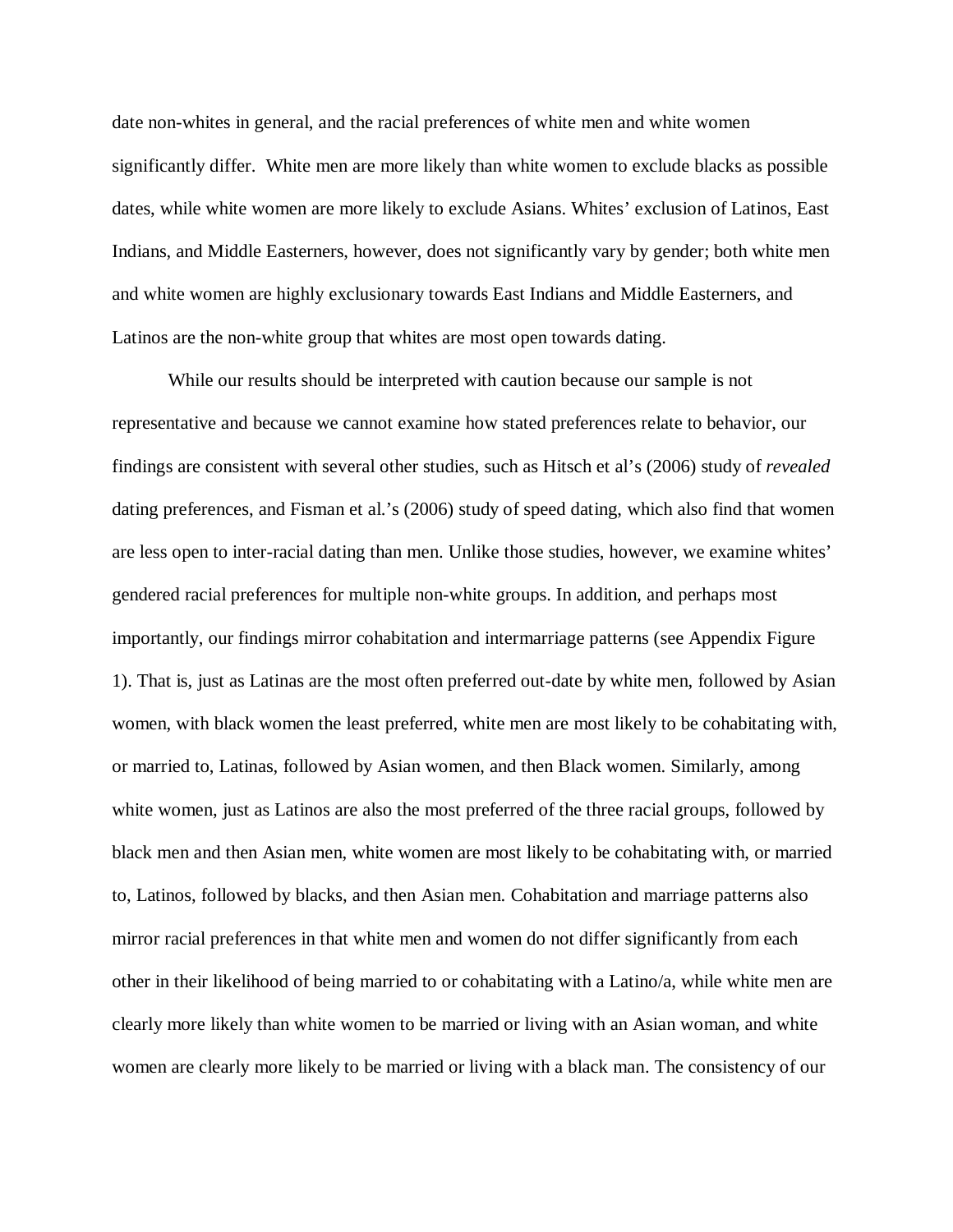findings with census data suggests that the racial preferences of whites are an important factor shaping dating and marriage patterns.

While minority groups' preferences also drive dating and marriage outcomes, we note that whites' preferences seem most important. Whites' racial preferences may partly stem from their perceptions that members of minority groups are not interested in dating them. However, our analyses of minorities' racial preferences (not shown; available upon request) show that Asians, blacks, and Latinos are *more* likely to include whites as possible dates than whites are to include them. This suggests that whites, as the dominant group in U.S. society, remain in the privileged position of being able to facilitate or hinder the full incorporation of minorities.

Given that intimate relationships inform assimilation patterns, and hold implications for racial hierarchy positions, our results suggest that gender is significant in this process. That white women are not as open to dating non-whites as are white men, and that they construct different racial hierarchies of dating preferences, implies that men and women in racial/ethnic groups may not enjoy similar patterns of inclusion or exclusion. Many white men prefer Latina or Asian women, but most are not open to dating black women. In contrast, some white women prefer black or Latino men, but few are open to dating Asian men. Thus, among whites, racial/ethnic preferences, as well as ideas about different racial/ethnic groups, are strongly gendered.

Our analysis of the predictors of the exclusion of blacks and Asians provides some support for the idea that gendered cultural portrayals and stereotypes about groups shape racial preferences. Our finding that white women who do not fit conventional norms of beauty (i.e. those who are not thin or athletic-looking) are much more likely to *include* black men as possible dates than other white women is consistent with the notion that cultural ideals about beauty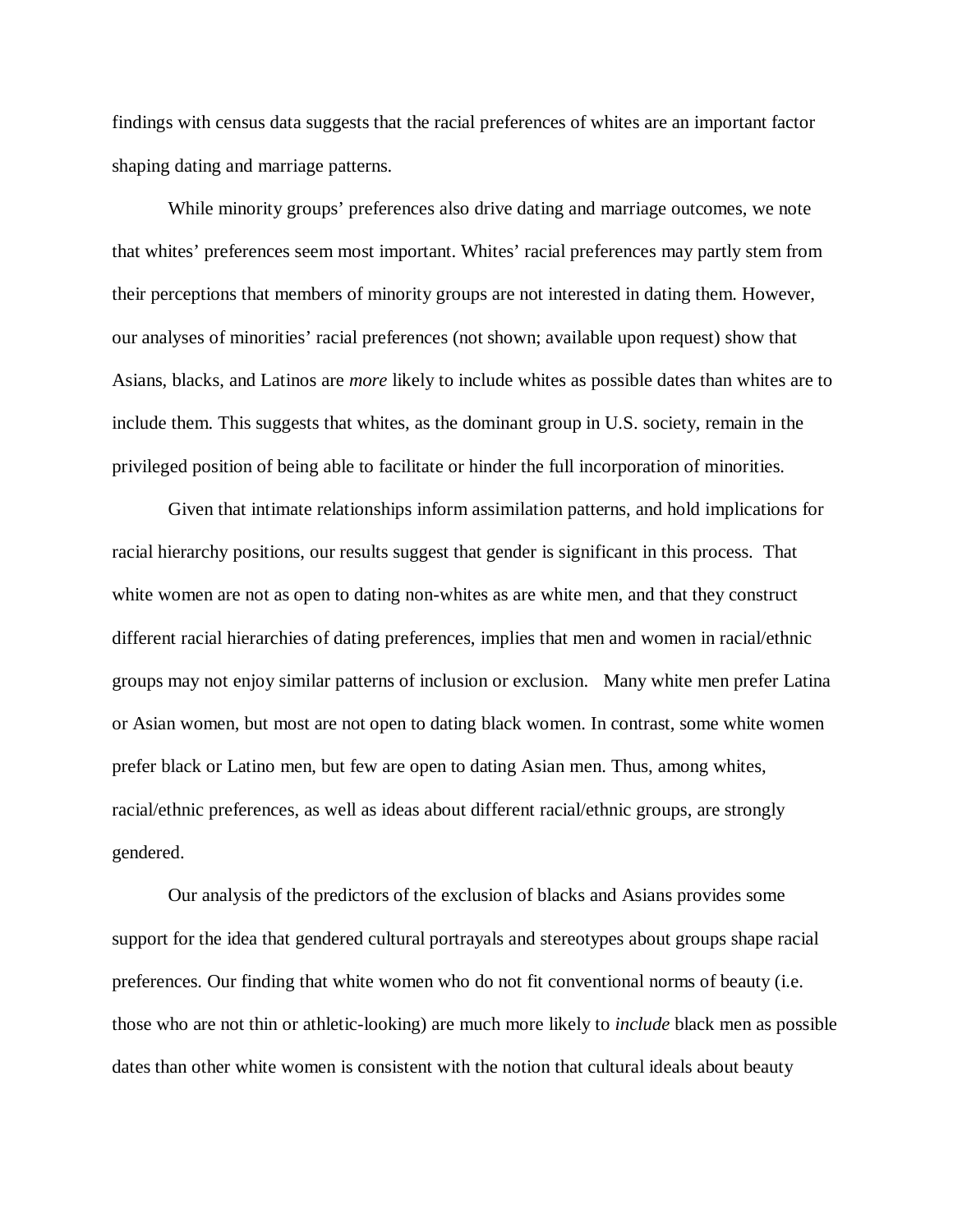shape racial preferences. Much research has shown that, in dating and marriage markets, physical attractiveness is a more valued trait for women than men (Stewart, Stinnet and Rosenfeld 2000). Therefore, an openness to dating black men among these white women may actually reflect their knowledge that they do not fit the conventional beauty standards that appeal to white men. Similarly, that white men who have body type preferences are more likely to exclude black women suggests that they may associate black women with unattractive physical characteristics. This idea is consistent with cultural and media studies which find that black women are often depicted negatively, in terms of both physical and personal characteristics (Bordo 1993; Perkins 1996; Collins 2005).

While physical characteristics may not be as valued among women daters as their male counterparts (Hitsch 2006), our findings suggest that the negative images of Asian American men as asexual and lacking masculinity (Kim 1986; Espiritu 1997; Fong 1998:192; Chen 1999) may contribute to their high levels of exclusion by white women. That white women who express height preferences are much more likely to exclude Asian men as dates is consistent with this interpretation, and this suggests that the idea that Asian men do not fit the ideal version of masculininty (i.e. tall) partly explains why they are excluded at such high rates by white women.

In contrast to the varied positions Asians and blacks encounter in white men and women's racial hierarchies, Latinos/as are the most included out-group for both white men and women. This supports previous research regarding the inclusion of Latinos as "honorary whites" (Bonilla-Silva 2004), as well as the alternative interpretation that Latinos are an assimilating minority (Yancey 2003). Yet, while Latinos appear to be assimilating with regard to marriage and dating, on other key measures of inclusion, such as poverty, income, or education, they do not fare better than Blacks (Bureau of the Census, CPS March 2005). Further, although blacks are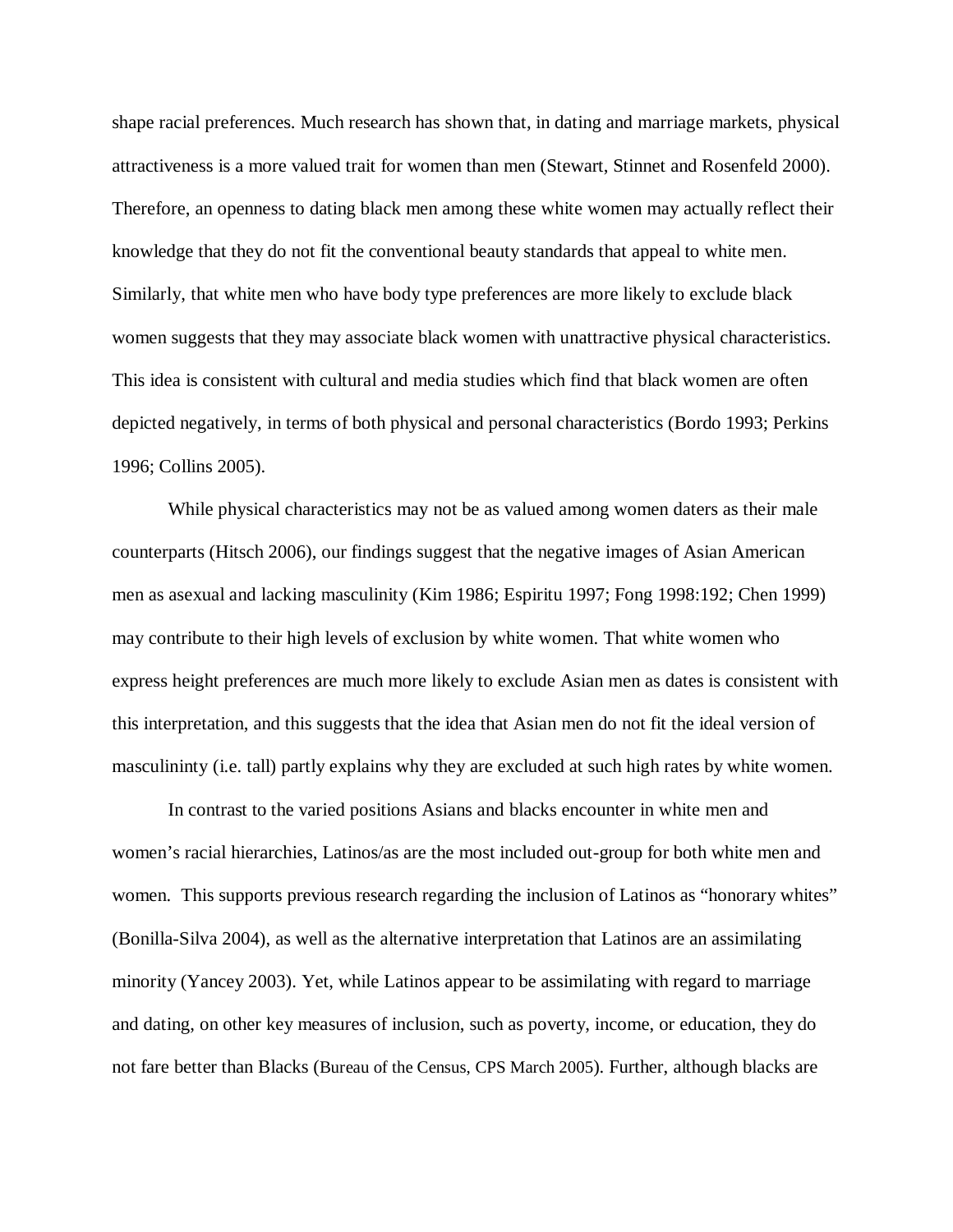more segregated, Puerto Ricans and Mexicans are more likely to live in high-poverty neighborhoods (South, Crowder and Chavez 2005). Nevertheless, to a far greater extent than for blacks, at least some Latinos, according to our findings, are accepted as "honorary whites." This suggests the need for further research which is able to more carefully delineate *which* Latinos (such as the lighter-skinned, more highly educated, native born) are more accepted by whites or are able to cross boundaries into whiteness themselves. Although the results indicate greater inclusion of Latinos, we suspect that those with darker skin tones may not receive the same reception as lighter-skinned Latinos. Indeed, in the media, it is often light-skinned Latino/a actors and actresses who enjoy both onscreen and off screen relationships with whites and are cast in roles in which their ethnicity is inconsequential, which reinforces our finding that whites are likely to view, at least light-skinned Latinos, as "honorary whites" and thus as potential dates.

Our findings are consistent with the idea that the evolving images and stereotypes of Latinas and Asian women may create images of greater mainstream desirability than that of the men in their respective ethnic groups. This is particularly so among Asian men, who do not fit idealized conceptions of masculinity, and are thus excluded at high rates. Conversely, it appears that the images and stereotypes of black women remain distant from idealized conceptions of femininity, rendering them less attractive than their male counterparts. Such cultural ideals are one reason why men and women in certain racial groups may vary in their racial hierarchy position and thus face more constraints in dating and marriage markets than others.

# **CONCLUSION**

While interracial marriage has long served as a proxy of racial inclusion (Park 1924; Gordon 1964; Bogardus 1968), we employ willingness to date outside of one's own race as an indicator that holds implications for understanding racial formation, racial hierarchy, and racial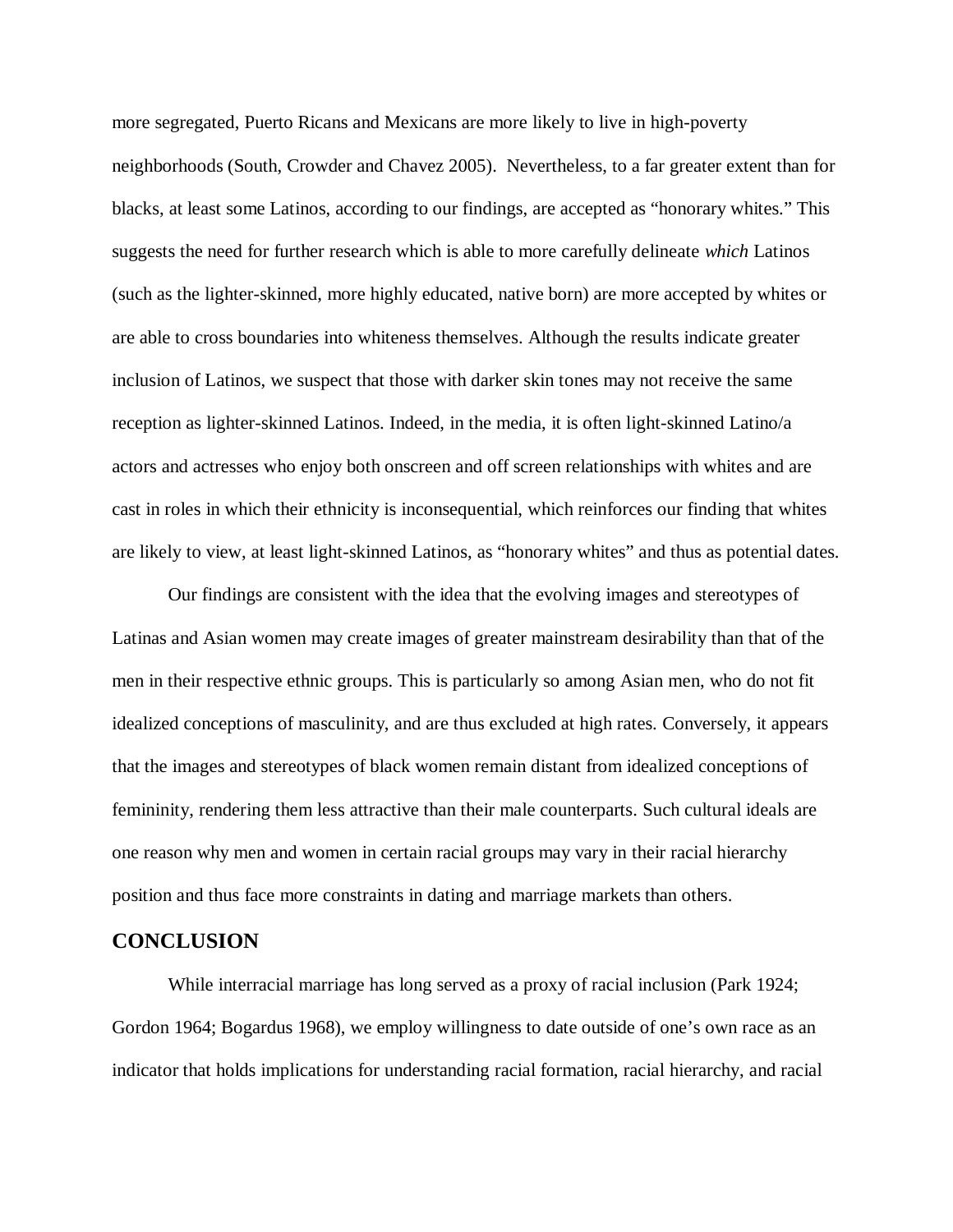inclusion. This study shows how racial formation (Omi and Winant 1987) is inherently gendered. Our findings point to the complexity of this process, suggesting that both assimilation theory and social exchange theory may not adequately address crucial dimensions of exclusion.

Our findings contradict social exchange theory in that Asian men, Middle Easterners, and East Indians are unable to exchange their education and income for white privilege. Although East Indian and Middle Eastern men and women are similarly excluded by whites, they, like Asian men, are well educated and enjoy high incomes (Barringer, Takeuchi, and Xenos 1990). Asian males' high levels of education and income, and relatively low levels of residential segregation (Massey and Denton 1992), have not elevated their acceptance as white women's potential mates. These findings add to a growing body of empirical evidence suggesting that the processes of incorporation of new immigrant groups do not parallel those of earlier European origin immigrant groups (Portes and Zhou 1993).

The results regarding blacks and Asians suggest a gendered model of racial exclusion. Unlike the work of Bonilla-Silva (2004), our findings indicate that racial hierarchies rest on a more complex set of relations than a tri-racial system implies. The data show that group position is not only based on race, but on its intersection with gender. While previous work asserts that blacks are at the bottom of the racial hierarchy, this study shows that white women are more inclusive of black men than white men are of black women, who are, *by far*, the least desired potential date of white men. In contrast, black men rank ahead of Asian, Middle Eastern, and East Indian men, among groups white women are willing to date, while Asian women rank highly among the groups white men are willing to date. Preferences for physical characteristics contribute to the racial exclusion of black women and Asian men by whites, but do not explain them entirely. Nevertheless, the consistency between gendered racial preferences and observed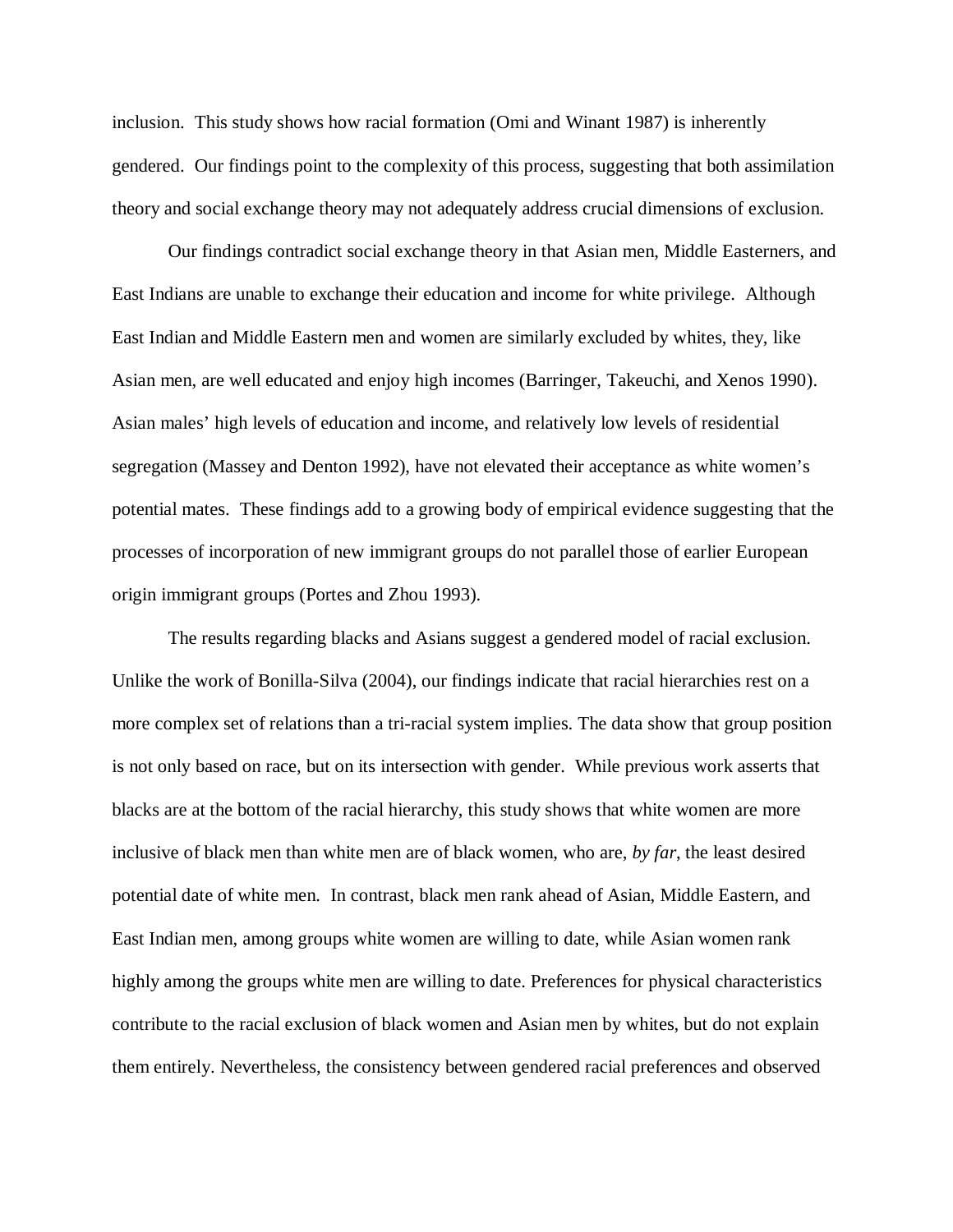inter-cohabitation and inter-marriage patterns suggest that preferences are an important input into dating and marriage outcomes.

Acceptance by the dominant group is necessary for boundaries and social distance between minority groups and whites to be weakened, yet this study shows that whites continue to exclude minority groups at high rates, in a way that privileges some minorities in a gendered manner. We have suggested that gendered racial preferences on the part of whites are a product of a gendered racial formation process, as manifested in the historic treatment and cultural portrayals of racial men and women. Further research is needed that includes the intersection of not only gender, but of class and skin color with racial formation. Such analyses that examine the intersection of these formations are essential to an understanding of racial inclusion and exclusion in the United States.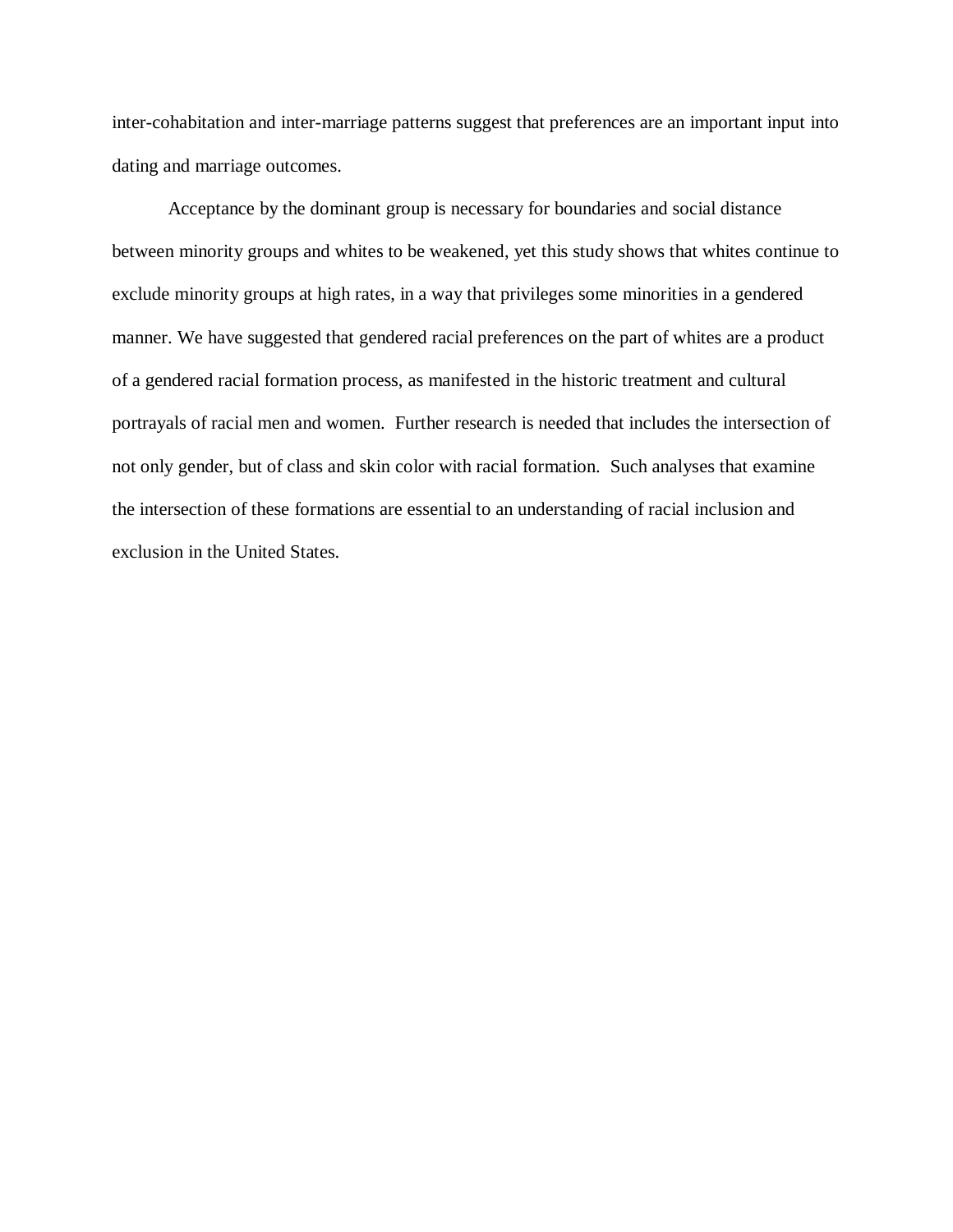|                                                                                                             | Women                                   |                                         |                                         | Men                                     |  |
|-------------------------------------------------------------------------------------------------------------|-----------------------------------------|-----------------------------------------|-----------------------------------------|-----------------------------------------|--|
|                                                                                                             | All                                     | w/ Stated<br>Ethnic<br>Preference       |                                         | w/ Stated<br>Ethnic<br>Preference       |  |
| Age (mean, std. dev.)                                                                                       | 32.66<br>(8.50)                         | 33.47<br>(8.39)                         | 33.66<br>(6.98)                         | 34.28<br>(7.02)                         |  |
| Body Type:(%)<br>Thick, A few extra lbs, large, voluptuous<br>Slim, slender, average, athletic, fit         | 11.44<br>88.56                          | 11.56<br>88.44                          | 5.41<br>94.59                           | 6.10<br>93.90                           |  |
| Region: (%)<br>Los Angeles<br>New York City<br>Chicago<br>Atlanta                                           | 22.59<br>25.38<br>25.38<br>26.64        | 20.23<br>24.28<br>25.63<br>29.87        | 23.71<br>27.06<br>24.87<br>24.36        | 22.00<br>25.05<br>22.88<br>30.07        |  |
| Educational attainment: (%)<br><b>High School Only</b><br>Some college<br>College graduate<br>Post-graduate | 8.23<br>30.40<br>42.68<br>18.69         | 8.48<br>29.29<br>43.55<br>18.69         | 4.64<br>21.01<br>48.20<br>26.16         | 5.23<br>22.44<br>47.71<br>24.62         |  |
| Religious affiliation: (%)<br>Not Religious<br>Other Religion<br>Christian/Catholic<br>Jewish<br>No Answer  | 19.67<br>4.04<br>54.39<br>5.58<br>16.32 | 18.11<br>3.85<br>58.00<br>5.39<br>14.64 | 25.64<br>3.99<br>46.01<br>5.15<br>19.20 | 24.40<br>3.49<br>50.98<br>5.45<br>15.69 |  |
| Political affiliation: (%)<br>Liberal or Very Liberal<br>Conservative, Very Conservative, Middle            | 21.90                                   | 18.88                                   | 21.78                                   | 19.61                                   |  |
| of the Road, Not Political, No Answer<br>% of Items with Stated Preferences                                 | 78.10<br>48.23                          | 81.12<br>54.21                          | 78.22<br>36.37                          | 80.39<br>42.23                          |  |
| (mean, std. dev.)<br># of Racial/Ethnic Groups Preferred                                                    | (21.21)<br>1.33                         | (18.39)<br>1.84                         | (18.71)<br>2.02                         | (18.10)<br>3.42                         |  |
| (mean, std. dev.)                                                                                           | (1.58)                                  | (1.59)                                  | (2.49)                                  | (2.39)                                  |  |
| Stated Preference for Race/Ethnicity (%)<br>Stated Preference for Education (%)                             | 72.38<br>69.18                          | 100.00<br>74.18                         | 59.15<br>43.81                          | 100.00<br>46.41                         |  |
| Stated Preference for Religion (%)                                                                          | 41.56                                   | 53.18                                   | 22.94                                   | 30.71                                   |  |
| Stated Preference for Height (%)                                                                            | 77.96                                   | 86.13                                   | 53.99                                   | 57.08                                   |  |
| Stated Preference for Body Type (%)                                                                         | 75.87                                   | 84.97                                   | 85.95                                   | 91.29                                   |  |
| N                                                                                                           | 717                                     | 519                                     | 776                                     | 459                                     |  |

Table 1. Characteristics of Sample of White On-line Daters, 2004-2005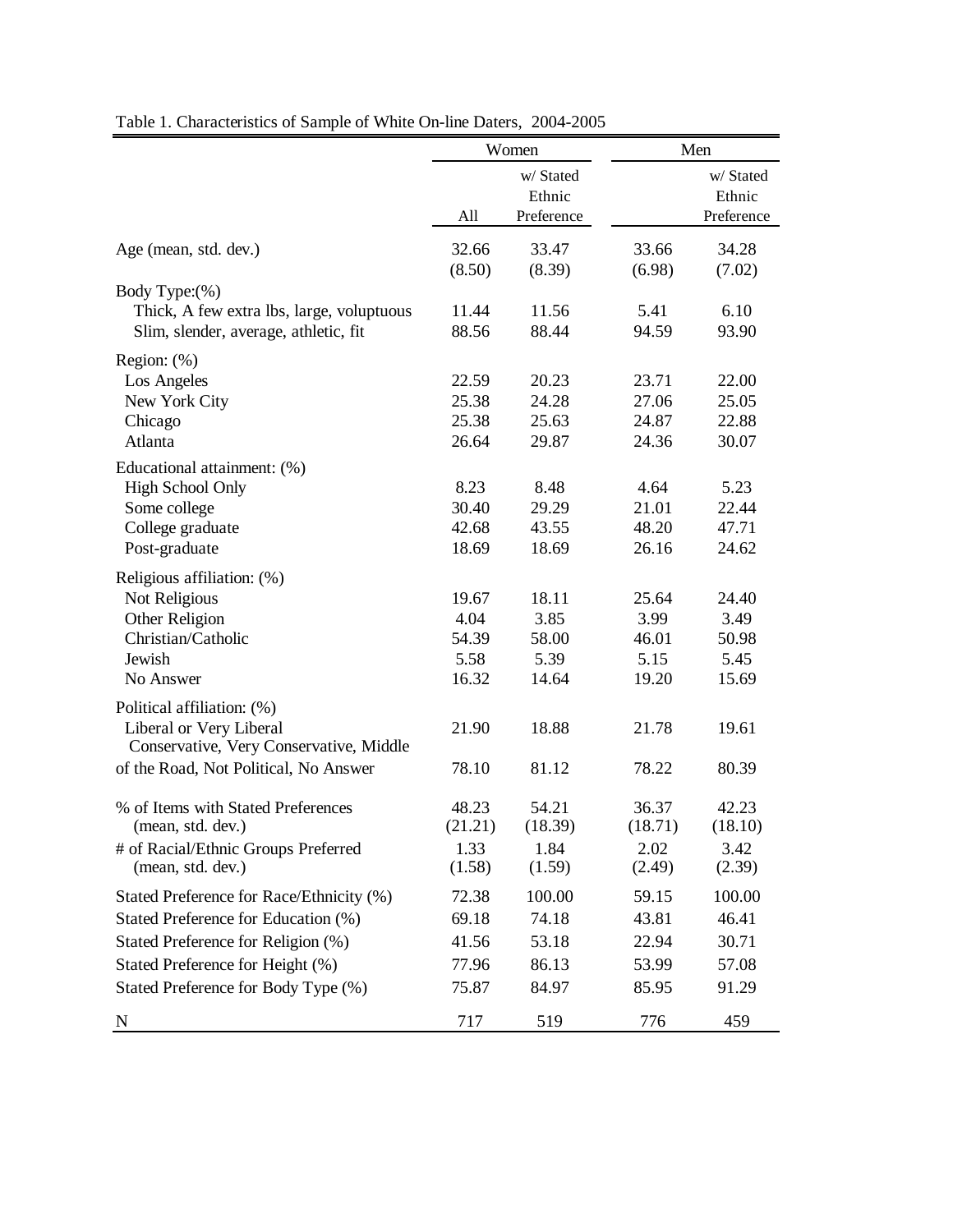

White Women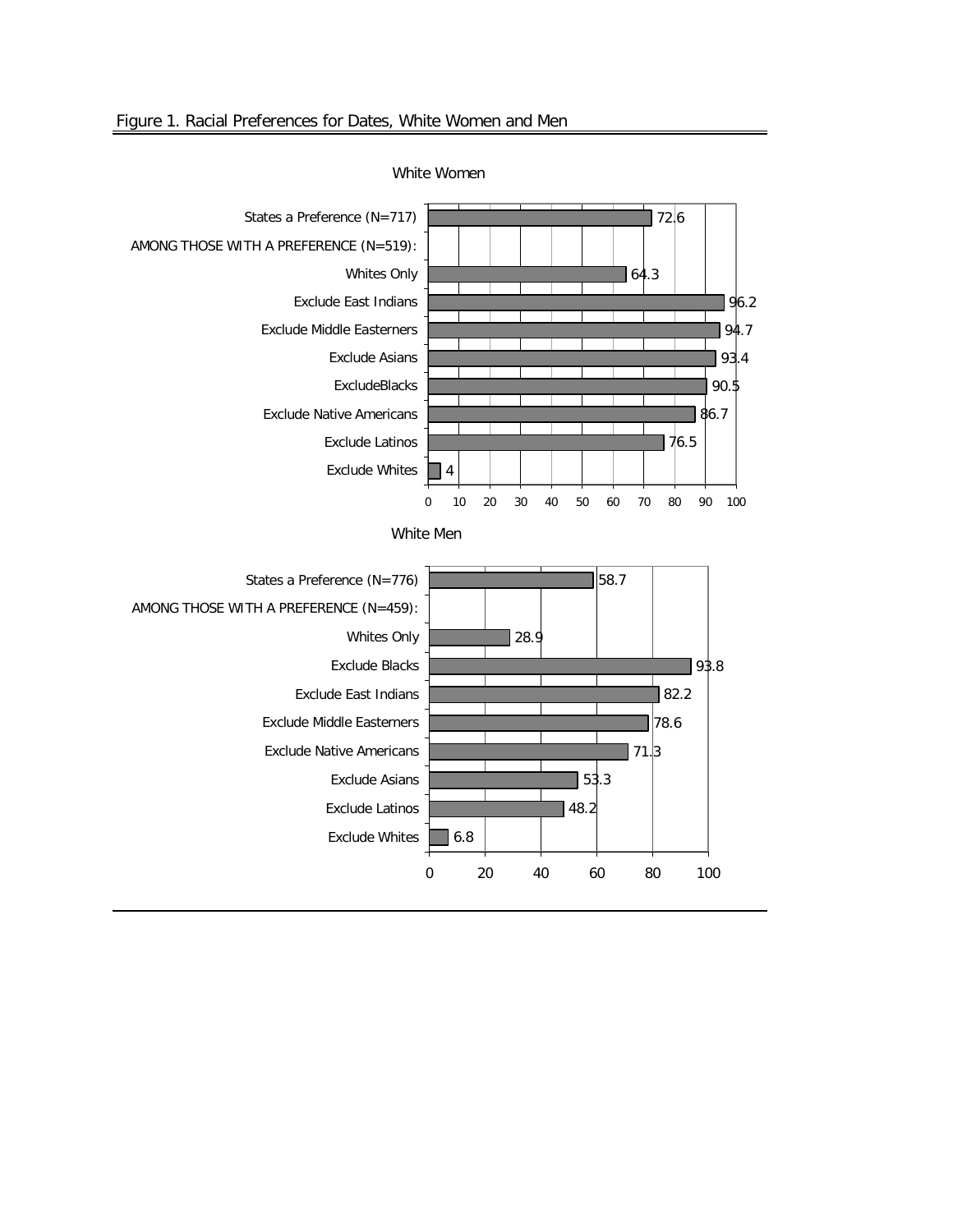| <b>Dependent Variable</b>         | <b>Model 1</b> | <b>Model 2</b> | <b>Model 3</b> | <b>Model 4</b> | N                  |
|-----------------------------------|----------------|----------------|----------------|----------------|--------------------|
| <b>States a Racial Preference</b> | 1.817***       | 1.104          | 1.062          | $1.291^$       | 1495               |
| AMONG THOSE WITH A PREFERENCE:    |                |                |                |                |                    |
| Whites Only                       | $4.537***$     | $4.522***$     | $4.747***$     | 4.895***       | 980                |
| <b>Exclude Blacks</b>             | 0.680          | $0.268***$     | $0.257***$     | $0.234***$     | $927^{\mathrm{a}}$ |
| <b>Exclude East Indians</b>       | $5.530***$     | 1.547          | 1.524          | 1.698          | 980                |
| Exclude Middle Easterners         | 4.967***       | 1.648          | 1.595          | 1.416          | 980                |
| <b>Exclude Native Americans</b>   | $2.644***$     | $0.405**$      | $0.401**$      | $0.385**$      | 980                |
| <b>Exclude Asians</b>             | 11.768***      | $8.032***$     | 8.346***       | 8.332 ***      | 980                |
| <b>Exclude Latinos</b>            | $3.485***$     | 1.108          | 1.123          | 1.202          | 980                |
| <b>Exclude Whites</b>             | $0.609^$       | 0.736          | 0.767          | 0.684          | 980                |

# Table 2. Odds Ratios from Logistic Regressions of the Effects of Female Gender on Racial Preferences in Dating

\* p < .05; \*\* p < .01; \*\*\* p < .001; ^ p < .10

*Notes:* 

Model 1: no controls

Model 2: controls for choosiness (% of preferences stated and number of ethnic/racial groups preferred)

Model 3: Model 2 + physical and background characteristics (body type, age, region, education, political affiliation)

Model 4: Model 3 + preferences for body type, education, religion, and height

(Complete Models available upon request)

<sup>a</sup> Jewish religion perfectly predicts black exclusion; 53 cases dropped from analysis.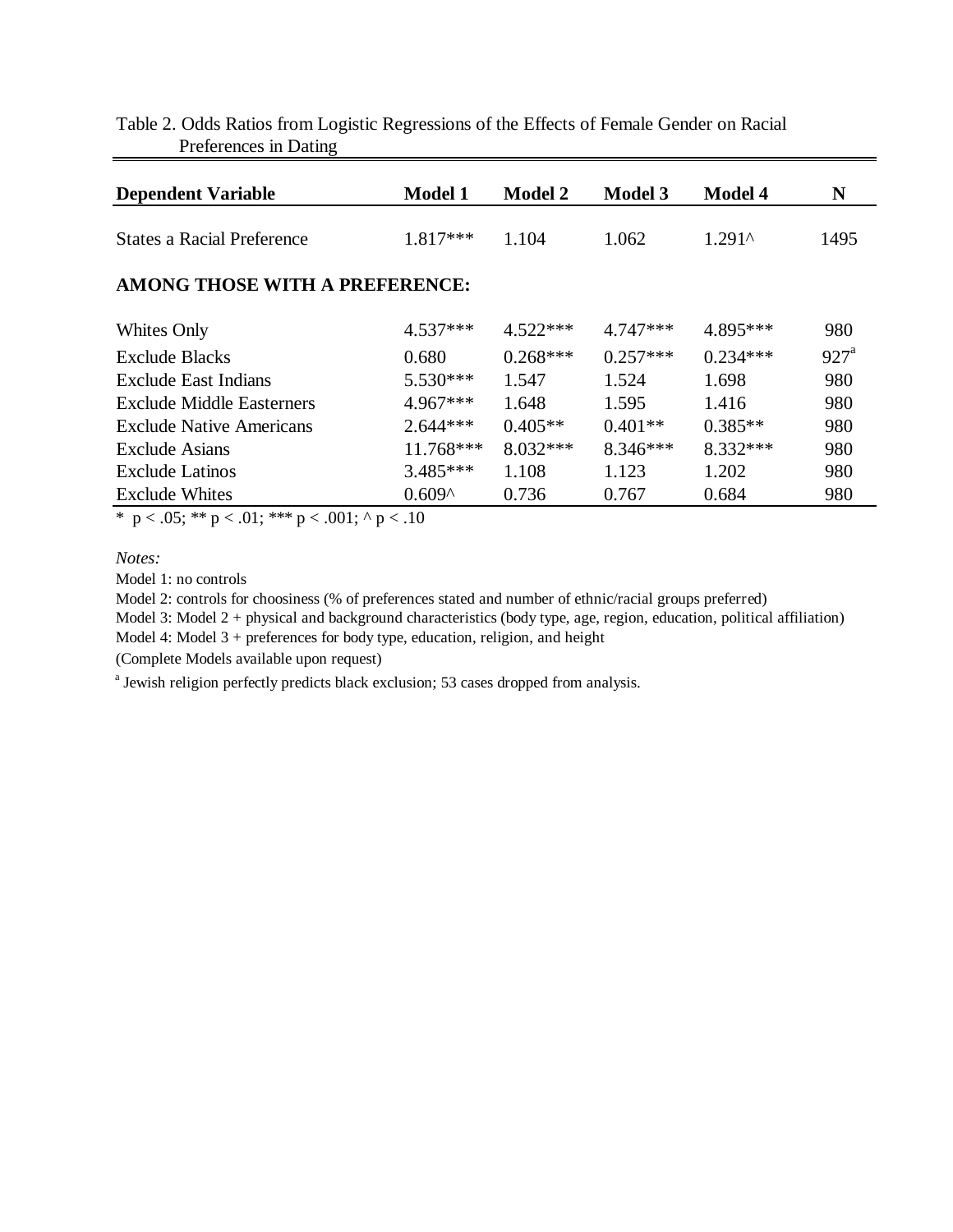Table 3. Odds Ratios from Logistic Regressions of Racial Preferences in Dating

|                                               | <b>Excludes Blacks</b> |            | <b>Excludes Asians</b> |            |
|-----------------------------------------------|------------------------|------------|------------------------|------------|
|                                               | Females                | Males      | Females                | Males      |
| Age                                           | 0.992                  | 0.949      | 1.008                  | $0.948**$  |
| Region:                                       |                        |            |                        |            |
| Los Angeles                                   | 0.433                  | 0.326      | 2.823                  | 0.846      |
| New York                                      | 0.462                  | $0.126**$  | 1.268                  | 1.57       |
| Chicago                                       | 0.738                  | 0.376      | $4.620*$               | 1.641      |
| (reference=Atlanta)                           |                        |            |                        |            |
| Education:                                    |                        |            |                        |            |
| Some College                                  | 2.940*                 | 3.439      | 0.970                  | 1.121      |
| College Graduate                              | 4.194*                 | 5.763*     | 0.440                  | 1.281      |
| Post-Graduate                                 | $3.075+$               | 3.624      | 0.384                  | 1.153      |
| $(reference = high school or less)$           |                        |            |                        |            |
| Body Type:                                    |                        |            |                        |            |
| Slim/Slender/Athletic/Fit/Average             | $6.816***$             | 0.604      | 1.366                  | 1.163      |
| (reference=Thick/Voluptuous,                  |                        |            |                        |            |
| Few Extra Pounds, Large)                      |                        |            |                        |            |
| <b>Political Views:</b>                       |                        |            |                        |            |
| Liberal or Very Liberal                       | $0.364*$               | 1.582      | $3.953+$               | 1.407      |
| (reference = Conservative, Very Conservative, |                        |            |                        |            |
| Middle of the Road, Not Political)            |                        |            |                        |            |
| Religion:                                     |                        |            |                        |            |
| Other                                         | 4.207                  | $0.100*$   | $0.136*$               | 2.232      |
| Christian/Catholic                            | 1.673                  | 0.450      | 0.723                  | 1.254      |
| Jewish                                        |                        |            |                        | 0.715      |
| Missing                                       | 0.704                  | $0.141**$  | 1.488                  | 1.334      |
| (reference= Not Religious)                    |                        |            |                        |            |
| Preference for:                               |                        |            |                        |            |
| Religion                                      | 2.390*                 | 4.007*     | 0.936                  | 1.389      |
| Body Type                                     | 1.325                  | 5.657*     | 0.603                  | 1.464      |
| Education                                     | 1.932                  | 2.872*     | 0.670                  | 0.863      |
| Height                                        | 0.641                  | 1.057      | 4.724*                 | 1.001      |
| Percentage of Preferences                     | 0.987                  | $0.946**$  | 0.990                  | 1.006      |
| Number of Ethnic Groups Preferred             | $0.532***$             | $0.697***$ | $0.370***$             | $0.418***$ |
| $\mathbf N$                                   | 493                    | 434        | 493                    | 459        |

\* p < .05; \*\* p < .01; \*\*\* p < .001; ^ p < .10

*Notes:* 

Jewish religion perfectly predicts Black exclusion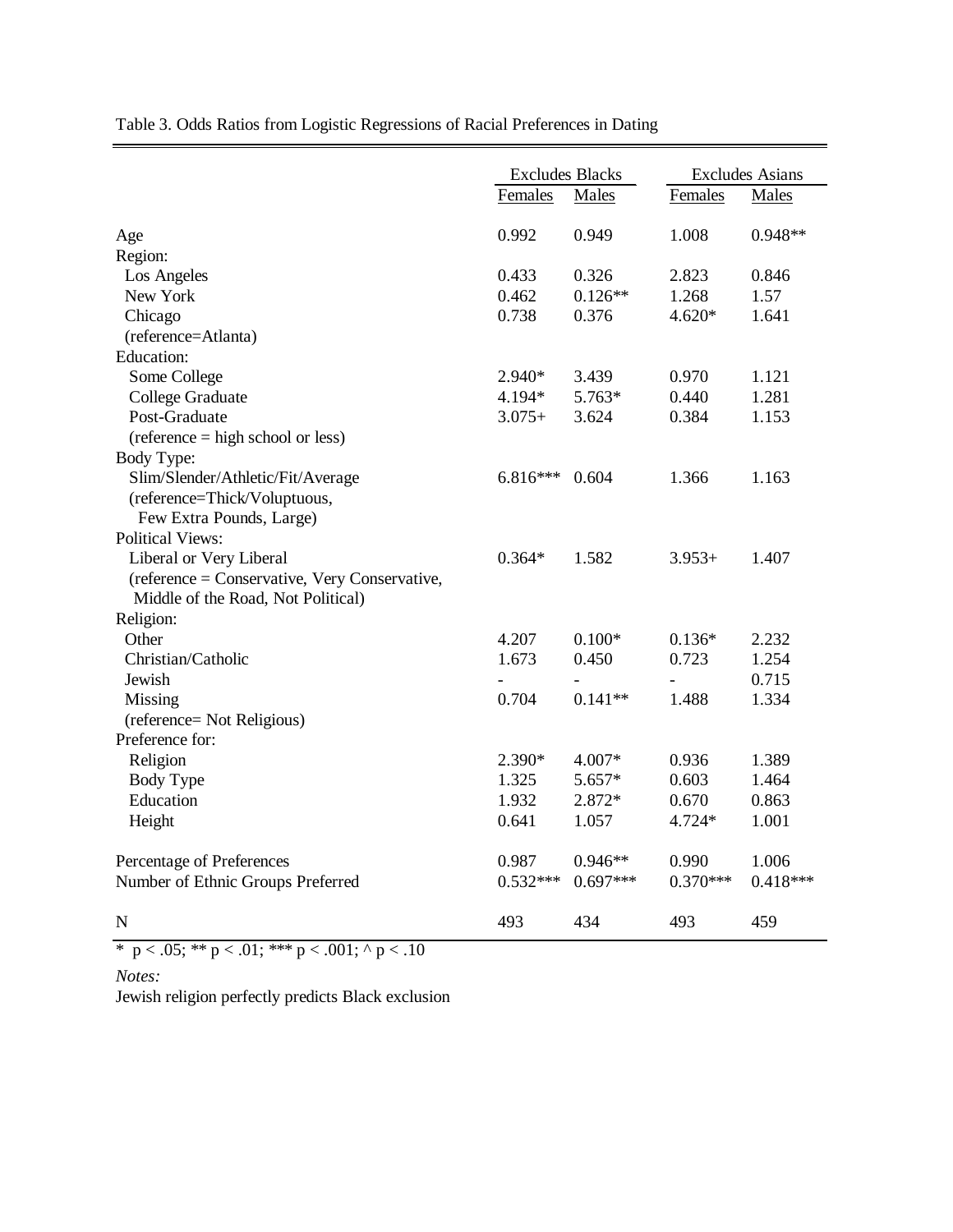|                                                                            |                    | CPS-Single |              |
|----------------------------------------------------------------------------|--------------------|------------|--------------|
|                                                                            | <b>CPS-General</b> | Internet   |              |
|                                                                            | Population         | Users**    | Yahoo Daters |
|                                                                            |                    |            |              |
| Age                                                                        | 34.95              | 30.06      | 33.19        |
|                                                                            | (9.48)             | (9.70)     | (7.79)       |
| Education***:                                                              |                    |            |              |
| High School Grad or Less                                                   | 27.82              | 17.90      | 6.37         |
| Some College                                                               | 27.60              | 29.41      | 25.61        |
| College Graduate                                                           | 32.07              | 39.13      | 45.45        |
| Post Graduate                                                              | 12.52              | 13.56      | 22.56        |
| Marital Status***:                                                         |                    |            |              |
| Married                                                                    | 54.19              | 0.00       | 0.00         |
| Never Married                                                              | 37.11              | 73.57      | 71.62        |
| <b>Divorced</b>                                                            | 6.83               | 21.42      | 25.05        |
| Widowed                                                                    | 0.58               | 1.18       | 0.98         |
| Separated                                                                  | 1.28               | 3.84       | 2.35         |
| Employment Status***:                                                      |                    |            |              |
| Employed                                                                   | 80.1               | 85.30      | 91.59        |
| Unemployed                                                                 | 3.21               | 3.89       | 0.20         |
| <b>Student</b>                                                             | 2.96               | 3.64       | 7.61         |
| Other-Not in Labor Force                                                   | 13.74              | 7.17       | 0.60         |
| N                                                                          | 4700               | 1343       | 1558         |
| * Weighted Equally by Region: Atlanta, New York, Los Angeles, Chicago only |                    |            |              |

Appendix Table 1. Characteristics of Yahoo Daters, Single Internet Users in CPS, and General Population in CPS, Non-Hispanic Whites, Ages 18-50, Atlanta, Los Angeles, Chicago, New York\*

\*\* Single Persons with Internet Use at Home

\*\*\*Age Standardized based on age distribution of Yahoo Daters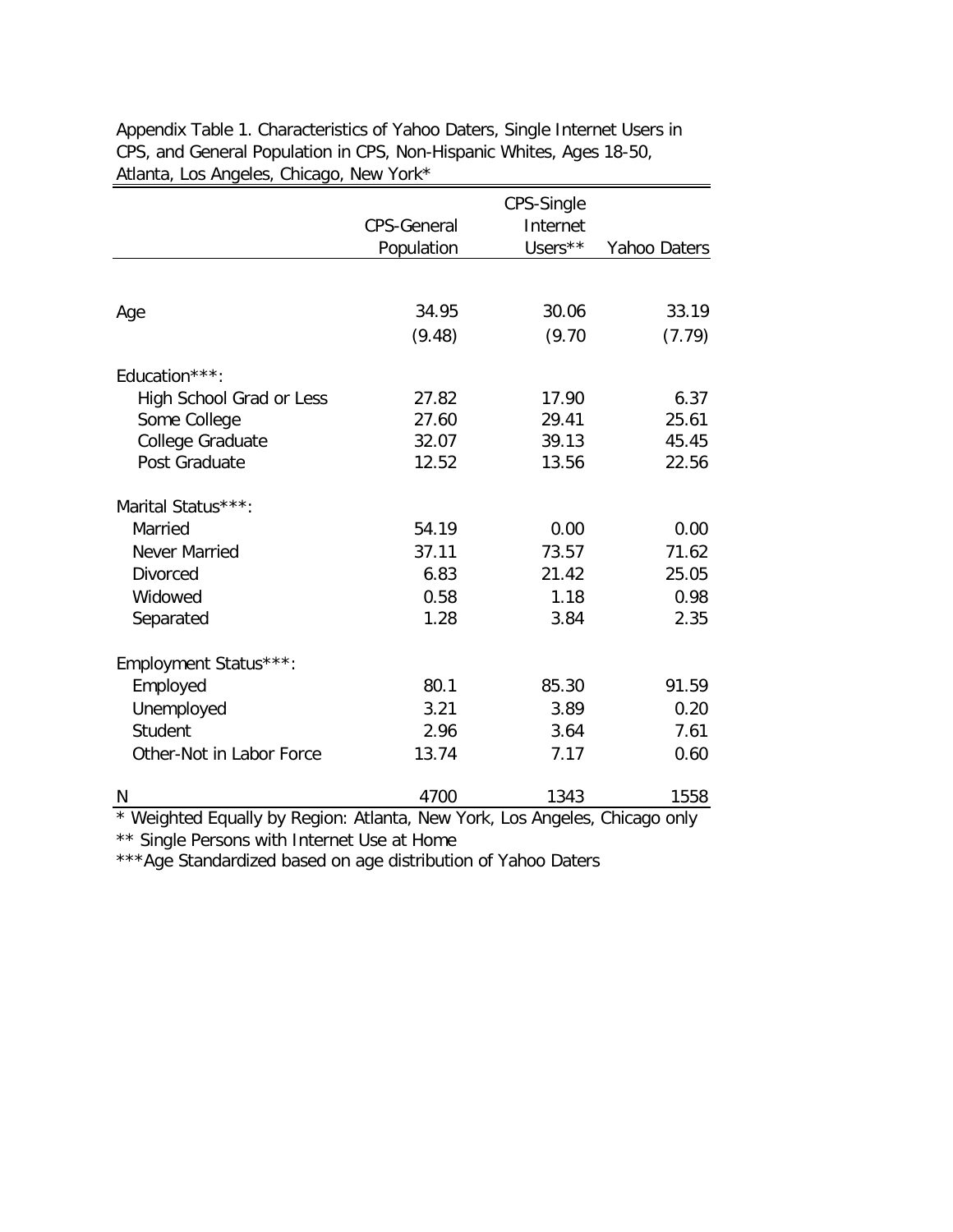|                                          | <b>Males</b> | <b>Females</b> |
|------------------------------------------|--------------|----------------|
| No Stated Preference                     | 41.27        | 27.38          |
| White only                               | 16.96        | 46.69          |
| White and Latino                         | 3.12         | 4.50           |
| Asian, White, Latino                     | 2.62         | 0.79           |
| All <i>Except</i> Black*                 | 1.75         | 0.00           |
| Black only                               | 0.37         | 1.46           |
| All <i>Except</i> Black and Inter-racial | 1.37         | 0.26           |
| Asian and White                          | 1.37         | 0.13           |
| Asian only                               | 1.25         | 0.13           |
| White and Other                          | 0.50         | 0.93           |
| White, Asian, Latino, Pacific Islander   | 1.25         | 0.13           |
| White and Native American                | 0.25         | 1.06           |
| White, Latino, Native American           | 0.75         | 0.53           |
| Black, White, Latino                     | 0.12         | 1.06           |
| <b>Black and White</b>                   | 0.00         | 0.79           |
| White, Latino, Pacific Islander          | 0.12         | 0.66           |
| <b>Other Combinations</b>                | 26.93        | 13.50          |
|                                          | 100%         | 100%           |
| N                                        | 802          | 756            |

Appendix Table 2. Most Common Racial Preferences among Whites

*Notes:* 

The Table includes the top 10 racial preference combinations for males and females

\* Includes Asian, White, East Indian, Latino, Middle Eastern, Native American, Pacific Islander, Inter-racial, Other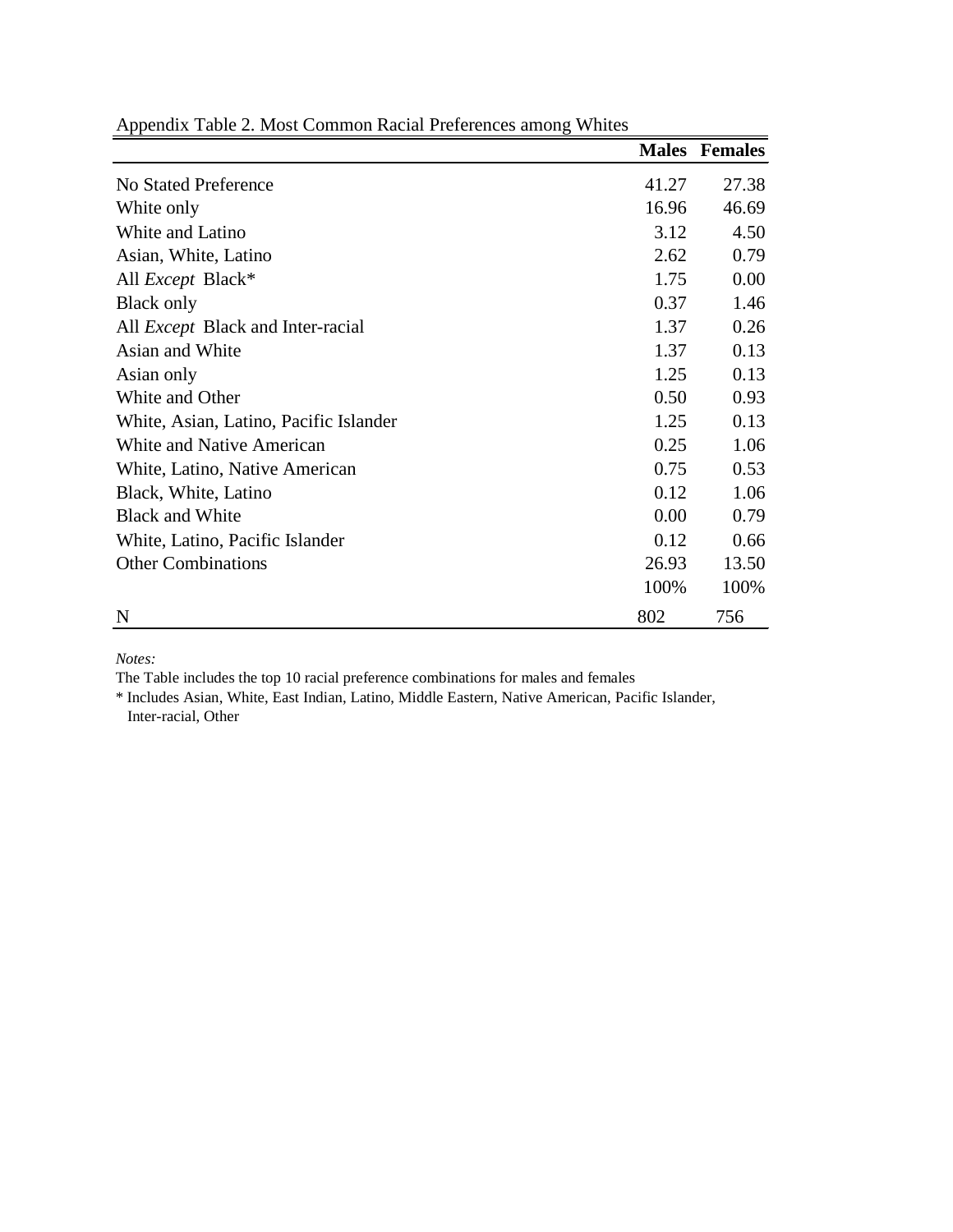Appendix Figure 1. Inter-Marriage, Inter-Cohabitation, and Racial Preferences for Dates among Whites in Atlanta, Chicago, Los Angeles, New York



Data Sources: Yahoo Personals, American Community Survey, 2005

Notes: ACS data weighted equally by 4 regions; Predicted Percentages with Preference for Each Group based on Table 2, Model 4.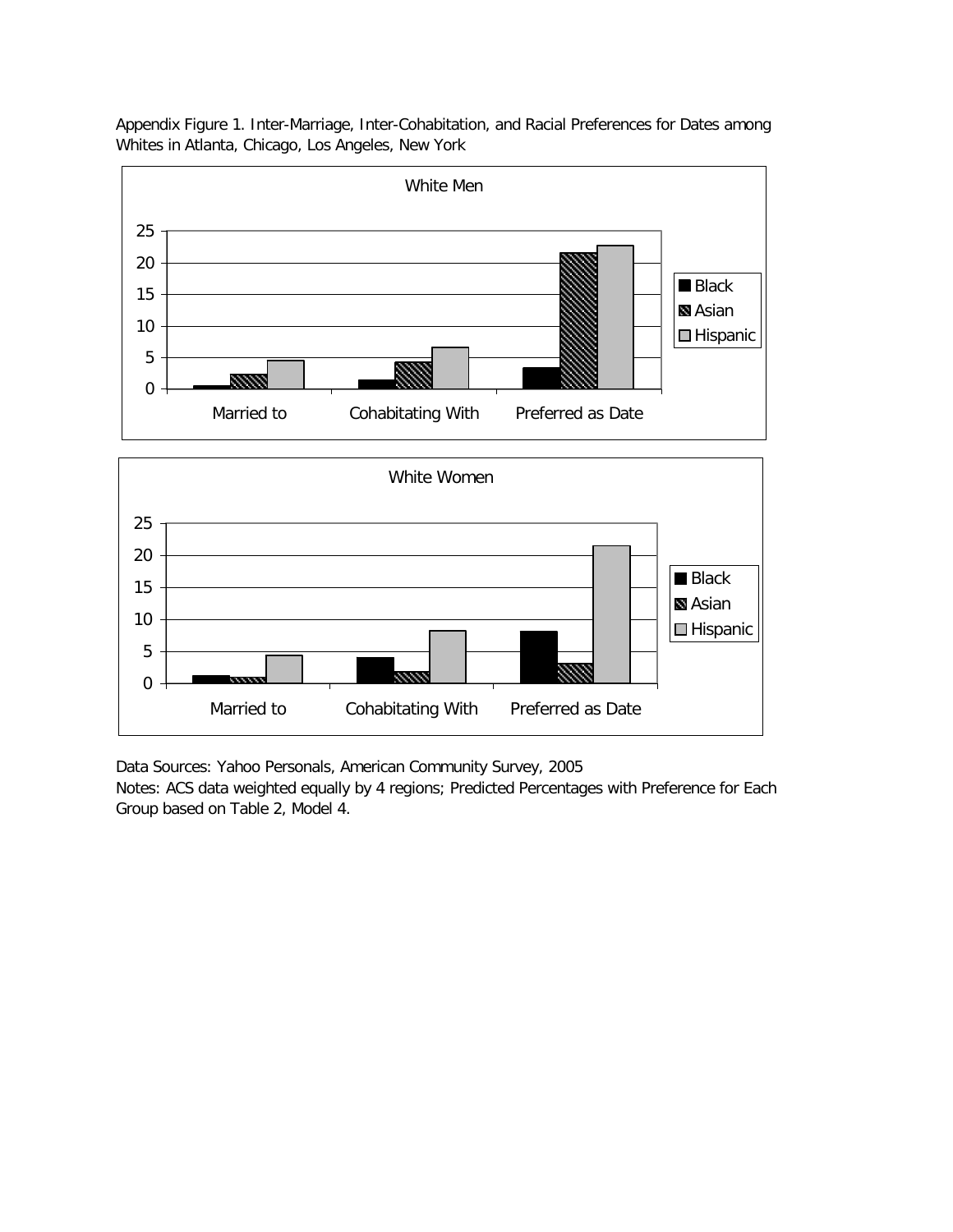## REFERENCES

- Alba, Richard D. 1985. *Italian Americans: into the twilight of ethnicity*. Englewood Cliffs, N.J: Prentice-Hall.
- Anderson, Lisa M. 1997. *Mammies no more: the changing image of black women on stage and screen*. New York: Rowman & Littlefield Publishers, Inc.

Arrizon, Alicia, and Lillian Manzor. 2000. *Latinas on image*. Berkeley, CA: Third Woman Press.

- Barringer, Herbert R., David T. Takeuchi, and Peter Xenos. 1990. "Education, Occupational Prestige, and Income of Asian Americans." *Sociology of Education* 63:27-43.
- Berg, Charles. 2002. *Latin images in film: stereotypes, subversion, and resistance*. Austin, TX: University of Texas Press.
- Blackwell, Debra L. and Daniel T. Lichter. 2004. "Homogamy among dating, cohabiting, and married couples." *Sociological Quarterly* 45:719-737.
- Blau, Peter Michael. 1964 (1986). *Exchange and power in social life*. New Brunswick Transaction Books.
- Bobo, Lawrence D., and Massagli, Michael P. 2001. "Stereotyping and Urban Inequality." Pp. 89-162 in *Urban Inequality*, edited by a. M. P. M. Lawrence D. Bobo. New York: Russell Sage.
- Bogardus, Emory S. . 1968. "Comparing Racial Distance in Ethiopia, South-Africa, and United-States." *Sociology and Social Research* 52:149-156.
- Bonilla-Silva, Eduardo. 2004. "From bi-racial to tri-racial: Towards a new system of racial stratification in the USA." *Ethnic and Racial Studies* 27:931-950.
- Bordo, Susan. 1993. *Unbearable weight*. Berkeley: University of California Press.
- Brodkin, Karen. 1998. *How Jews became white folks: and what that says about race in America*. New Brunswick, N.J: Rutgers University Press.
- Bureau of the Census. 2005. Current Population Survey (March).
- Chen, Anthony S. 1999. "Lives at the center of the periphery, lives at the periphery of the center - Chinese American masculinities and bargaining with hegemony." *Gender & Society* 13:584-607.
- Collins, Patricia Hill. 2005. *Black Sexual Politics: African Americans, Gender, and the New Racism*. New York: Routledge.
- Collins, Patricia Hill. 1990. Black feminist thought: knowledge, consciousness, and the politics of empowerment. Boston: Unwin Hyman. 1990. *Black feminist thought: knowledge, consciousness, and the politics of empowerment*. Boston: Unwin Hyman.
- Cornwell, B., and D.C. Lundgren. 2001. "Love on the Internet: involvement and misrepresentation in romantic relationships in cyberspace vs. realspace." *Computers in Human Behavior* 17:197-211.
- Crowder, KD and SE Tolnay. 2000. "A new marriage squeeze for black women: The role of racial intermarriage by black men." *Journal of Marriage And The Family* 62:792-807.
- Davis, Kingsley. 1941. "Intermarriage in Caste Societies." *American Anthropologist* 43:376-95.
- Dorsey, Xochitl. 2002. "Women Make Movies responds to hate." *Women's Studies Quarterly* 30:221-226.
- Espiritu, Yen Le. 1997. *Asian American women and men: labor, laws and love*. Thousand Oaks, Calif.: Sage Publications.
- Farley, Reynolds. 1999. "Racial Issues: Recent Trends in Residential Patterns and Intermarriage." Pp. 85-128 in *Diversity and Its Discontents: Cultural Conflict and*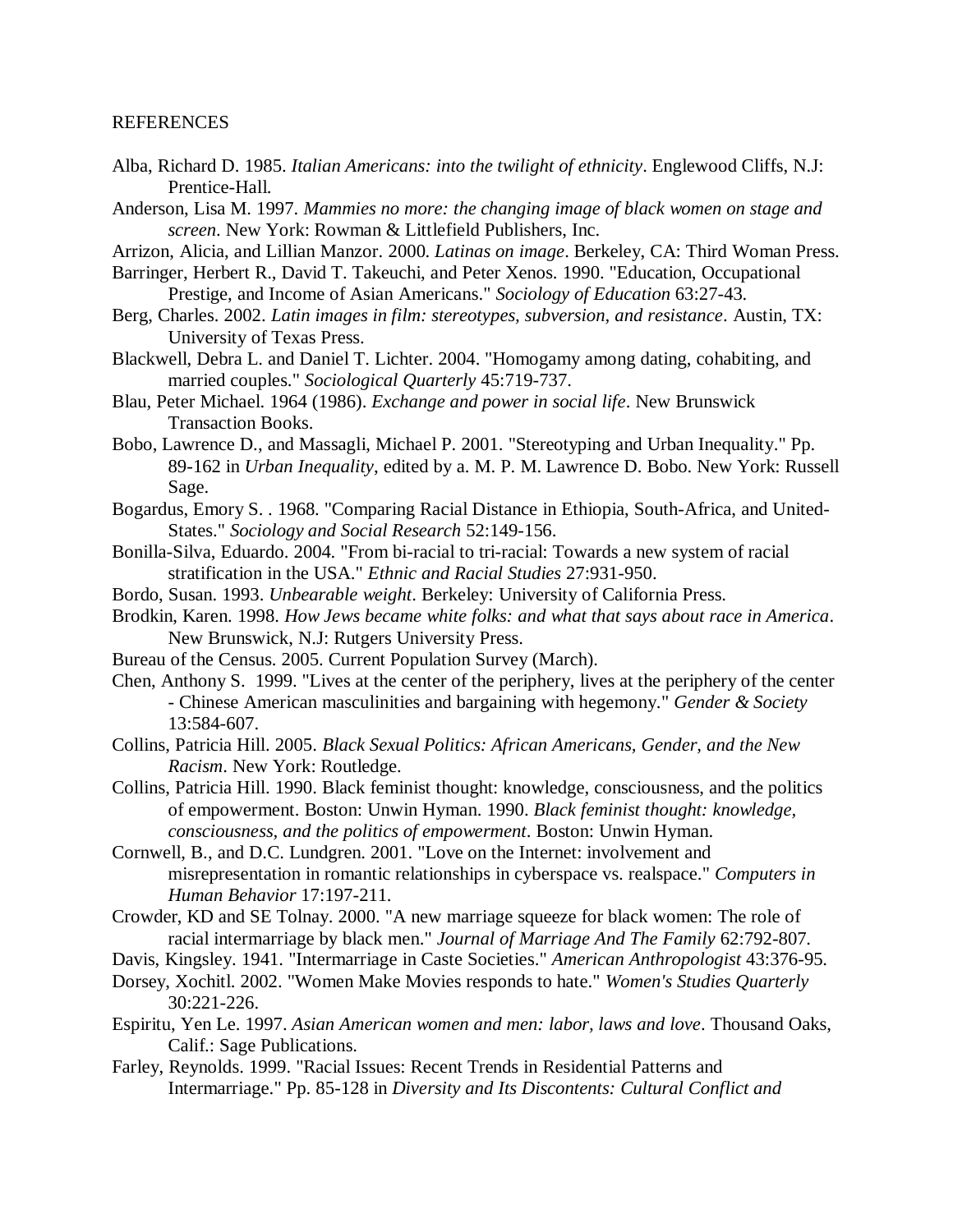*Common Ground in Contemporary American Society*, edited by N. J. Smelser and J. Alexander. Princeton, N.J.: Princeton University Press.

- Feliciano, Cynthia. 2001. "Assimilation or Enduring Racial Boundaries? Generational Differences in Intermarriage among Asians and Latinos in the United States." *Race and Society* 4:27-45.
- Fisman, Raymond, Sheena S. Iyengar, Emir Kamenica, and Itamar Simonson. 2006. "Gender differences in mate selection: Evidence from a speed dating experiment." *Quarterly Journal of Economics* 121:673-697.
- Foner, Nancy. 2000. *From Ellis Island to JFK: New York's Two Great Waves of Immigration*. New Haven: Yale University Press, Russell Sage Foundation.
- Fong, Timothy P. . 1998. *The contemporary Asian American experience: beyond the model minority*. Upper Saddle River, N.J: Prentice Hall.
- Fu, Vincent K. 2001. "Racial intermarriage pairings." *Demography* 38:147-159.
- Fujino, Diane C. 1997. "The Rates, Patterns and Reasons for Forming Heterosexual Interracial Dating Relationships among Asian Americans." *Journal of Social and Personal Relationships* 14:809-828.
- Gallagher, Charles A. . 2003. "Interracial Dating and Marriage: Fact, Fantasy and the Problem of Survey Data." Pp. 240-253 in *The Quality and Quantity of Contact: African Americans and Whites on College Campuses*, edited by R. M. M. III. Lanham, MD: University Press of America.
- Gans, Herbert J. 1999. "The Possibility of a New Racial Hierarchy in the Twenty-First Century United States." in *The Cultural Territories of Race*, edited by M. Lamont. Chicago: University of Chicago Press.
- Gerstle, G. . 1999. "Liberty, Coercion, and the Making of Americans." Pp. 275-293 in *The Handbook of International Migration*, edited by P. K. Charles Hirchman, and Joshua DeWind. New York: Russell Sage Foundation.
- Glenn, Evelyn Nakano. 2002. *Unequal freedom: how race and gender shaped American citizenship and labor*. Cambridge, Mass: Harvard University Press.
- Gordon, Milton Myron. 1964. *Assimilation in American life: the role of race, religion, and national origins*: New York: Oxford University Press.
- Harris, David R. and Hiromi Ono. 2005. "How many interracial marriages would there be if all groups were of equal size in all places? A new look at national estimates of interracial marriage." *SOCIAL SCIENCE RESEARCH* 34:236-251.
- Heaton, Tim B. and Stan L. Albrecht. 1996. "The changing pattern of interracial marriage." *SOCIAL BIOLOGY* 43:203-217.
- Herring, Cedric, and Charles Amissah. 1997. "Advance and Retreat: Racially Based Attitudes and Public Policy." Pp. 121-143 in *Racial Attitudes in the 1990s: Continuity and Change*, edited by S. A. T. a. J. K. Martin. Westport, Conn: Praeger.
- Hitsch, Gunter J. , Ali Hortascsu, and Dan Ariely. 2006. "What Makes You Click? Mate Preferences and Matching Outcomes in Online Dating." *Sloan Research Paper No. 4603- 06*: MIT. http://papers.ssrn.com/sol3/Papers.cfm?abstract\_id=895442
- Ignatiev, Noel. 1995. . *How the Irish became white*. New York: Routledge.
- Jacobs, Jerry A. and Teresa G. Labov. 2002. "Gender differentials in intermarriage among sixteen race and ethnic groups." *Sociological Forum* 17:621-646.
- Jacobson, Matthew Frye. 1999. *Whiteness of a different color: European immigrants and the alchemy of race*. Cambridge, Mass: Harvard University Press.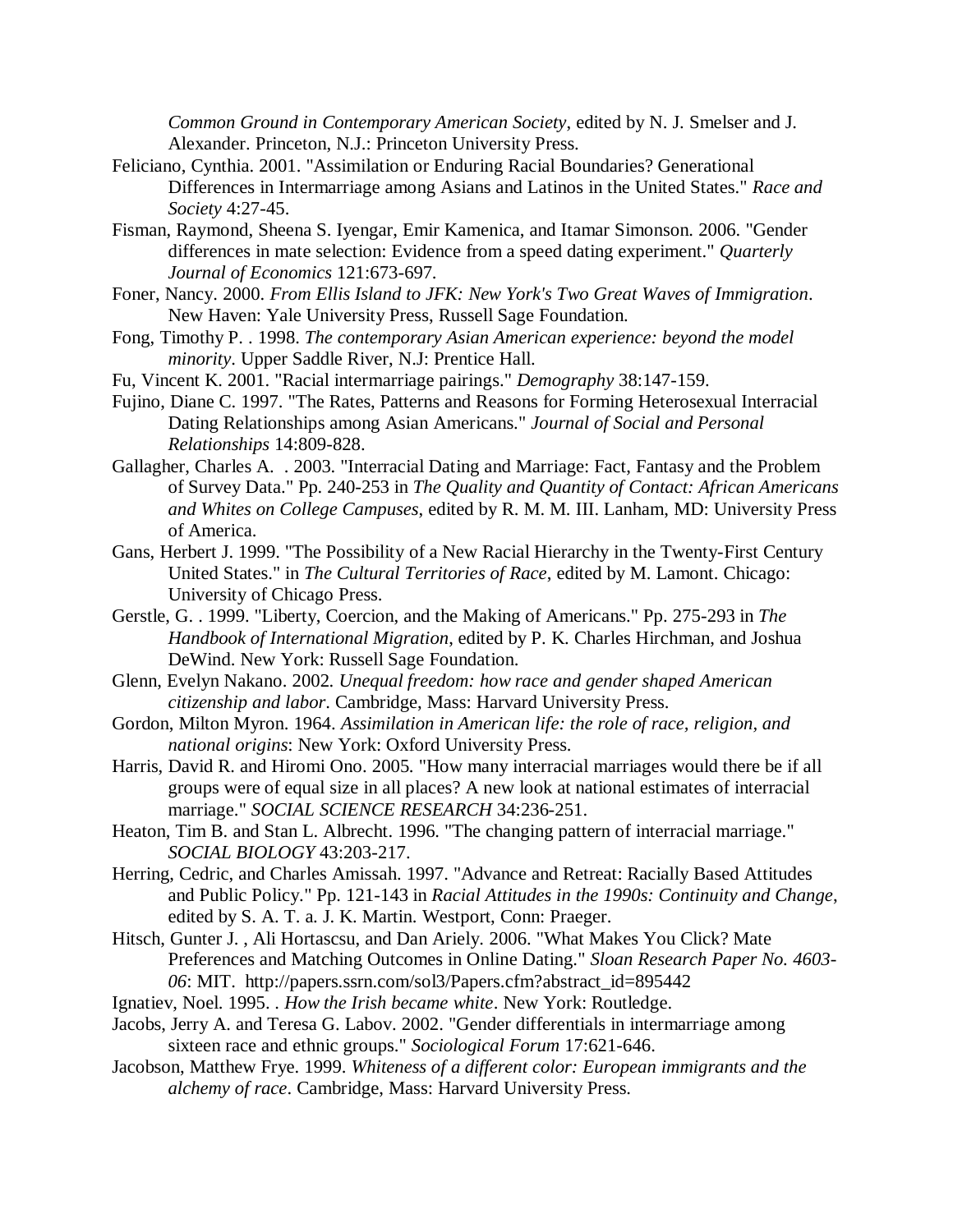- Jewell, K. Sue. 1993. *From Mammy to Miss America and Beyond: Cultural Images and the Shaping of U.S. Social Policy*. New York: Routledge.
- Joyner, Kara and Grace Kao. 2005. "Interracial relationships and the transition to adulthood." *American Sociological Review* 70:563-581.
- Kalmijn, Matthijs. 1993. "Trends in black/white intermarriage." *Social Forces* 72:119-146.
- —. 1998. "Intermarriage and homogamy: Causes, patterns, trends." *Annual Review of Sociology* 24:395-421.
- Kennedy, Randall L. . 2003. *Interracial intimacies: sex, marriage, identity and adoption*. New York: Random House.
- Kim, Elaine. 1986. "Asian Americans and American Popular Culture." Pp. 99-114 in *Asian American History Dictionary*, edited by R. H. Kim. New York: Greenwood Press.
- Lee, Jennifer, Frank D. Bean, Jeanne Batalova, and Sabeen Sandhu. 2003. "Immigration and the Black-White Color Line in the United States." *The Review of Black Political Economy* Summer-Fall.
- Lee, Jennifer C. and Frank D. Bean. 2004. "America's changing color lines: Immigration, race/ethnicity, and multiracial identification." *Annual Review Of SociologY* 30:221-242.
- Liang, Zai and Naomi Ito. 1999. "Intermarriage of Asian Americans in the New York City region: Contemporary patterns and future prospects." *International Migration Review* 33:876-900.
- Ludwig, Jack 2004. "Acceptance of Interracial Marriage at Record High " in *Religion and Social Trends*: www.gallup.com.
- Madden, Mary and Amanda Lenhart. 2006. "Online Dating." Pew Internet and American Life Project, Washington, D.C. .
- Mare, Robert D. 1991. "Five Decades of Educational Assortive Mating." *American Sociological Review* 56:15-32.
- Massey, Douglas S., and Nancy A. Denton. 1987. "Trends in the Residential Segregation of Blacks, Hispanics, and Asians - 1970-1980." *American Sociological Review* 52:802-825.
- —. 1992. "Residential Segregation of Asian-Origin Groups in United-States Metropolitan-Areas." *Sociology and Social Research* 76:170-177.
- Merskin, Debra. 2004. "The construction of Arabs as Enemies: Post-September 11 Discouse of George W. Bush." *Mass communication & society* 7:157-175.
- Merton, Robert K. . 1941. "Intermarriage and the Social Structure: Fact and Theory." *Psychiatry* 4:361-74.
- Miller, Suzanne C., Michael A. Olson, and Russell H. Fazio. 2004. "Perceived reactions to interracial romantic relationships: When race is used as a cue to status." *Group Processes & Intergroup RelationS* 7:354-369.
- Muscati, Sina Ali. 2002. "Arab/Muslim 'Otherness": The role of racial constructions in the Gulf War and the continuing crisis in Iraq." *Journal of Muslim Minority Affairs* 22:131-148.
- Omi, Michael, and Howard Winant. 1987. *Racial formation in the United States: from the 1960s to the 1980s*. New York: Routledge and Kegan Paul.
- Pagnini, D. L. and S. P. Morgan. 1990. "Intermarriage and Social Distance among United-States Immigrants at the Turn-of-the-Century." *American Journal of Sociology* 96:405-432.
- Park, Robert. 1924. "The Concept of Social Distance." *Journal of Applied Sociology* 8:339-344.
- Perkins, Kathy A., and Roberta Uno. 1996. *Contemporary plays by women of color*. New York: Routledge.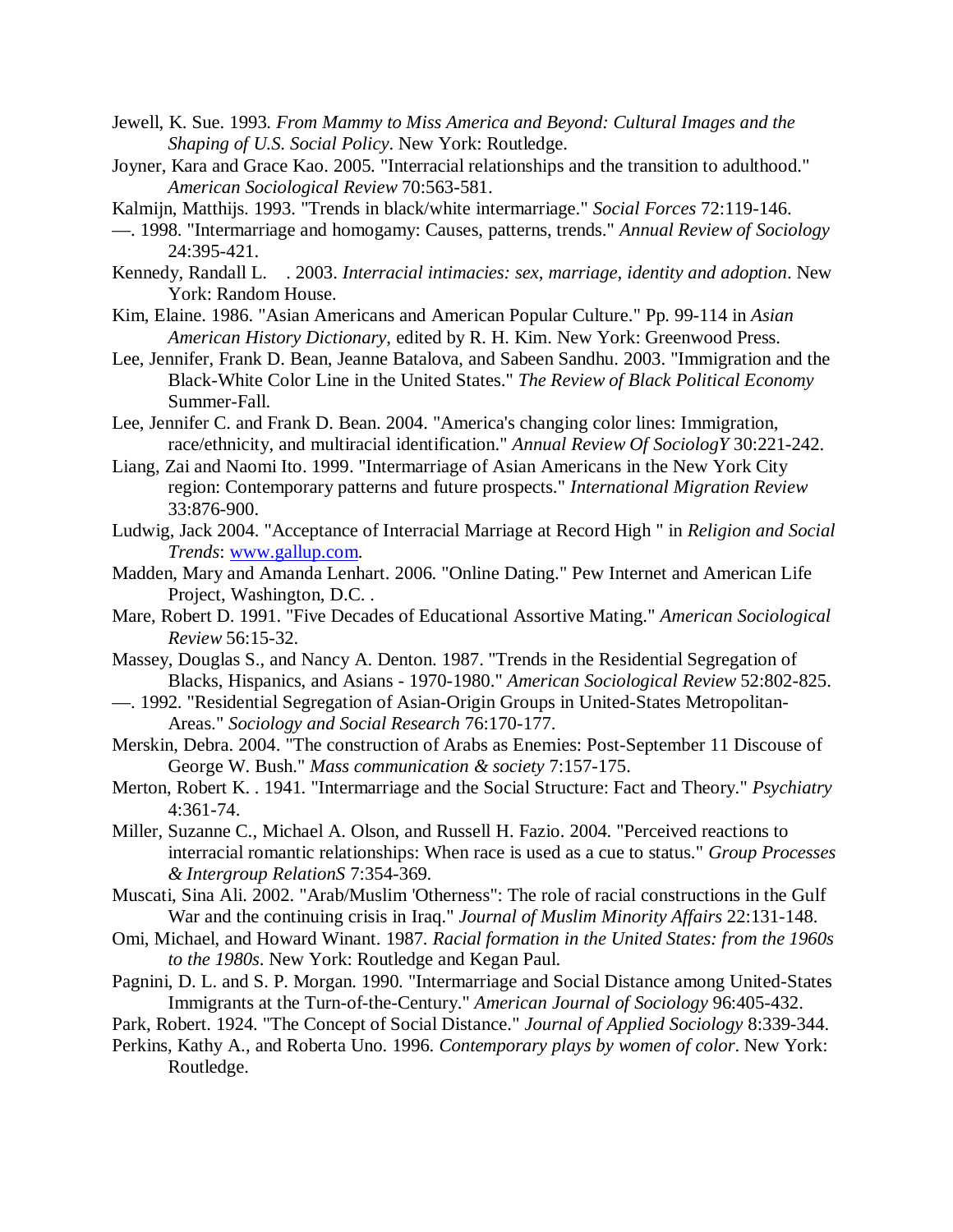- Pew Reserch Center for the People & the Press. 2003. "Social and Political Attitudes about Race." in *Evenly Divided and Increasingly Polarized: 2004 Political Landscape*. Washington, D.C.
- Phua, Voon Chin and Gayle Kaufman. 2003. "The crossroads of race and sexuality Date selection among men in Internet "personal" ads." *Journal of Family Issues* 24:981-994.
- Portes, Alejandro, and Min Zhou. 1993. "The New Second Generation Segmented Assimilation and Its Variants." *The Annals of the American Academy of Political and Social Science*  530:74-96.
- Qian, Zhenchao. 2002. "Race and Social Distance: Intermarriage with Non-Latino Whites." *Race and Society* 5:33-47.
- Qian, Zhenchao C. and Daniel T. Lichter. 2007. "Social boundaries and marital assimilation: Interpreting trends in racial and ethnic intermarriage." *American Sociological Review* 72:68-94.
- Roediger, David R. 1991. *The wages of whiteness: race and the making of the American working class*. London: Verso.
- Rosenfeld, Michasel J. and Byung-Soo Kim. 2005. "The independence of young adults and the rise of interracial and same-sex unions." *American Sociological Review* 70:541-562.
- Rosenfield, Michael J. 2005. " A Critique of Exchange Theory in Mate Selection." *American Journal of Sociology* 110:1284-1325.
- Sakai, Derek K. and Ronald C. Johnson. 1997. "Active Phenotypic Assortment in Mate Selection: Self-descriptions and Sought-for Attributes of Mates in Dating Advertisements." *Social Biology* 44:258-264.
- Schaeffer-Grabiel, Felicity. 2004. "Cyberbrides and Global Imaginaries: Mexican Women's Turn from the National to Foreign." *Space and Culture* 7:33-48.
- Schoen, Robert and Nicola Standish. 2001. "The retrenchment of marriage: Results from marital status life tables for the United States, 1995." *Population and Development Review*  $27:553-+$ .
- Schuman, Howard, Charlotte Steeh, Lawrence Bobo, and Maria Krysan. 1997. *Racial Attitudes in America: Trends and Interpretations (revised edition)*: Cambridge, Mass.: Harvard University Press.
- Schwartz, Christine R. and Robert D. Mare. 2005. "Trends in educational assortative marriage from 1940 to 2003." *Demography* 42:621-646.
- Shaheen, Jack. 2003. "Reel bad Arabs: How Hollywood Vilifies a People." *The Annals of the American Academy* 588:171-193.
- Snipp, C. Matthew. 1989. *American Indians : the first of this land*. New York: Russell Sage Foundation.
- South, Scott J., Kyle Crowder, and Erick Chavez. 2005. "Exiting and entering high-poverty neighborhoods: Latinos, blacks and anglos compared." *Social Forces* 84:873-900.
- Steinberg, Shirley. 2002. "French, fries, fezzes, and minstrels: the Hollywoodization of Islam." *Cultural Studies <=> Critical Methodologies* 2:205-210.
- Stewart, Stephanie, Heather Stinnett, and Lawrence B. Rosenfeld 2000. " Sex Differences in Desired Characteristics of Short-Term and Long-term Relationship Partners " *Journal of Social and Personal Relationships* 17:843-853.
- Tucker, Belinda M., and Claudia Mitchell- Kernan. 1995. "Social Structural and Psychological Correlates of Interethnic Dating." Journal of Social and Personal Relationships 12:341-